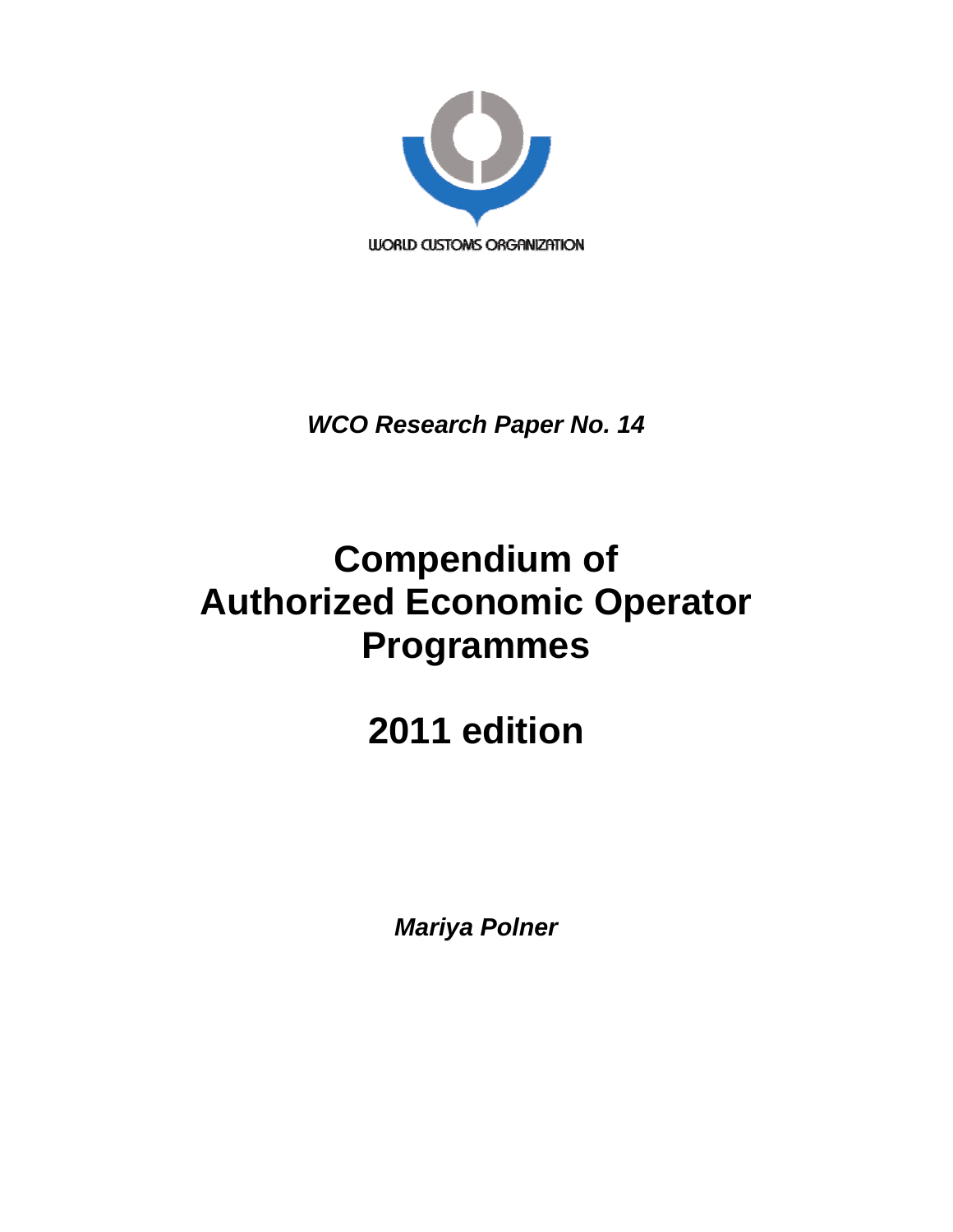### **Abstract**

The June 2011 edition of the AEO Compendium updates the data presented in the previous edition.

Pillar Two of the WCO SAFE Framework of Standards to Secure and Facilitate Global Trade provides global standards for launching an Authorized Economic Operator (AEO) programme. In addition, many WCO Members who have established AEO programmes are seeking to formalize AEO mutual recognition arrangements (MRAs) with other Customs administrations. This paper identifies existing AEO programmes and Customs compliance programmes. The research aims to provide Member administrations with a snapshot of current programmes, verified by the Members, and a national point of contact for Customs administrations seeking additional information.

This research entailed reviewing in-house reports and open sources, and consultations with Members. As of May 2011 the AEO Compendium includes information on 31 different programmes (both AEO and Compliance programmes). To arrange the data systematically, all programmes are divided into three types: operational AEO programmes, AEO programmes to be launched in the near future, and Customs compliance programmes. While technically not AEOs, Customs compliance programmes can be regarded as an initial step towards the establishment of an AEO programme. Besides providing basic information on AEO and Customs compliance programmes, the Compendium also includes a short overview of AEO authorization procedures and benefits offered by programmes.

#### **Key words**

Authorized Economic Operator, AEO, SAFE Framework, mutual recognition

#### **Acknowledgements**

This paper was written by Mariya Polner of the WCO's Research and Strategies Unit in the Office of the Secretary General. The author is grateful to Robert Ireland, Tadashi Yasui, Jae-Young Choi, Simon Royals, and Eleanor Thornton for their suggestions.

#### **Disclaimer**

The WCO Research Paper Series disseminates the findings of work in progress to encourage the exchange of ideas about Customs issues. The views and opinions presented in this paper are those of the author and do not necessarily reflect the views or policies of the WCO or WCO Members.

#### **Note**

All WCO Research Papers are available on the WCO public website: [www.wcoomd.org.](http://www.wcoomd.org/) The author may be contacted via [communication@wcoomd.org.](mailto:communication@wcoomd.org)

-----------------------

Copyright © 2011 World Customs Organization.

All rights reserved.

Requests and enquiries concerning translation, reproduction and adaptation rights should be addressed to copyright@wcoomd.org.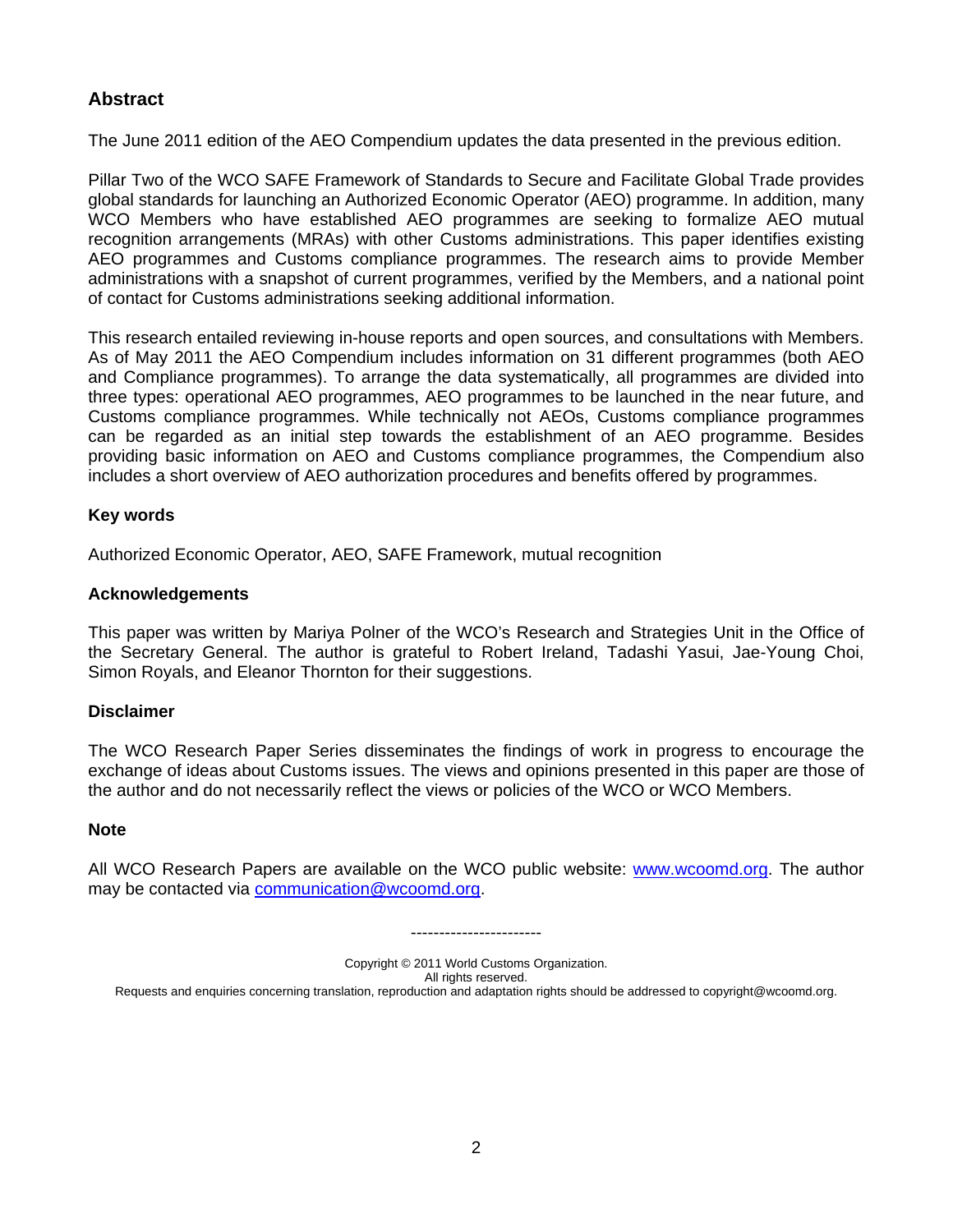# **Table of Contents**

| <b>List of Abbreviations</b>                                          | $\overline{\mathbf{4}}$ |
|-----------------------------------------------------------------------|-------------------------|
| 1. Project Objectives, Structure and Findings                         | 5                       |
| 2. AEO Programmes                                                     | 9                       |
| 2.1. Asia-Pacific                                                     | 9                       |
| 2.2. Americas                                                         | 11                      |
| 2.3. Europe                                                           | 15                      |
| 2.4. Middle East                                                      | 15                      |
| 3. Accreditation and Benefits of AEO Programmes                       | 16                      |
| <b>4. AEO Programmes to be Launched</b>                               | 28                      |
| 5. Accreditation and Benefits of the Programmes to be Launched        | 32                      |
| <b>6. Customs Compliance Programmes</b>                               | 37                      |
| <b>7. Accreditation and Benefits of Customs Compliance Programmes</b> | 40                      |
| <b>Bibliography</b>                                                   | 42                      |
| <b>Appendix 1. Mutual Recognition Status</b>                          | 44                      |
| <b>Appendix 2. A List of Programmes</b>                               | 45                      |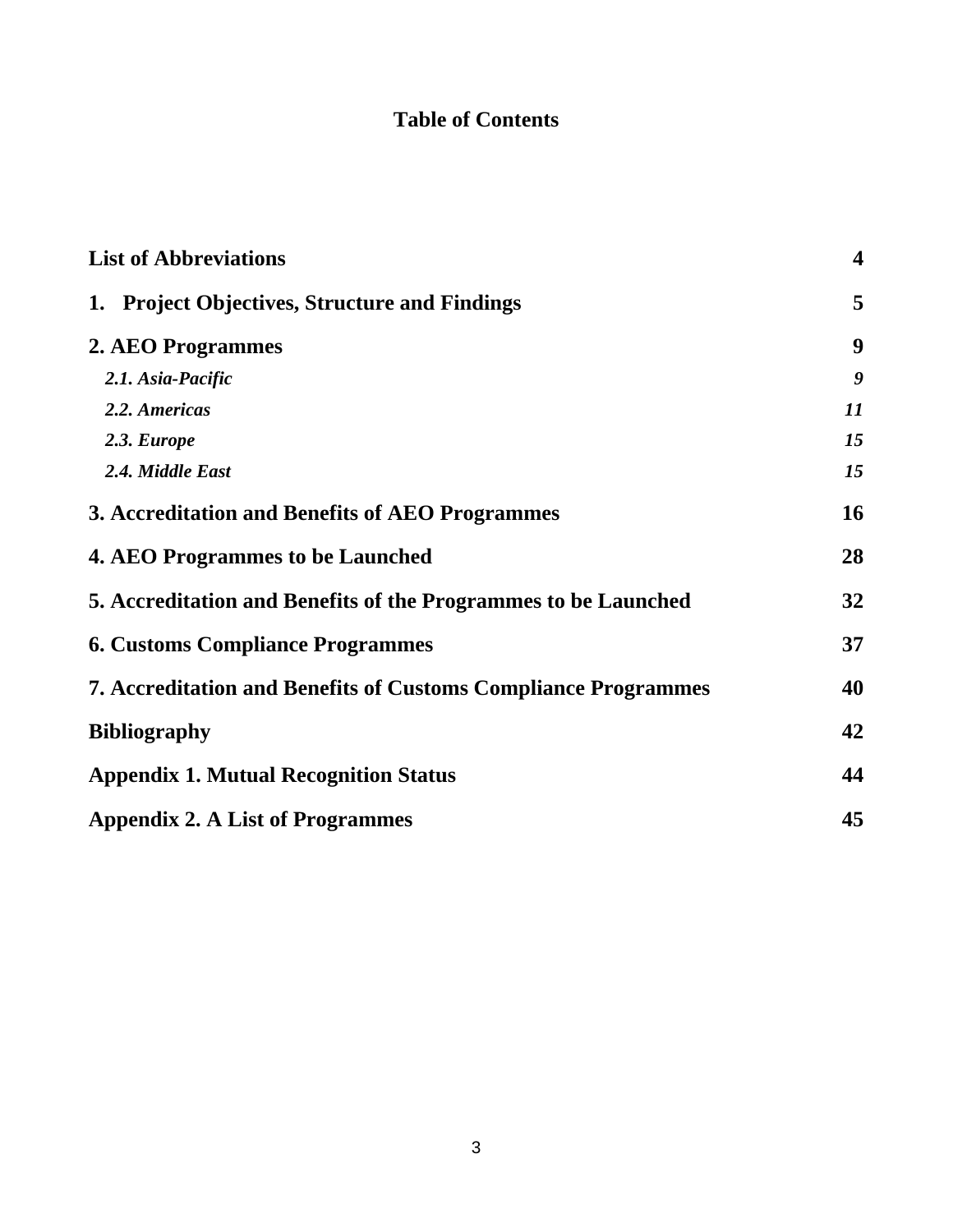## **List of Abbreviations**

<span id="page-3-0"></span>

| <b>AD</b>               | Andorra                                                               |
|-------------------------|-----------------------------------------------------------------------|
| <b>AEO</b>              | <b>Authorized Economic Operator</b>                                   |
| <b>AMPS</b>             | <b>Administrative Monetary Penalty System</b>                         |
| AU                      | Australia                                                             |
| <b>BR</b>               | <b>Brazil</b>                                                         |
| <b>CA</b>               | Canada                                                                |
| <b>CBP</b>              | Customs and Border Protection (U.S.)                                  |
| <b>CBSA</b>             | Canada Border Services Agency                                         |
| CGC                     | <b>Customs Golden Client</b>                                          |
| <b>CH</b>               | Switzerland                                                           |
| CN                      | China                                                                 |
| <b>CSA</b>              | <b>Customs Self Assessment Programme</b>                              |
| <b>CSI</b>              | <b>Container Security Initiative</b>                                  |
| <b>C-TPAT</b>           | <b>Customs-Trade Partnership Against Terrorism</b>                    |
| <b>EDB</b>              | <b>Economic Development Board</b>                                     |
| EU                      | European Union                                                        |
| <b>FAST</b>             | Free and Secure Trade                                                 |
| <b>JO</b>               | Jordan                                                                |
| $\mathbf{J} \mathbf{P}$ | Japan                                                                 |
| KR                      | Korea                                                                 |
| <b>MOU</b>              | Memorandum of Understanding                                           |
| <b>MY</b>               | Malaysia                                                              |
| <b>NZ</b>               | New Zealand                                                           |
| <b>PIC</b>              | Partners in Compliance                                                |
| <b>PIP</b>              | Partners in Protection                                                |
| RA                      | <b>Risk Analysis</b>                                                  |
| <b>SAFE</b>             | WCO SAFE Framework of Standards to Secure and Facilitate Global Trade |
| <b>SACU</b>             | Southern Africa Customs Union                                         |
| <b>SADC</b>             | <b>Southern African Development Community</b>                         |
| <b>SAOC</b>             | <b>Customs System of Reliable Operators</b>                           |
| <b>SES</b>              | <b>Secure Exports Scheme</b>                                          |
| SM                      | San Marino                                                            |
| <b>SME</b>              | <b>Small and Medium Enterprises</b>                                   |
| <b>SN</b>               | Singapore                                                             |
| <b>STP</b>              | <b>Secure Trade Partnership</b>                                       |
| <b>WCO</b>              | <b>World Customs Organization</b>                                     |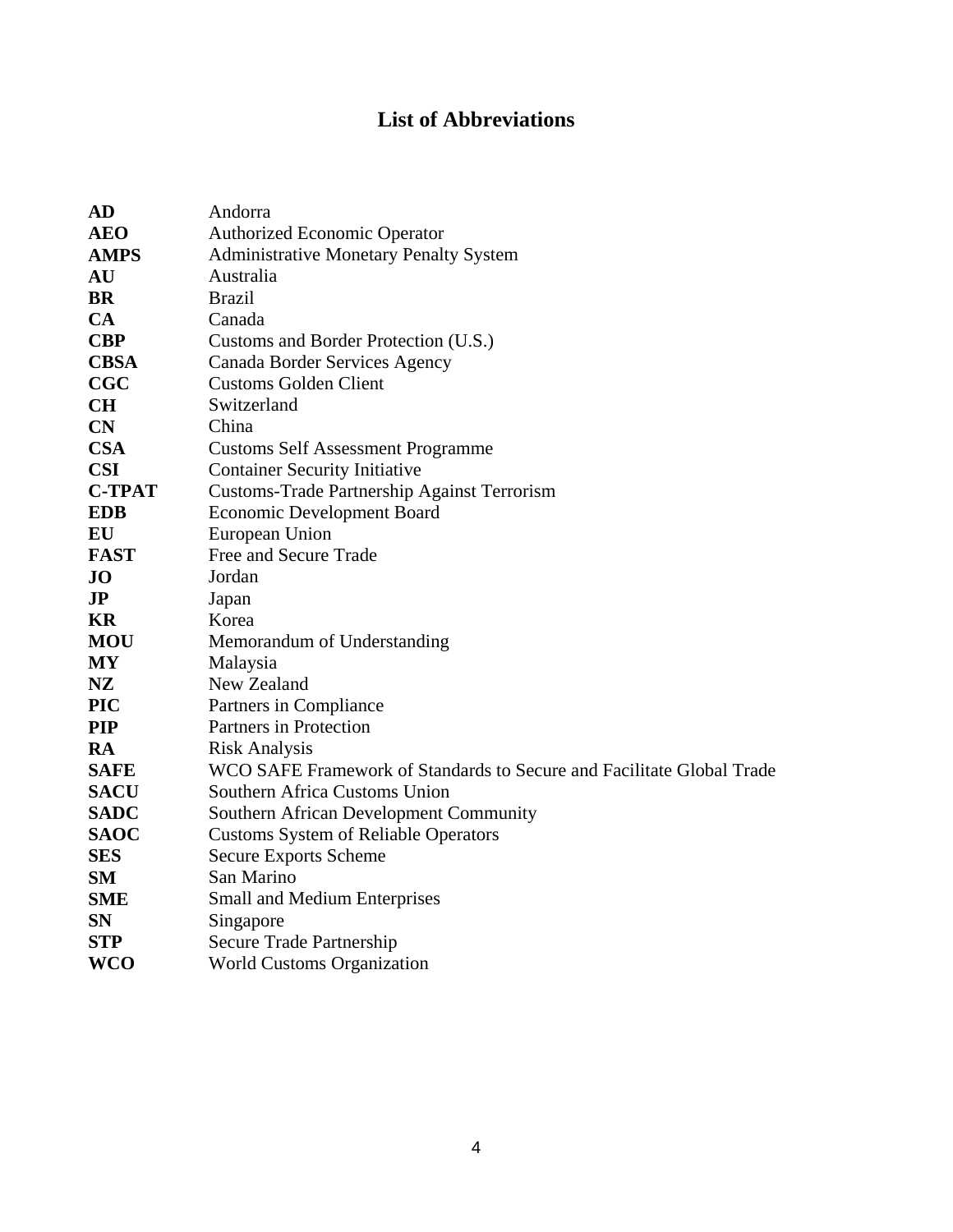### **1. Project Objectives, Structure and Findings**

#### <span id="page-4-0"></span>**Introduction**

To date [1](#page-4-1)64 out of  $177<sup>1</sup>$  World Customs Organization (WCO) Members have signed Letters of Intent committing to implement the SAFE Framework of Standards to Secure and Facilitate Global Trade (SAFE Framework). Pillar Two of the SAFE Framework has been of continued interest to many WCO Members as they move to implement Authorized Economic Operator (AEO) programmes. Moreover, there are concerns on the compatibility of the national AEO programmes which is the most important pre-requisite to achieve mutual recognition. Thus in order to provide a continued service to our Members and given many requests received, the WCO Office of Secretary General's Research and Strategies Unit has conducted research to identify existing AEO programmes and Customs compliance programmes that are seeking to adopt measures necessary to establish an AEO programme. The objective of this research is to provide Member administrations with a snapshot of current programmes, verified by the Members, and a national point of contact for Customs administrations seeking additional information.

#### **Research Methodology**

The WCO's research team conducted its work by reviewing in-house reports and open sources, and consultations with Members. As of May 2011, this research has identified 16 operational AEO programmes, 8 AEO programmes that are to be launched in the future, and 9 Customs Compliance programmes,<sup>[2](#page-4-2)</sup> (for a total of [3](#page-4-3)3 programmes).<sup>3</sup> This Compendium includes information on 31 of the 33 programmes. There is an ongoing monitoring in a number of countries that have either established or plan to establish their programmes in order to include information in the updated version of the Compendium at a later stage.

Besides providing basic information on AEO and Customs compliance programmes, the Compendium also includes a short overview of AEO authorization procedures and benefits offered by programmes.

### **SAFE Framework AEOs**

 $\overline{a}$ 

Pillar Two of the SAFE Framework concentrates on Customs-to-Business partnerships of WCO Members and the major idea of this cooperation is the following:

"Companies that demonstrate a verifiable willingness to enhance supply chain security will benefit. Minimizing risk in this way helps Customs in performing their security functions, and in facilitating legitimate trade."[4](#page-4-4)

<sup>&</sup>lt;sup>1</sup> WCO SAFE Framework of Standards, "List of Members", 01.03.2011, available at

<sup>&</sup>lt;http://www.wcoomd.org/home\_pfoverviewboxes\_safepackage.htm>

<sup>&</sup>lt;sup>2</sup> While technically not AEOs, Customs compliance programmes can be regarded as the basis for the establishment of an AEO programme.

<sup>&</sup>lt;sup>3</sup> These 33 initiatives are in 59 countries (due to the fact that 27 EU Member states have a single, uniform programme).  $^{4}$  WCO, 84 EE Eggs suggest of Standards, June 2007, suggestible of WCO, *SAFE Framework of Standards*, June 2007, available at

<span id="page-4-4"></span><span id="page-4-3"></span><span id="page-4-2"></span><span id="page-4-1"></span><sup>&</sup>lt;http://www.wcoomd.org/files/1.%20Public%20files/PDFandDocuments/SAFE%20Framework\_EN\_2007\_for\_publicat ion.pdf> , p. 29.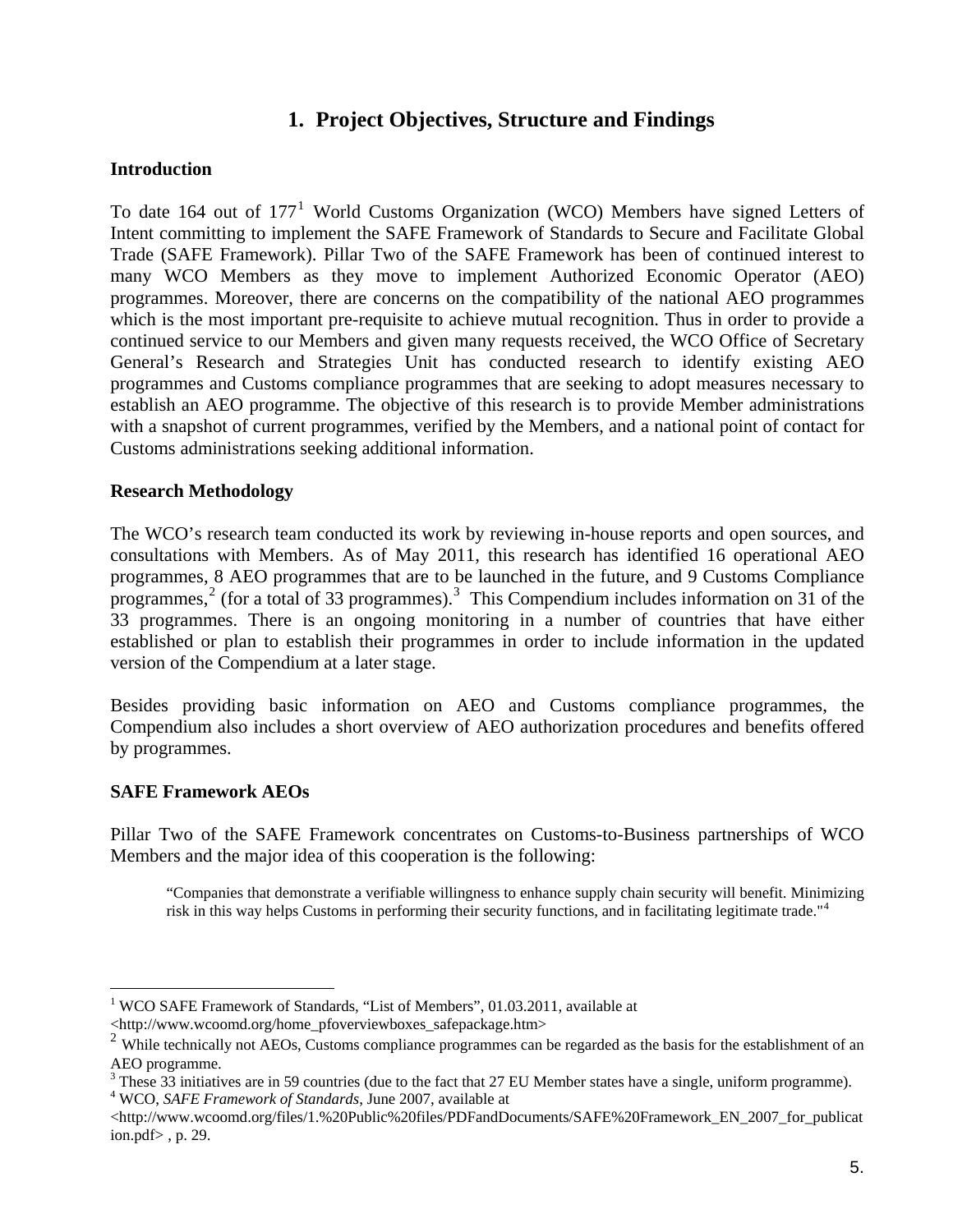Under an AEO programme all economic operators involved in the international movement of goods may potentially apply for AEO status, thereby reducing their security risk if accredited. AEO programmes thus allow Customs to focus on high risk trade whilst facilitating legitimate trade. Dividing traders into high and low-risk is also a principle of "Compliant trader" programmes, which focus on revenue collection.

The SAFE Framework AEO has its origins in the revised Kyoto Convention, which contains standards on "authorized persons"<sup>[5](#page-5-0)</sup>, and national programmes. The SAFE Framework AEO also shares some elements with Customs compliance programmes, which are focused on fiscal rather than security criteria. The SAFE Framework defines an AEO as:

"a party involved in the international movement of goods in whatever function that has been approved by or on behalf of a national Customs Administration as complying with WCO or equivalent supply chain security standards. AEOs include inter alia manufacturers, importers, exporters, brokers, carriers, consolidators, intermediaries, ports, airports, terminal operators, integrated operators, warehouses, distributors".[6](#page-5-1)

Thus, the SAFE Framework AEO programme is intended to include all economic operators to enhance security along all points of the supply chain.

#### **Establishing SAFE AEOs Worldwide**

Asia Pacific region has had 6 AEO programmes (i.e. China, Japan, Korea, Malaysia, New Zealand and Singapore).

In the Americas there are currently 5 countries that have implemented AEO programmes: Argentina, Canada, Costa Rica, Guatemala and the United States. Colombia is also planning to launch its programme in the near future.

In the European region, the EU AEO programme is the uniform programme for all 27 EU Member-States and serves as a general approach for such countries as Croatia, Norway and Switzerland. In the Commonwealth of Independent States (CIS) countries there are no AEO programmes in place, as there are only initial developments on the legislative basis providing for the acknowledgement of the AEO status. For instance, in Kazakhstan, Russian Federation, Ukraine and Uzbekistan work on the development of the concept has been conducted at the parliamentary level.

In the Middle East there is one established AEO programme, namely the Jordanian Golden List. Tunisia and Turkey are planning to launch their AEO programmes soon. Other AEO programmes in Africa are at an early stage of development as most countries in the region are focused on revenue collection rather than national security. SADC Members are working to develop an AEO programme for the region. Botswana, Namibia and South Africa are working together on a number of issues in AEO design and implementation. The East African Community (EAC), which consists of Burundi, Kenya, Rwanda, Tanzania and Uganda are also working to develop a regional AEO programme.

<http://www.wcoomd.org/Kyoto\_New/Content/content.html>.

 $\overline{a}$ 

<sup>5</sup> WCO *Revised Kyoto Convention*, General Annex – Chapter 3 Guidelines on Clearance and other Customs formalities – Part 7 – Special procedures for authorized persons, available at

<span id="page-5-1"></span><span id="page-5-0"></span><sup>6</sup> WCO SAFE Framework of Standards, June 2007, p.6.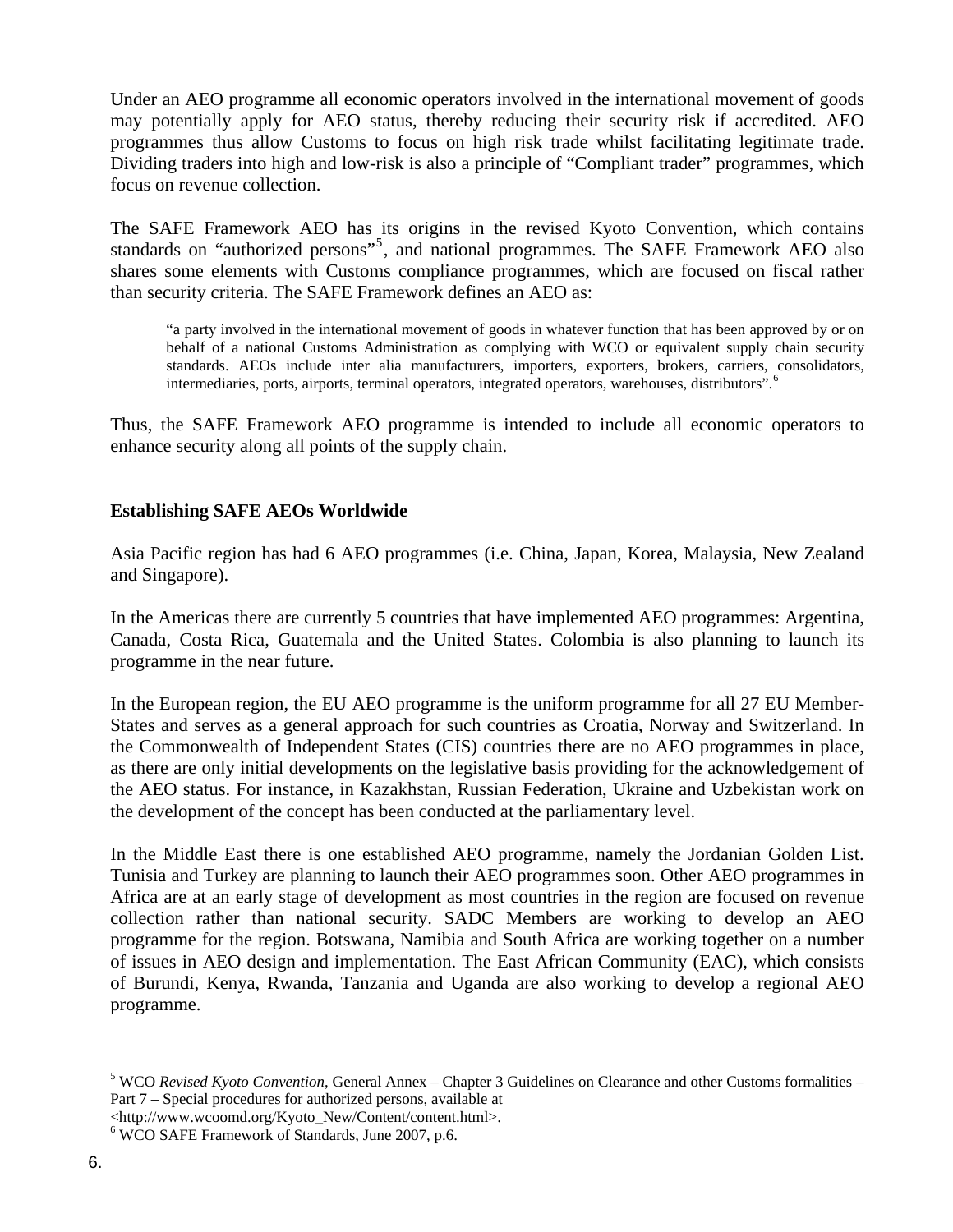In general, countries that are developing AEO programmes study the SAFE Framework and the experience of countries that have established programmes. Moreover, a number of countries provide capacity building assistance at the bilateral and regional levels.

### **Towards AEO Programme Mutual Recognition**

Mutual recognition of AEO programmes is an important objective for Customs administrations in order to better secure and facilitate global trade.<sup>[7](#page-6-0)</sup> In this context, it involves a country's government formally recognising the AEO programme of another country's government, and thereby granting benefits to the AEOs of that country. Initially, mutual recognition of AEO programmes has been bilateral, however there is the expectation that this will advance to the sub-regional and regional level.

As stated in the SAFE Framework, for a system of mutual recognition to work it is essential that:

- "There be an agreed set of common standards that include sufficiently robust "action" provisions for both Customs and AEOs;
- Standards are applied in a uniform manner so that one Customs administration may have confidence in the authorization of another;
- If the certification process is delegated to a designated authority by an authorizing Customs administration, there shall be an agreed upon mechanism and standards for that authority;
- Legislation to enable the implementation of a mutual recognition system is in place."<sup>[8](#page-6-1)</sup>

Negotiations on AEO Programme mutual recognition agreements/arrangements (MRAs) focus on the criteria compatibility of the different programmes. This is the great benefit of the SAFE Framework as it provides one AEO model for WCO Members to follow.

Progress is being made on concluding AEO MRAs. The first MRA was completed between the United States and New Zealand in June 2007. As of June 2011 17 MRAs have been concluded and there are currently 8 AEO MRA negotiations ongoing (see Appendix 1).

### **Conclusion**

Since 2001 there have been a number of initiatives taken by Member administrations to enhance the security and facilitation of the supply chain. These developments have received a common benchmarking instrument, developed by the WCO, i.e. the SAFE Framework. Out of 164 countries that have signed the SAFE Framework Letter of Intent, 15 AEO programmes have been established in 41 countries (due to the EU-27 uniform programme) and 9 countries plan establishment in the near future (see Chapter 4 and Appendix 2). Thus, standing up AEOs and achieving mutual recognition have become an important priority for many WCO Members. That is the reason why many administrations have started working on the legislative level or cooperating with other agencies in order to prepare the background for future AEO programmes.

The risk based approach, which is the backbone of the AEO programme, gives Member administrations flexibility in the effective use of their resources. Linked to this, the trading

 $\overline{a}$ 

<sup>&</sup>lt;sup>7</sup> WCO SAFE Framework, June 2007, p.55.

<span id="page-6-1"></span><span id="page-6-0"></span><sup>8</sup> *Ibid*, p. 54-55.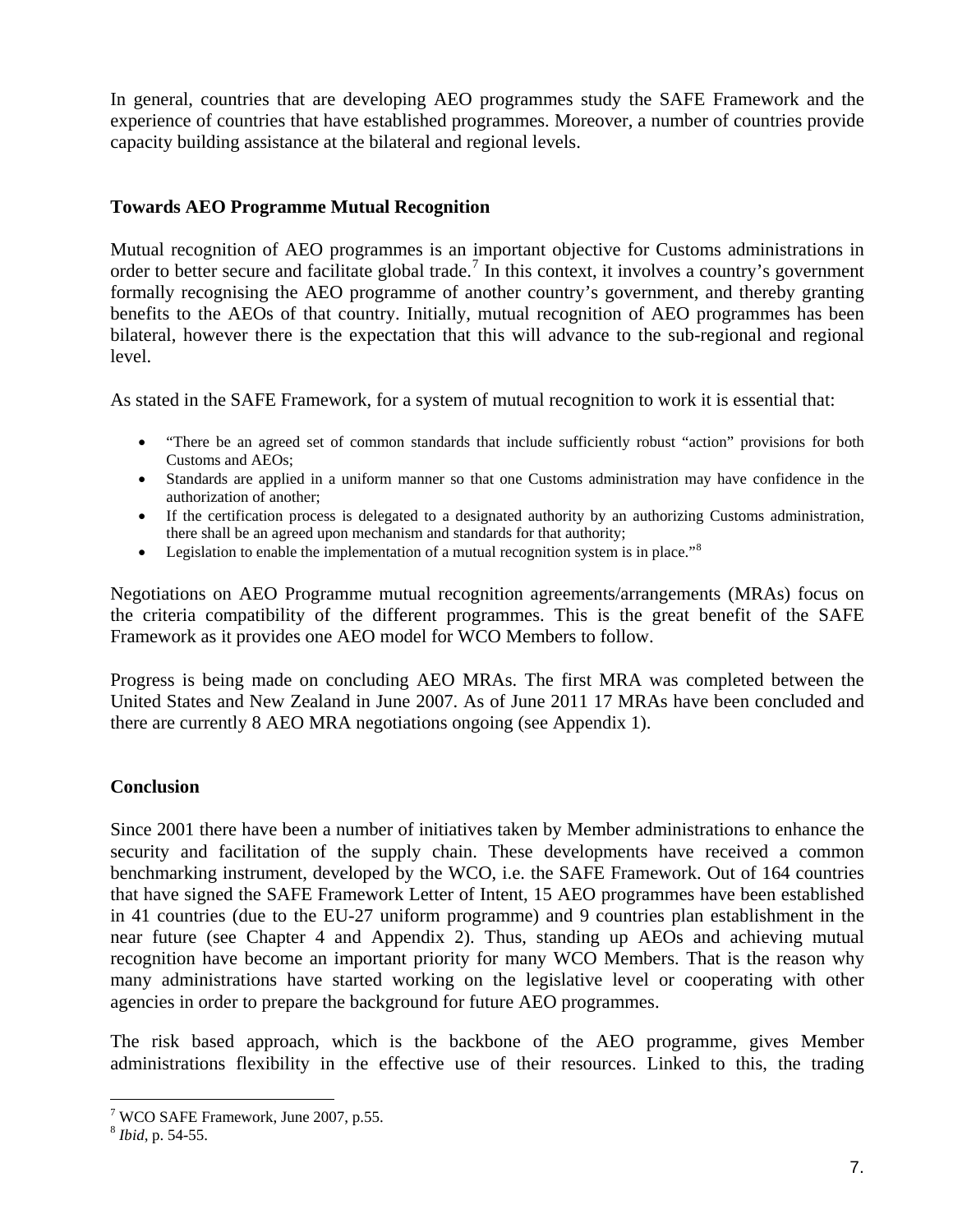community is generally of the view that the quality and extent of benefits is an important AEO implementation issue and that in order to justify the requisite expenses needed to obtain AEO accreditation, benefits should be more tangible than those offered by existing Customs compliance programmes. Finally, AEO mutual recognition is also of crucial importance for traders. Achieving AEO programme compatibility and mutual recognition is in essence a harmonisation and simplification of Customs procedures, which thus will contribute to the goal of trade facilitation and supply chain security.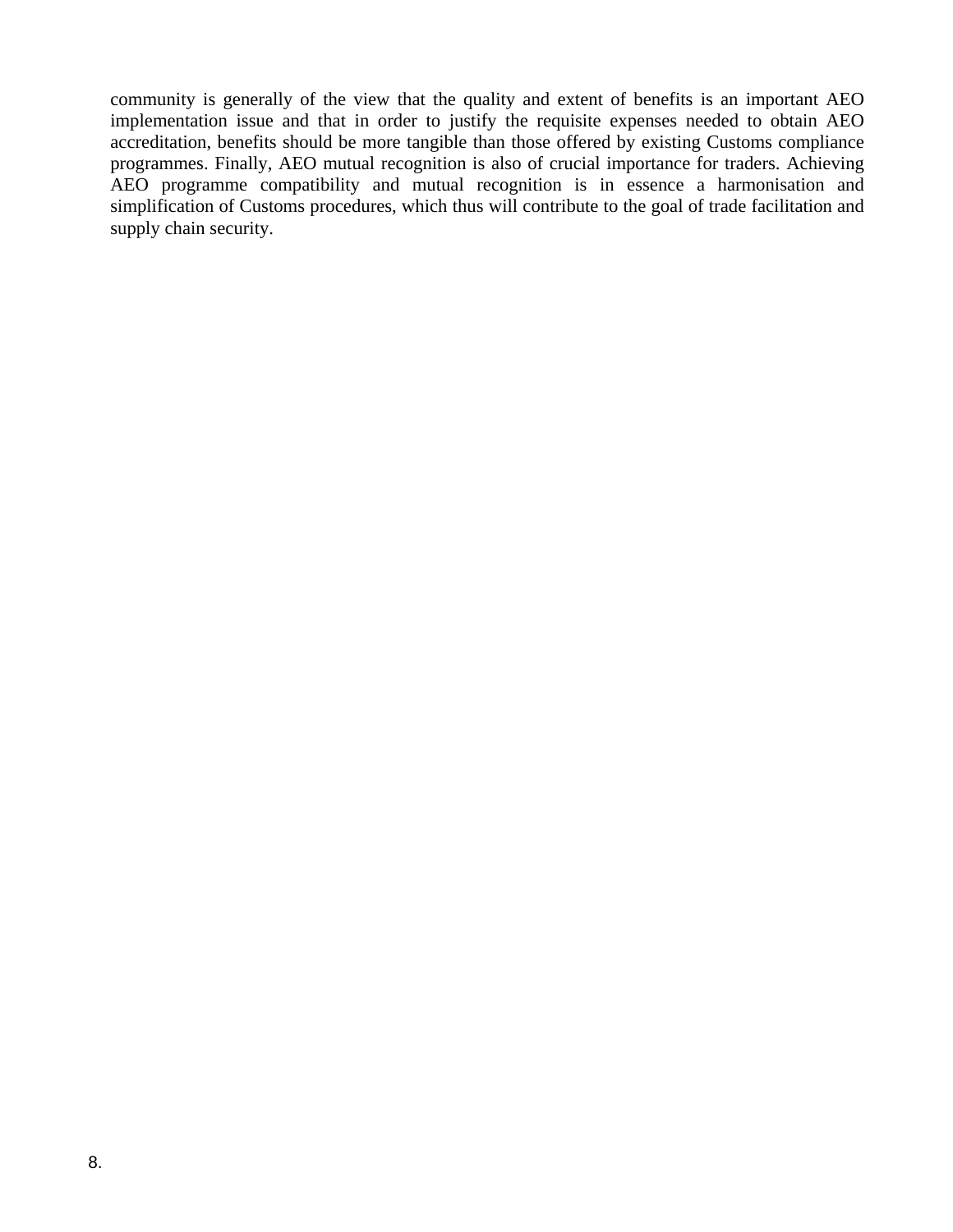# **2. AEO Programmes**

#### **2.1. Asia-Pacific**

<span id="page-8-0"></span>

| Country             | Programme<br>title                         | <b>Date</b><br>launched                                                                                                                                                                                                                                                                                                                     | <b>Scope</b>      | <b>Type of</b><br>operator                                                                                                                                           | <b>Number of</b><br>operators                                                                                                                                    | Legislation                                                                                                                                                               | <b>Further plans</b><br>(deadlines) |
|---------------------|--------------------------------------------|---------------------------------------------------------------------------------------------------------------------------------------------------------------------------------------------------------------------------------------------------------------------------------------------------------------------------------------------|-------------------|----------------------------------------------------------------------------------------------------------------------------------------------------------------------|------------------------------------------------------------------------------------------------------------------------------------------------------------------|---------------------------------------------------------------------------------------------------------------------------------------------------------------------------|-------------------------------------|
| $China**$           | Classified<br>Management of<br>Enterprises | 1.04.2008                                                                                                                                                                                                                                                                                                                                   | Import/<br>export | Importers, exporters,<br>customs brokers                                                                                                                             | AA (AEO): 1707<br>A: 22 797<br>B: 444171<br>C: 910<br>D: 202<br>(03.2011)                                                                                        | Measures of the General<br>Administration of Customs<br>of the People's Republic of<br>China on Classified<br>Management of Enterprises                                   |                                     |
| Japan <sup>**</sup> | <b>AEO</b>                                 | $03.2001 -$<br>Authorised<br>Importers<br>Programme,<br>no security<br>component;2<br>$006 - AEO$<br>programme<br>for exporters<br>(including<br>security) and<br>added the<br>security<br>component to<br>the authorised<br>importers<br>programme;<br>04.2007-<br>subsequently<br>expanded the<br>scope of the<br><b>AEO</b><br>programme | Import/<br>export | Importers, exporters,<br>warehouse operators,<br>customs brokers, logistic<br>operators (carriers,<br>forwarders, shipping<br>companies, airlines),<br>manufacturers | Importers: 79,<br>Exporters: 239<br>Customs brokers: 31<br>Warehouse operators:<br>87<br>Logistic operators: 3<br>Total number: 439<br>operators<br>(01.04.2011) | Customs laws and<br>regulations amended in<br>2001, 2006, 2007, 2008 and<br>2009, 2010 and 2011.<br>Cabinet Order, Ministerial<br>Ordinance and Order of the<br>DG of CTB |                                     |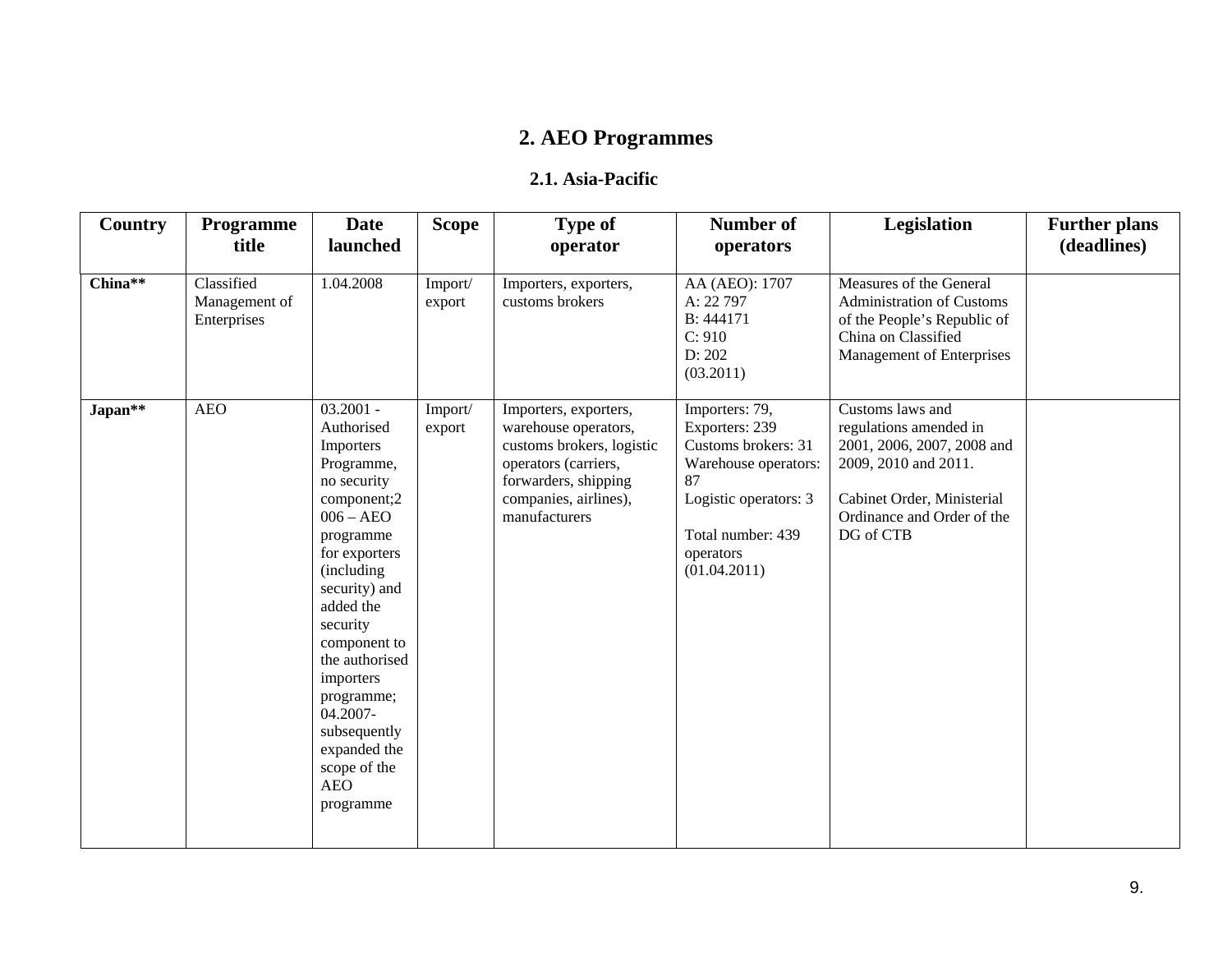| Country                 | Programme<br>title                                                                                                                           | <b>Date</b><br>launched                         | <b>Scope</b>      | <b>Type of</b><br>operator                                                                                                                                                                                                   | <b>Number of</b><br>operators                                                                                                                                                                                                                             | Legislation                                                                                                                                                              | <b>Further plans</b><br>(deadlines)                                                                                       |
|-------------------------|----------------------------------------------------------------------------------------------------------------------------------------------|-------------------------------------------------|-------------------|------------------------------------------------------------------------------------------------------------------------------------------------------------------------------------------------------------------------------|-----------------------------------------------------------------------------------------------------------------------------------------------------------------------------------------------------------------------------------------------------------|--------------------------------------------------------------------------------------------------------------------------------------------------------------------------|---------------------------------------------------------------------------------------------------------------------------|
| Korea**                 | <b>AEO</b>                                                                                                                                   | 15.04.2009                                      | Import/<br>export | Exporters, importers,<br>customs brokers, freight<br>forwarders, transporters<br>(bonded transporters),<br>sea/air carriers, ground<br>handlers, warehouse<br>operators (boned area<br>operators, port terminals)            | 111 certificates to 73<br>companies<br>(35 exporters,<br>37 importers, 11<br>freight forwarders,<br>6 warehouse<br>operators,<br>3 transporters, 5 sea<br>carriers, 14 customs<br>brokers). 25 out of<br>111 are SMEs. 130<br>applicants ***<br>(04.2011) | <b>Customs Act revision</b><br>(01.2008);<br><b>Enforcement Decree of</b><br><b>Customs Act revision</b><br>(04.02.2009);<br><b>AEO</b> Enforcement Rule<br>(15.04.2009) | To continuously<br>develop benefits for<br>AEOs through<br>research and opinion<br>collection from the<br>private sector. |
| <b>Malaysia</b>         | <b>AEO</b>                                                                                                                                   | 1.01.2010                                       | Import/<br>export | Importers, exporters                                                                                                                                                                                                         | 39 applications are<br>being processed                                                                                                                                                                                                                    | Administrative instructions<br>and guidelines                                                                                                                            | Malaysia-Japan<br>mutual recognition<br>(being studied)                                                                   |
| <b>New</b><br>Zealand** | <b>Secure Exports</b><br>Scheme (SES)                                                                                                        | 2004                                            | Export            | Exporters<br>NB: operates from point<br>of pack to port of loading.<br>As part of the scheme<br>exporters are also<br>responsible for their third<br>party operators and<br>logistics including<br>transporters and brokers. | 122 members<br>(04.2011)                                                                                                                                                                                                                                  | Legislation was adapted to<br>secure goods from the point<br>of pack to loading for export                                                                               | Ongoing review of<br>the approach to<br>AEOs.<br>Examining the<br>benefits of extending<br>MRAs to other<br>partners.     |
| Singapore*              | <b>Secure Trade</b><br>Partnership<br>(STP). From<br>1.10.2008, the<br>STP programme<br>comprises of two<br>tiers, i.e. STP<br>and STP-Plus. | 25.05.2007<br>(STP);<br>1.10.2008<br>(STP-Plus) | Import/<br>export | All supply chain operators<br>based in Singapore                                                                                                                                                                             | 60 members<br>(02.2011)<br>31 STP companies<br>29 STP-Plus<br>companies<br>Comprising about<br>12% of export value<br>(as of 02.2011)                                                                                                                     | No specific AEO legislation                                                                                                                                              | To conclude MRAs<br>that are currently<br>being negotiated                                                                |

\* Security type programme.

\*\* Customs compliance and security programme.

\*\*\* Applicant is allowed to apply for business area each and KCS give respective accreditations for each business area to the same company. If they apply for 'exporter & importer' at the same time, they get two accreditations. If they apply for exporter only, they get one accreditation.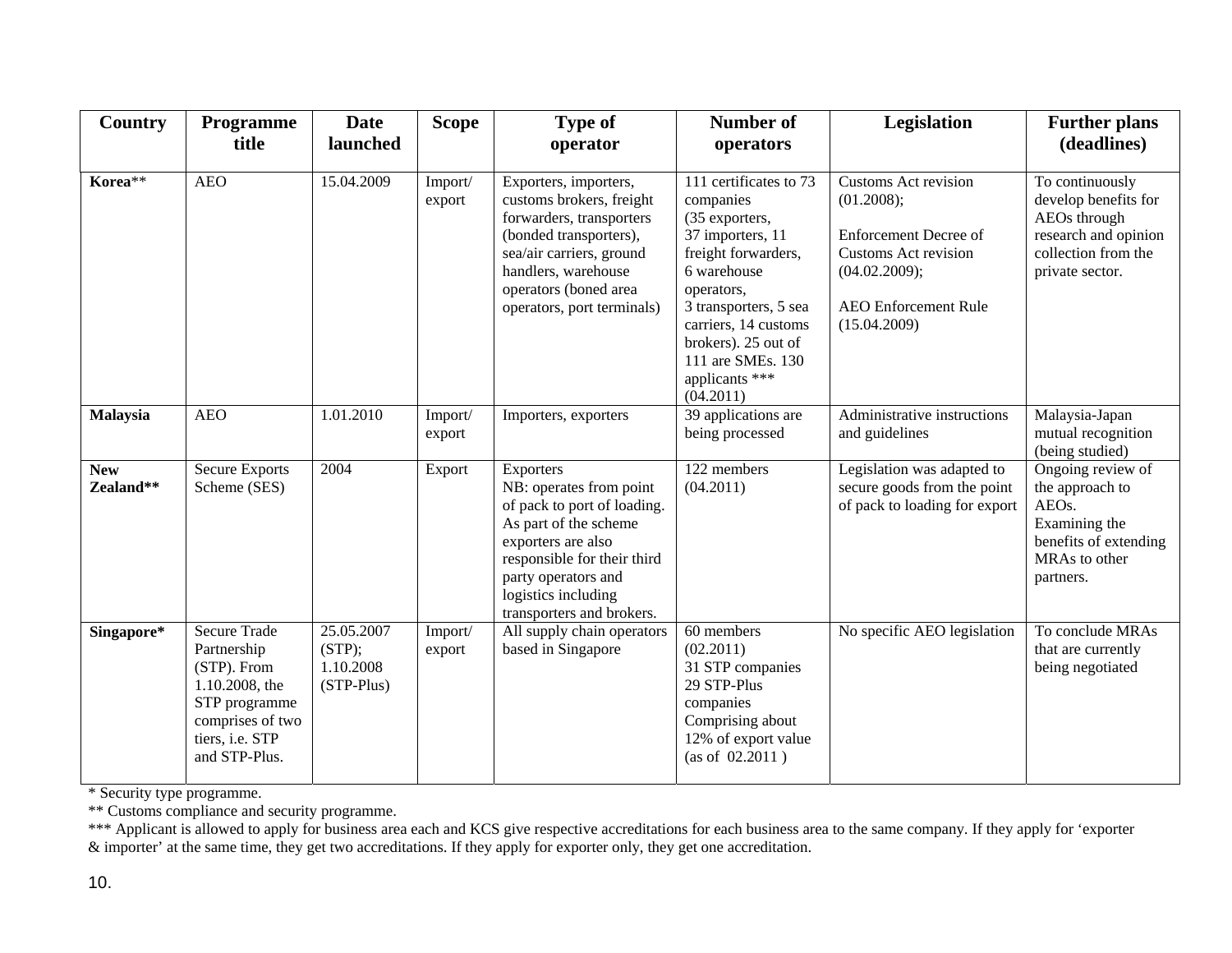#### **2.2. Americas**

<span id="page-10-0"></span>

| Country     | <b>Programme</b><br>title                                   | <b>Date</b><br>launched | <b>Scope</b> | <b>Type of</b><br>operator | <b>Number of</b><br>operators                                            | Legislation                                                                                                                                                                                                                                                                                                                                                                                                                                                                                                                                                                                                                                                                                                                   | <b>Further plans</b><br>(deadlines)                                                                                                            |
|-------------|-------------------------------------------------------------|-------------------------|--------------|----------------------------|--------------------------------------------------------------------------|-------------------------------------------------------------------------------------------------------------------------------------------------------------------------------------------------------------------------------------------------------------------------------------------------------------------------------------------------------------------------------------------------------------------------------------------------------------------------------------------------------------------------------------------------------------------------------------------------------------------------------------------------------------------------------------------------------------------------------|------------------------------------------------------------------------------------------------------------------------------------------------|
|             |                                                             |                         |              |                            |                                                                          |                                                                                                                                                                                                                                                                                                                                                                                                                                                                                                                                                                                                                                                                                                                               |                                                                                                                                                |
| Argentina** | <b>Customs System</b><br>of Reliable<br>Operators<br>(SAOC) | 2006                    | Export       | Exporters (2006)           | 30 applications;<br>2 rejected<br>applications;<br>5 approved operators. | External Note No. 37/2006<br>(the requirements and<br>responsibilities for the<br>exports).                                                                                                                                                                                                                                                                                                                                                                                                                                                                                                                                                                                                                                   | It is envisaged to<br>enlarge the scope of<br>the following<br>participants in 2010:                                                           |
|             |                                                             |                         |              | Customs brokers (2009)     | 5 applications.                                                          | External Note No. 50/2006<br>(determines the office in<br>charge of receiving the<br>accession forms).<br>General Resolution No.<br>2350 of 2007, issued by the<br>Federal Administration of<br>Public Income (AFIP) to<br>establish the proceedings for<br>the control of the<br>destinations of the exports<br>for consumption.<br>External Note No. 48/2008<br>(a specific programme for<br>SME <sub>s</sub> ).<br>External Note No. 3/2009<br>(information to be registered<br>in the Maria Computerised<br>System (S.I.M.). The<br>destinations indicated will go<br>through green channel,<br>except when the legal rules<br>indicate otherwise).<br>External Note No.37/2009<br>(requirements and<br>responsibilities) | 1. Trusted Courier<br>(import/export)<br>2. ATA - Trusted<br><b>Transportation Agent</b><br>(import/export)<br>3, Trusted Importer<br>(import) |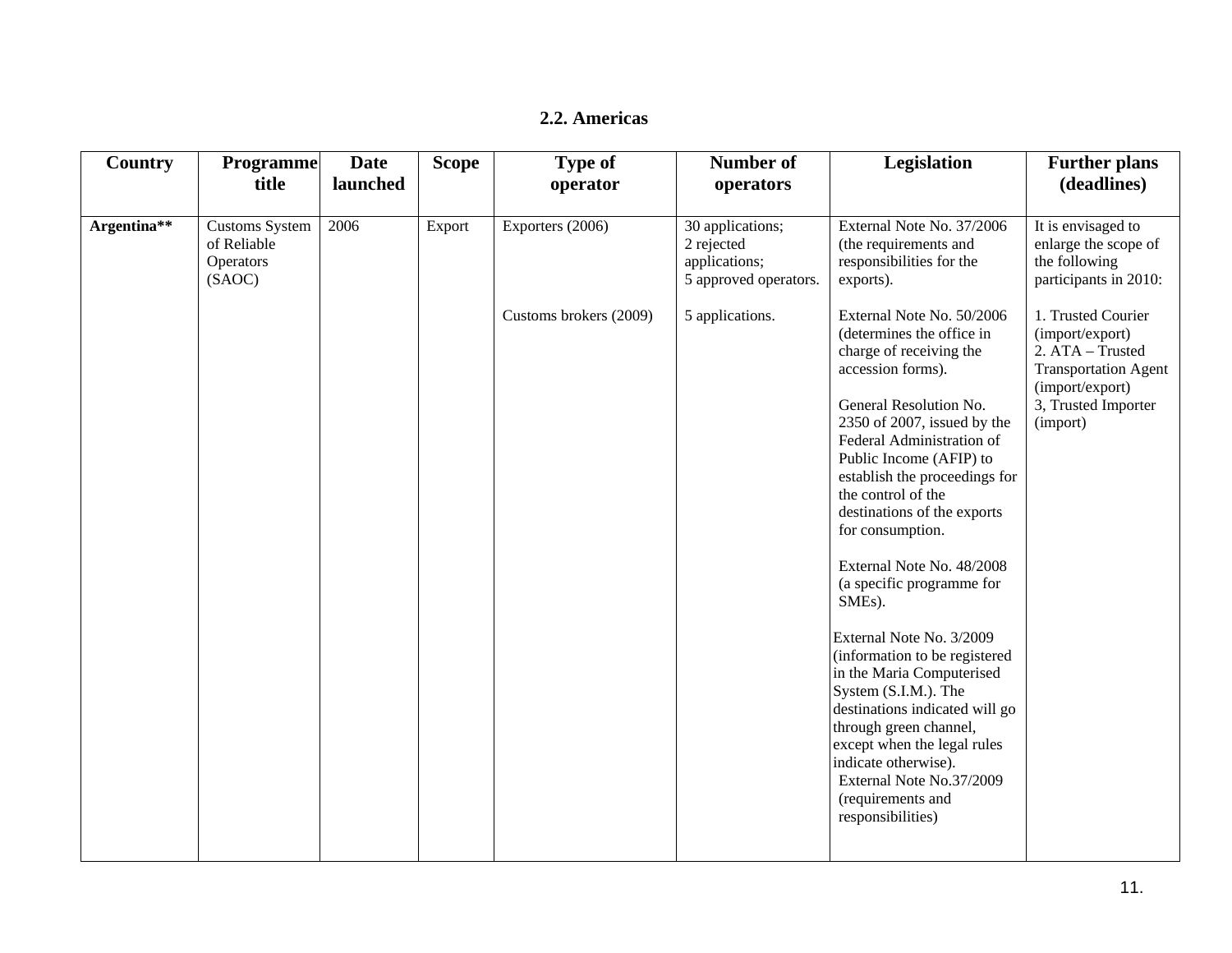| Country                                                                                    | <b>Programme</b><br>title                           | <b>Date</b><br>launched                  | <b>Scope</b>      | <b>Type of</b><br>operator                                                                                                                                      | <b>Number of</b><br>operators                                                                                                                                                | Legislation                                                                                        | <b>Further plans</b><br>(deadlines)                                                                                                                                                                                                                                                                                                                                                                                                                                                                                                     |
|--------------------------------------------------------------------------------------------|-----------------------------------------------------|------------------------------------------|-------------------|-----------------------------------------------------------------------------------------------------------------------------------------------------------------|------------------------------------------------------------------------------------------------------------------------------------------------------------------------------|----------------------------------------------------------------------------------------------------|-----------------------------------------------------------------------------------------------------------------------------------------------------------------------------------------------------------------------------------------------------------------------------------------------------------------------------------------------------------------------------------------------------------------------------------------------------------------------------------------------------------------------------------------|
| $Canada*$<br>(3 programmes<br>and a pilot that<br>address a<br>variety of AEO<br>features) | Partners in<br>Protection (PIP)                     | 1995,<br>revision in<br>2002 and<br>2008 | Import/<br>export | Importers, exporters,<br>carriers (rail, sea, air,<br>highway, shipping<br>agents), customs brokers,<br>couriers, warehouse<br>operators, freight<br>forwarders | 1419approved<br>members (03. 2011)<br>Small and Medium<br>Enterprises (i.e. 500<br>employees or less) -<br>1240 approved<br>members, represent<br>87,4% of total<br>members. | No specific AEO<br>legislation                                                                     | Refining the Security<br>profile (e.g. a section<br>requiring the<br>applicant's consent to<br>share information<br>will be added and a<br>field to enter the<br>entire 15-digit<br>number of the<br>Business number will<br>be added).<br>Development of a<br>web portal to<br>simplify the<br>application process<br>and manage member<br>information (long-<br>$term project - no$<br>deadline)<br>Making system<br>changes to provide<br>benefits to PIP<br>members and<br>members of mutually<br>recognized foreign<br>programmes. |
|                                                                                            | <b>Customs Self-</b><br>Assessment<br>(CSA) Program | 2001                                     | Import            | Importers, carriers and<br>drivers                                                                                                                              | 84 approved CSA<br>Importers<br>811 approved CSA<br>Carriers.                                                                                                                | Customs Act, Section 32<br>Accounting for and<br>Payment of Duties and<br><b>Taxes Regulations</b> | Considering<br>expansion of<br>programme to<br>offshore goods.<br>Investigating benefit<br>improvements to<br>increase<br>participation.                                                                                                                                                                                                                                                                                                                                                                                                |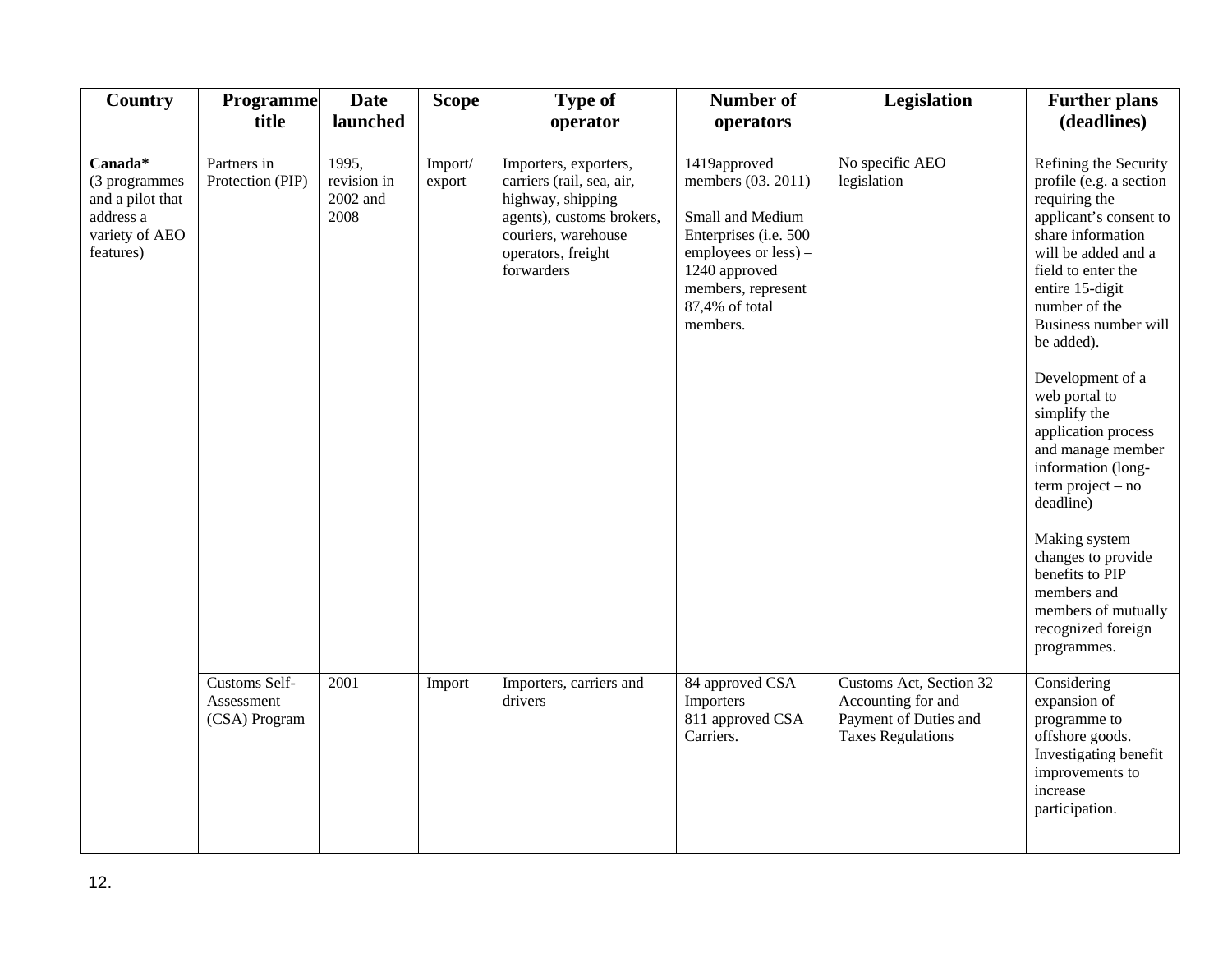| Country           | <b>Programme</b><br>title                                              | <b>Date</b><br>launched                         | <b>Scope</b>      | <b>Type of</b><br>operator                                                                        | <b>Number of</b><br>operators                                                    | Legislation                                                                                                                                                                                                                        | <b>Further plans</b><br>(deadlines)                                                                                                                                                                                                                                                                                                              |
|-------------------|------------------------------------------------------------------------|-------------------------------------------------|-------------------|---------------------------------------------------------------------------------------------------|----------------------------------------------------------------------------------|------------------------------------------------------------------------------------------------------------------------------------------------------------------------------------------------------------------------------------|--------------------------------------------------------------------------------------------------------------------------------------------------------------------------------------------------------------------------------------------------------------------------------------------------------------------------------------------------|
|                   | Free and Secure<br>Trade (FAST)                                        | 2002                                            | Import            | Importers, carriers and<br>drivers (highway only)                                                 | 65 importers<br>602 carriers and<br>69,797 drivers                               | n/a                                                                                                                                                                                                                                | Investigating benefit<br>improvements to<br>increase<br>participation.                                                                                                                                                                                                                                                                           |
|                   | Partners In<br>Compliance<br>(PIC) (Pilot)                             | 2003                                            | Import            | Importers                                                                                         | 10 approved<br>importers                                                         | n/a                                                                                                                                                                                                                                | Complete evaluation<br>of pilot.                                                                                                                                                                                                                                                                                                                 |
| <b>Costa Rica</b> | Customs<br>Facilitation<br>Programme for<br>Reliable Trade<br>(PROFAC) | Stage I of<br><b>PROFAC</b><br>(18.03.<br>2011) | Export            | Exporters                                                                                         | Two companies<br>which took part in the<br>pilot plan will be<br>certified soon. | <b>Executive Decree No</b><br>36461-H Regulation of the<br><b>Customs Facilitation</b><br>Programme for Reliable<br>Trade in Costa Rica.<br>Published in Official<br>Journal La Gaceta [The<br>Gazette] No 55 of 18 March<br>2011. | Continue<br>implementation of<br>the AEO concept<br>with the other<br>members of the<br>supply chain as per<br>the following stages:<br>Stage II:<br>Air, sea and land<br>carriers.<br><b>Stage III: Permanent</b><br>Import Procedure;<br>specifically<br>importers.<br>Stage IV:<br>The other Customs<br>procedures and their<br>supply chain. |
| Guatemala**       | Authorized<br>Economic<br>Operator of<br>Guatemala<br>$(ABO-GT)$       | 04.2010                                         | Import/<br>Export | Manufacturers, importers,<br>exporters, Customs<br>agents, carriers, ports,<br>logistic operators | 1 exporting company<br>(currently being<br>assessed)                             | <b>Central American Uniform</b><br>Customs Code - CAUCA<br>Regulations of the Central<br>American Uniform<br>Customs Code -<br><b>RECAUCA</b>                                                                                      | Publication of the<br>procedure for the<br>assessment,<br>authorization,<br>registration and<br>control of the<br>Authorized Economic<br>Operator (April<br>2011)<br>Awareness-raising of                                                                                                                                                        |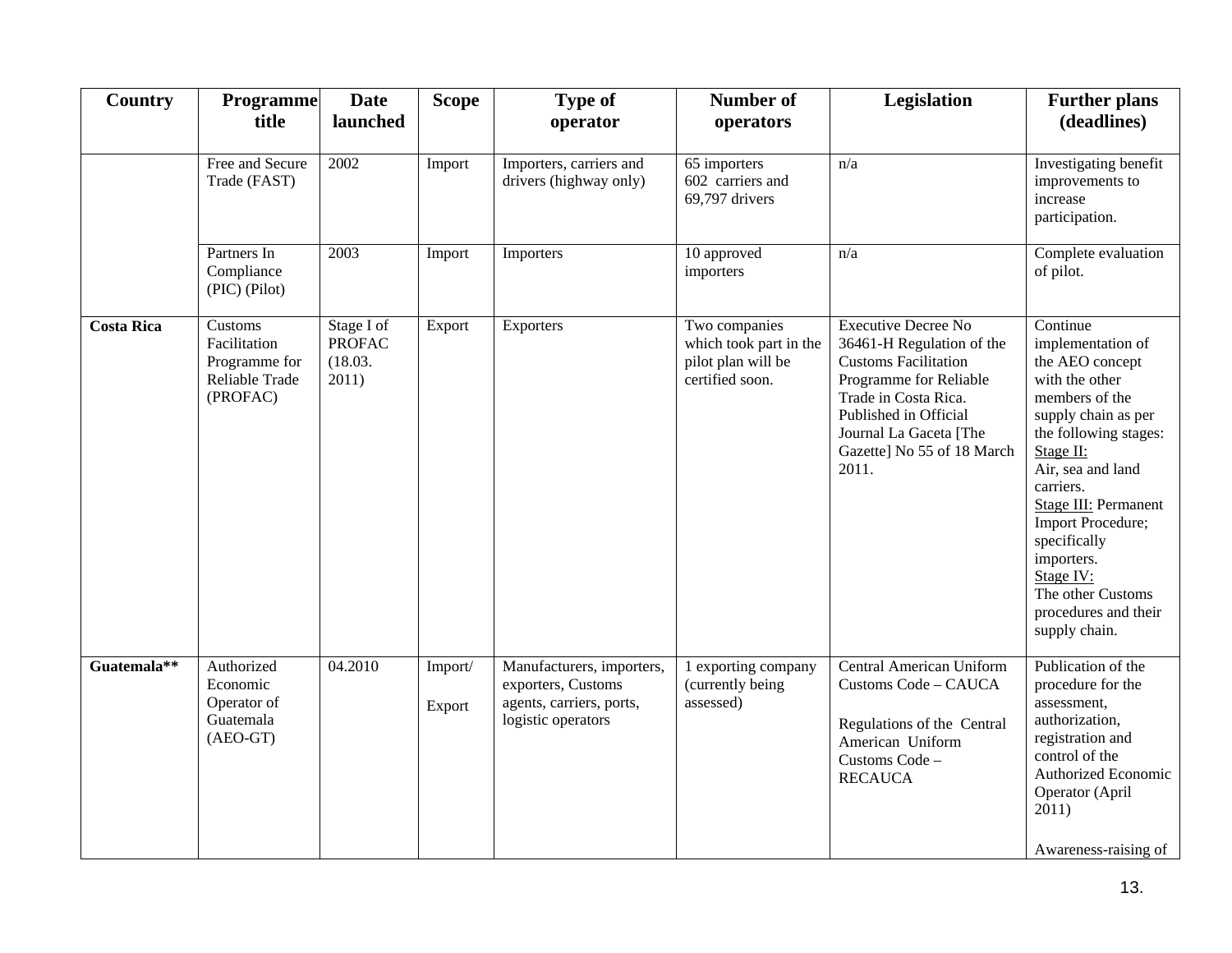| Country | <b>Programme</b><br>title                                          | <b>Date</b><br>launched | <b>Scope</b> | <b>Type of</b><br>operator                                                                        | Number of<br>operators      | Legislation                                                                                               | <b>Further plans</b><br>(deadlines)                                                                                                                                                                                                        |
|---------|--------------------------------------------------------------------|-------------------------|--------------|---------------------------------------------------------------------------------------------------|-----------------------------|-----------------------------------------------------------------------------------------------------------|--------------------------------------------------------------------------------------------------------------------------------------------------------------------------------------------------------------------------------------------|
|         |                                                                    |                         |              |                                                                                                   |                             | Agreement of the Directors<br>of the Tax Administration<br>Superintendence, number<br>14-2010             | economic operators<br>by means of<br>conferences and<br>workshops (May-<br>June 2011)<br>Receipt of<br>applications for<br>authorization as an<br>AEO-GT (starting in<br>April 2011)<br>Accreditation of<br>companies as AEO-<br><b>GT</b> |
| $USA*$  | Customs-Trade<br>Partnership<br>against<br>Terrorism<br>$(C-TPAT)$ | 11.2001                 | Import       | Whole supply chain, excl.<br>warehouse operators, but<br>incl. ports and foreign<br>manufacturers | 10,076 members<br>(02.2011) | Voluntary participation;<br>covered under SAFE Port<br>Act (budgetary<br>commitments for C-TPAT;<br>2006) | Develop a similar<br>programme for<br>exports (Tier III<br>importers, who are<br>also exporters).                                                                                                                                          |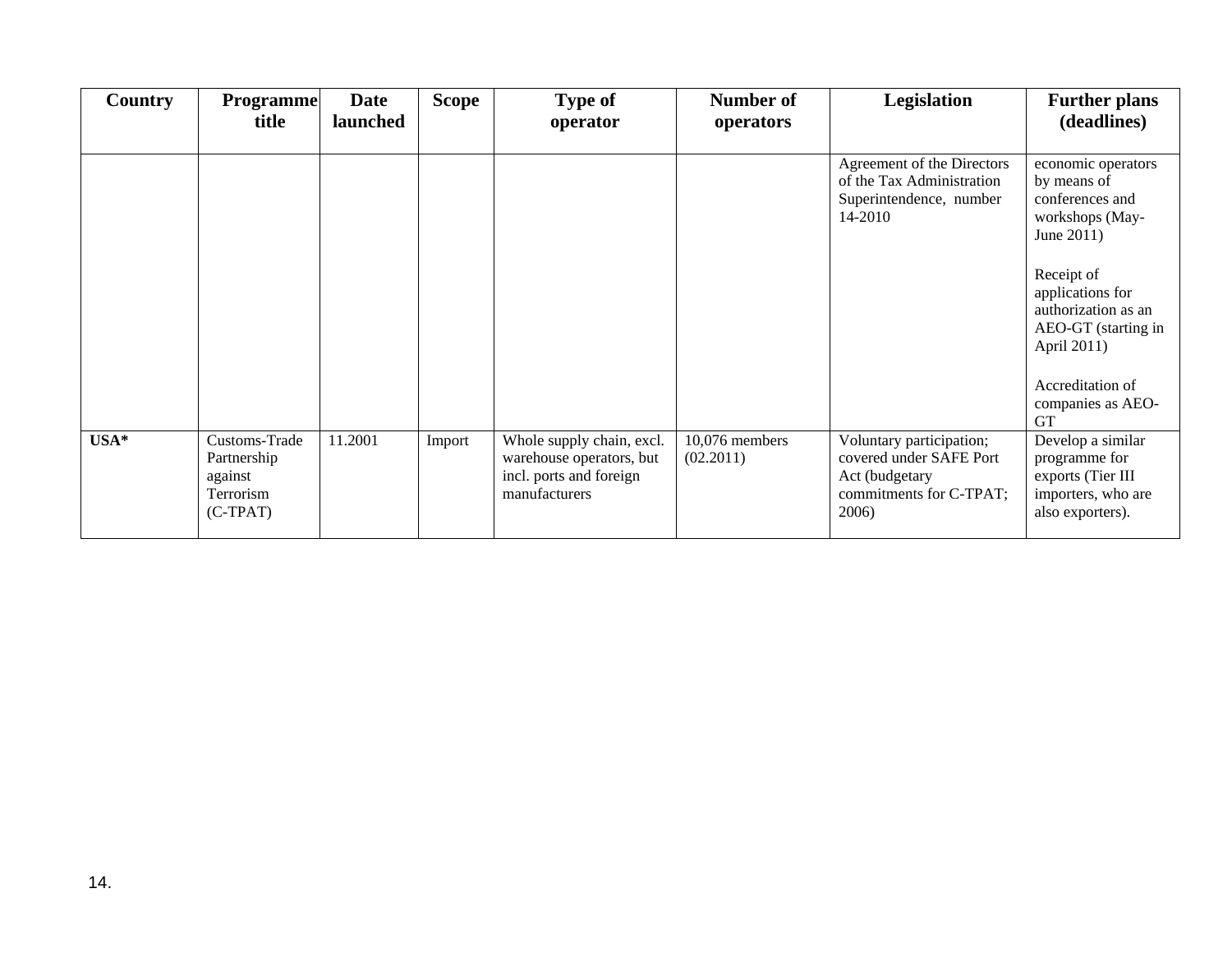| Country                                                | <b>Programme</b><br>title | <b>Date</b><br>launched | <b>Scope</b>      | <b>Type of</b><br>operator | Number of<br>operators                                    | Legislation                                                                                                                             | <b>Further plans</b><br>(deadlines)                                                                                                                    |
|--------------------------------------------------------|---------------------------|-------------------------|-------------------|----------------------------|-----------------------------------------------------------|-----------------------------------------------------------------------------------------------------------------------------------------|--------------------------------------------------------------------------------------------------------------------------------------------------------|
| $\mathbf{E} \mathbf{U}^{**}$<br>(27 Member-<br>states) | <b>AEO</b>                | 1.01.2008               | Import/<br>export | Whole supply chain         | 8,614 applications,<br>5,629 certificates<br>(04.04.2011) | Voluntary participation;<br>covered under: Custom Act<br>$§$ 3-1 (5).<br><b>Customs Regulation from</b><br>§3-1-20 until<br>$§$ 3-1-27. | Evaluation of the<br>ongoing process.<br>Development of<br>extended<br>authorisation for<br>customs<br>simplifications<br>(2012).                      |
| Norway**                                               | <b>AEO</b>                | 03.03.2009              | Import/<br>export | Whole supply chain         | 13 requests, 14<br>authorized<br>(10.03.2011)             | Customs Act $\S 3-1$ (5).<br><b>Customs Regulation from</b><br>$§3-1-20$ until<br>$§ 3-1-27.$                                           | Evaluation of the<br>ongoing process<br>(2010).<br>Development of<br>authorisation<br>regarding admittance<br>to customs<br>simplifications<br>(2012). |
| <b>Switzerland</b><br>**                               | <b>AEO</b>                | 01.01.2010              | Import/<br>export | Whole supply chain         | 3                                                         | Voluntary participation;<br>covered under National<br>Customs Law and Customs<br>Ordinance                                              | <b>Update National</b><br><b>Customs Ordinance</b><br>(beginning of 2012)                                                                              |

### **2.4. Middle East**

<span id="page-14-0"></span>

| Country | <b>Programme</b><br>title | <b>Date</b><br>launched | Scope             | Type of<br>operator                                                                                                                                              | Number of<br>operators | Legislation | <b>Further plans</b><br>(deadlines)                                                      |
|---------|---------------------------|-------------------------|-------------------|------------------------------------------------------------------------------------------------------------------------------------------------------------------|------------------------|-------------|------------------------------------------------------------------------------------------|
| Jordan* | Golden List<br>Programme  | 08.2005                 | Import/<br>export | Importers, exporters,<br>carriers (rail, sea, air,<br>highway, shipping<br>agents), customs brokers,<br>couriers, warehouse<br>operators, freight<br>forwarders. | 30 members             | n/a         | Negotiating<br>additional benefits<br>with all GLP<br>members on a one-to-<br>one basis. |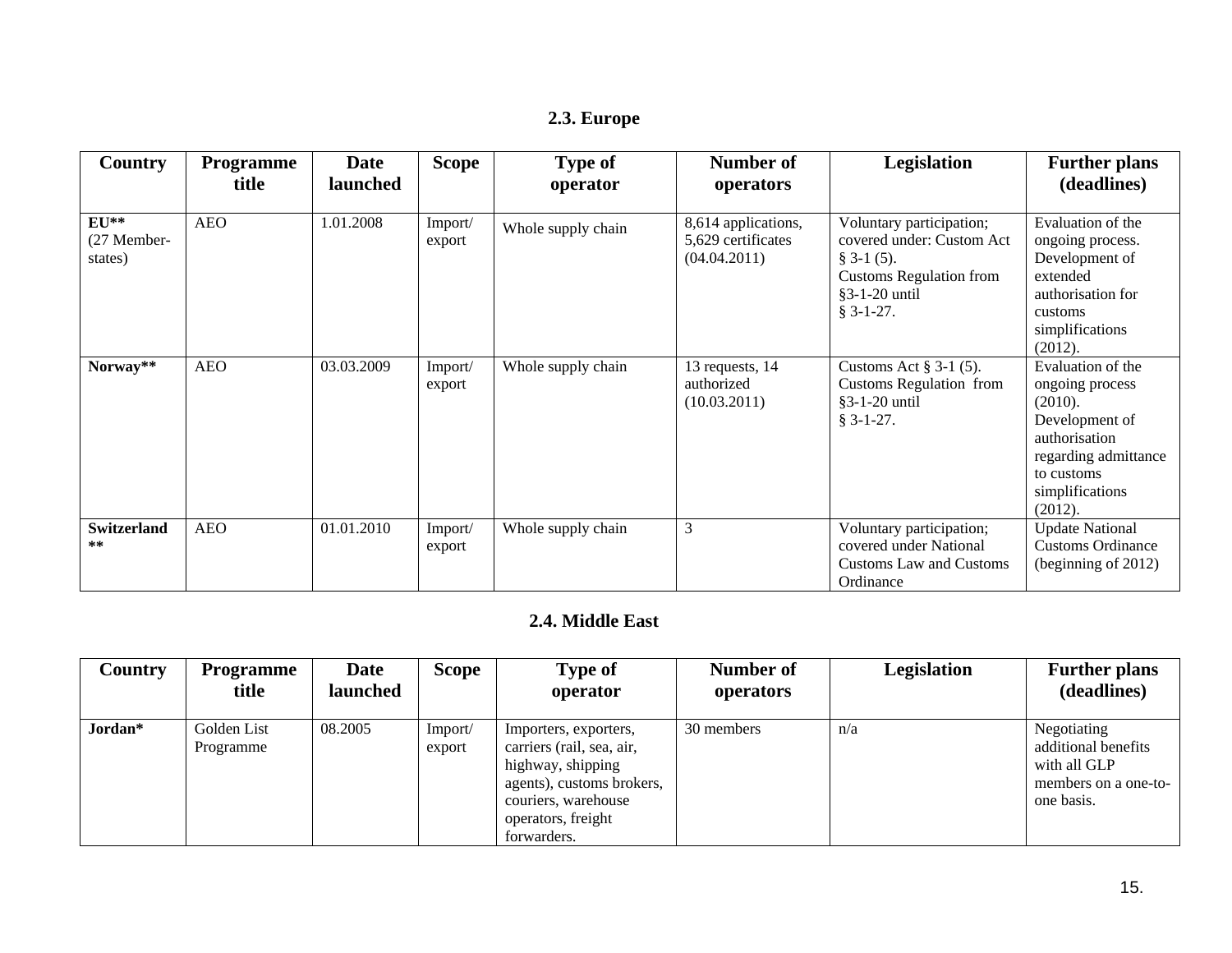# **3. Accreditation and Benefits of AEO Programmes**

<span id="page-15-0"></span>

| Country      | <b>Accreditation (components, process)</b>                                                                                                                                                                                                                                                                                                                                                                                                                                                                                                                                                                                                                                                                                                                                                                                                                                                                                                                                                                                                                                                                                                                                                           | <b>Benefits</b>                                                                                                                                                                                                                                                                                                                                                                                                                                                                                                                                                                                                                                                                                                                                                        |
|--------------|------------------------------------------------------------------------------------------------------------------------------------------------------------------------------------------------------------------------------------------------------------------------------------------------------------------------------------------------------------------------------------------------------------------------------------------------------------------------------------------------------------------------------------------------------------------------------------------------------------------------------------------------------------------------------------------------------------------------------------------------------------------------------------------------------------------------------------------------------------------------------------------------------------------------------------------------------------------------------------------------------------------------------------------------------------------------------------------------------------------------------------------------------------------------------------------------------|------------------------------------------------------------------------------------------------------------------------------------------------------------------------------------------------------------------------------------------------------------------------------------------------------------------------------------------------------------------------------------------------------------------------------------------------------------------------------------------------------------------------------------------------------------------------------------------------------------------------------------------------------------------------------------------------------------------------------------------------------------------------|
| China        | General requirements:<br>1. Being a class A operator for more than one year;<br>2. To lodge more than 20,000 (5,000 for Central and Western areas) import and<br>export declaration forms or entry and exit records as an agent in the previous year;<br>3 To have a lower than 3% error rate of import and export declarations in the<br>previous year;<br>4. Customs verification audit should show that the requirements in terms of customs<br>management, the enterprise's operations and management andtrade security have<br>been met;<br>5. To submit the Assessment Report on Business Operations and Management<br>Status and the Audit Report for the previous year prepared by an accounting firm on<br>an annual basis;<br>6, Submit the business form of import and export/business form of agent declaration<br>every six months.<br>Accreditation:<br>1. Self-assessment;<br>2. Submitting application;<br>3. Information verification both internally and externally;<br>4. Validation audit (on site visit);<br>5. Approval by the Central Customs;<br>6. Issuing a Certificate;<br>7. Periodical checking of the documents and post validation audit based on risk<br>assessment. | 1. Establishing trust;<br>2. Assigning special officers to help companies to coordinate and<br>resolve Customs issues;<br>3. Application of the lower examination rates to the export and<br>import cargoes;<br>4. Submitting declarations at the place of registration;<br>5. Inspection and clearance procedures at ports;<br>6. Inspection and clearance formalities at the business site;<br>7. Assigning a special team to carry out on-site checks;<br>8. Priority to handling urgent Customs clearance formalities out<br>of working hours and during holidays;<br>9. Priority in handling trade formalities, such as entering records,<br>modifying and reporting for verification purposes;<br>10. Priority in handling declaration registration formalities. |
| <b>Japan</b> | General requirements:<br>1. Compliance record;<br>2. Proper ability to conduct operations<br>3. Compliance programme<br>Accreditation:<br>1. Prior consultation (voluntary);<br>2. Self-assessment;<br>3. Examination of documents, on-site audit=> AEO status;                                                                                                                                                                                                                                                                                                                                                                                                                                                                                                                                                                                                                                                                                                                                                                                                                                                                                                                                      | 1. Compliance-reflected examination and inspection;<br>2. Pre-arrival lodgment of import declaration and permission;<br>3. Release of cargo before duty/tax payment declaration and<br>duty/tax payment;<br>4. Periodical lodgment of duty/tax payment declaration;<br>5. Waive the requirement to place export goods into the Customs<br>area;<br>6. Establishment of a new Customs warehouse only by notification<br>to Customs;<br>7. Compliance-reflected reduced audit for warehouse operators;                                                                                                                                                                                                                                                                   |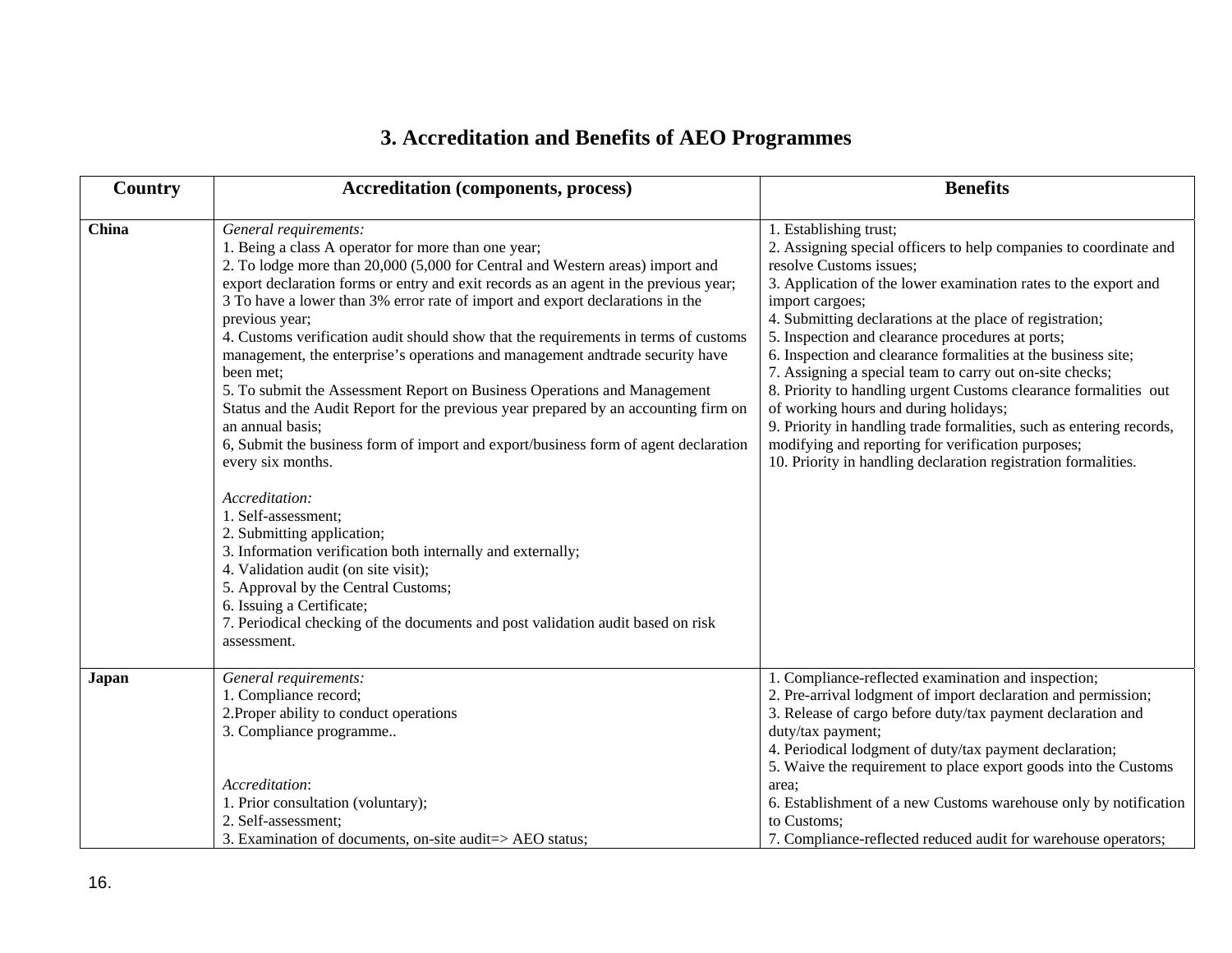| Country  | <b>Accreditation (components, process)</b>                                                                                                                                                                                                                                                                                                                                                                                                                                                                                                                                                                                                                                                                                                                                                                                                                            | <b>Benefits</b>                                                                                                                                                                                                                                                                                                                                                                                                                                                                                                                                                                                                                                                                                                                                                                                                                                                                                                                                                                                                                                                                                                                                                                                                                                                                                                            |  |  |
|----------|-----------------------------------------------------------------------------------------------------------------------------------------------------------------------------------------------------------------------------------------------------------------------------------------------------------------------------------------------------------------------------------------------------------------------------------------------------------------------------------------------------------------------------------------------------------------------------------------------------------------------------------------------------------------------------------------------------------------------------------------------------------------------------------------------------------------------------------------------------------------------|----------------------------------------------------------------------------------------------------------------------------------------------------------------------------------------------------------------------------------------------------------------------------------------------------------------------------------------------------------------------------------------------------------------------------------------------------------------------------------------------------------------------------------------------------------------------------------------------------------------------------------------------------------------------------------------------------------------------------------------------------------------------------------------------------------------------------------------------------------------------------------------------------------------------------------------------------------------------------------------------------------------------------------------------------------------------------------------------------------------------------------------------------------------------------------------------------------------------------------------------------------------------------------------------------------------------------|--|--|
|          | 4. Post-authorisation audit. If there is a problem -"Administrative order for<br>improvement". If no change - the status is revoked.                                                                                                                                                                                                                                                                                                                                                                                                                                                                                                                                                                                                                                                                                                                                  | 8. No monthly fee for customs warehouses;<br>9. Simplification of Customs transit procedure;<br>10. Option of Customs offices for declarations for Customs.                                                                                                                                                                                                                                                                                                                                                                                                                                                                                                                                                                                                                                                                                                                                                                                                                                                                                                                                                                                                                                                                                                                                                                |  |  |
| Korea    | General requirements:<br>1. Legal compliance;<br>2. Internal control;<br>3. Financial solvency;<br>4. Security management.<br>Accreditation:<br>1, Submit the application (self-assessment, risk evaluation, statement on AEO<br>management, internal AEO manager);<br>2. Audit (documentary; on site validation);<br>3. Assignment of the AEO Certificate, based on compliance: class AA (90% or<br>more); class A (85% or more), or request for improvement measure;<br>4. AEO Certificate granted (valid for 3 years, renewal within 6 months before<br>expiration) and Customs Client Coordinator assigned;<br>5. Self-management/post monitoring;<br>6. Compliance assessment (by application or selection): class adjustment (A, AA or<br>AAA in case of more than 95% compliance; or request for improvement measures);<br>7. Self-management/post-monitoring. | General benefits: simplified and less physical inspection,<br>simplified customs procedures, less financial burden, etc<br>depending on the type of operator (importer, exporter, etc). The<br>benefits given to the same type of operators are also differentiated<br>according to the AEO level (A, AA, AAA) of a company.<br>Simplified and less physical inspection:<br>1. Less physical inspection by the customs in the ex/import<br>process:<br>2. Inspection at a place the importer wants.<br>Simplified procedures:<br>1. Less requirement of additional document submission after<br>electronic declaration;<br>2. Exemption from tax audit before acceptance of import<br>declaration as well as post-clearance audit;<br>3. Provision of convenience in customs clearance, etc at<br>international (air)ports to the representative of an AEO;<br>4. Post self-management of imports which are supposed to be<br>under customs control under the Customs Act for application of a<br>usage tariff rate, reduction or exemption of customs duty or<br>installment duty payment.<br>Less financial burden:<br>1. Exemption from the obligation to offer security for import<br>clearance;<br>2. Monthly payment of customs duties and taxes<br>Others: reduction of punishment for violation of customs-related |  |  |
| Malaysia | Accreditation requirements:<br>1. A record of 3 years' operations in the country;<br>2. A history of compliance with legal and regulatory requirements of Customs;<br>3. Absence of tax arrears with Customs;                                                                                                                                                                                                                                                                                                                                                                                                                                                                                                                                                                                                                                                         | laws.<br>1. Customs clearance with minimum data and simplified process;<br>2. Efficient and fast clearance;<br>3. Simplified drawback claims based on self-accounting<br>principles;<br>4. Deferred duty payments.                                                                                                                                                                                                                                                                                                                                                                                                                                                                                                                                                                                                                                                                                                                                                                                                                                                                                                                                                                                                                                                                                                         |  |  |
|          | 4. Prior security clearance from the Customs Intelligence and other relevant<br>government agencies such as the Police, Immigration, Internal Revenue Board and                                                                                                                                                                                                                                                                                                                                                                                                                                                                                                                                                                                                                                                                                                       |                                                                                                                                                                                                                                                                                                                                                                                                                                                                                                                                                                                                                                                                                                                                                                                                                                                                                                                                                                                                                                                                                                                                                                                                                                                                                                                            |  |  |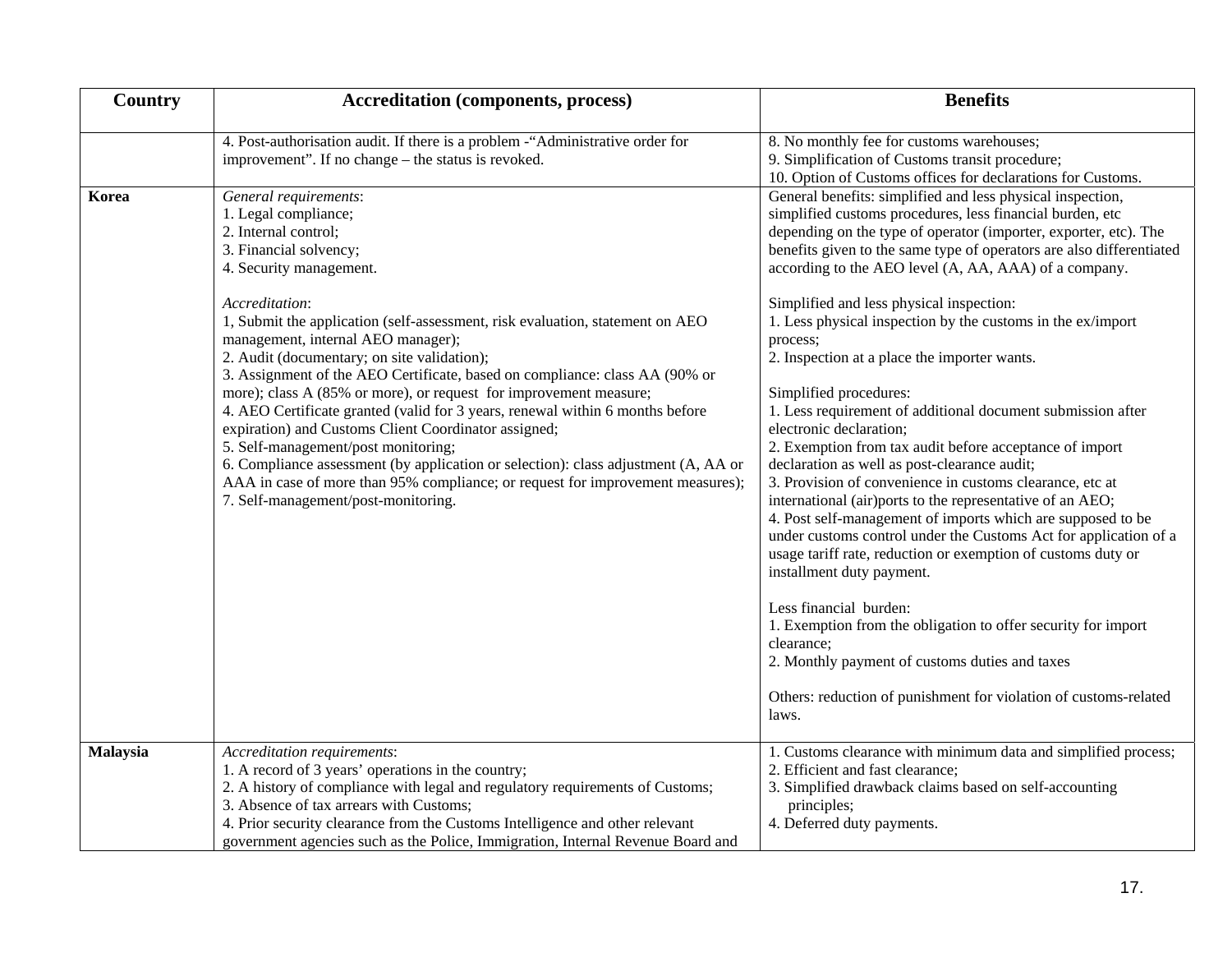| Country            | <b>Accreditation (components, process)</b>                                                                                                                                                                                                                                                                                                                                                                                                                                                                                                                                                                                                                                                                                                                                                                                                                                                                                              | <b>Benefits</b>                                                                                                                                                                                                                                                                                                                                                                                                                                                                                                                                                                                                                                                                                                                                                                                                                           |  |  |
|--------------------|-----------------------------------------------------------------------------------------------------------------------------------------------------------------------------------------------------------------------------------------------------------------------------------------------------------------------------------------------------------------------------------------------------------------------------------------------------------------------------------------------------------------------------------------------------------------------------------------------------------------------------------------------------------------------------------------------------------------------------------------------------------------------------------------------------------------------------------------------------------------------------------------------------------------------------------------|-------------------------------------------------------------------------------------------------------------------------------------------------------------------------------------------------------------------------------------------------------------------------------------------------------------------------------------------------------------------------------------------------------------------------------------------------------------------------------------------------------------------------------------------------------------------------------------------------------------------------------------------------------------------------------------------------------------------------------------------------------------------------------------------------------------------------------------------|--|--|
|                    | Company Commission for directors and personnel dealing with Customs clearance<br>procedures before applying to join the national AEO programme;<br>5. A proper internal control (audit trail) of all imports, exports and movement of<br>goods;<br>6. Internal security compliance programme and security features in line with the<br>requirements of the SAFE AEO guidelines;<br>7. Available facilities to pay duties via electronic funds transfer;<br>8. Mandatory training on Customs procedures and approval from Malaysian<br>Customs Administration are required for the personnel involved in Customs<br>operations and its forwarding agents/customs brokers before applying to join the<br>national AEO programme;<br>9. Companies engaged in the trade of goods considered to be high risk, are<br>encouraged to liaise with the Customs administration to explore possibilities of<br>joining the national AEO programme. |                                                                                                                                                                                                                                                                                                                                                                                                                                                                                                                                                                                                                                                                                                                                                                                                                                           |  |  |
| <b>New Zealand</b> | 1. The scheme has pre and post validation processes that are undertaken by separate<br>and independent groups within NZ Customs Service;<br>2. Exporters in terms of their agreement are responsible for all sub contractors;<br>3. Legislation allows for Customs to intervene or inspect SES export cargo from the<br>time the Customs approved tampering indicating seal is placed on the container, at<br>any point in the domestic supply chain regardless of whether the goods are in a<br>Customs controlled area or not;<br>4. If there is no Customs Export Delivery Order the port companies are not<br>permitted to load container;<br>5. Mandatory electronic reporting of export declarations.                                                                                                                                                                                                                             | 1. Secure supply chain from point of pack to port of loading for<br>export;<br>2. Predictability of supply chain in relation to less government<br>intervention meaning minimal disruption and less compliance<br>costs;<br>3. Compliance with security standards when contracting to supply<br>overseas importers, committed to supply chain security;<br>3. Border clearance privileges with those administrations where an<br>MRA has been concluded;<br>4. Likelihood of trade disruption minimised during a security<br>event as supply chain security assured;<br>5. Compliance with WCO standards accepted worldwide;<br>6. Reduced fees for the lodgement of all export entries;<br>7. Independent assessment of exporters security plans and<br>processes;<br>8. Increased company security awareness and improved<br>processes. |  |  |
| <b>Singapore</b>   | General requirements:<br>Under the STP Guidelines and Criteria, companies are required to have:<br>1. A security management system;<br>2. Conduct risk assessment of their business operations;<br>3. Implement the security measures that address the 8 elements under the STP<br>programme (8 elements are consistent with the WCO SAFE Framework of<br>Standards).                                                                                                                                                                                                                                                                                                                                                                                                                                                                                                                                                                   | 1. Cargo less likely to be inspected;<br>2. STP - Serves as "Quality Mark", Enhanced branding<br>(recognised as a low-risk company);<br>3. Reduced inspection or expedited clearance if the certified status<br>be also recognised by overseas countries;<br>4. Automatic recognition as a known consignor (KC) under the<br>Regulated Cargo Agent Regime (RCAR).5 Designated account                                                                                                                                                                                                                                                                                                                                                                                                                                                     |  |  |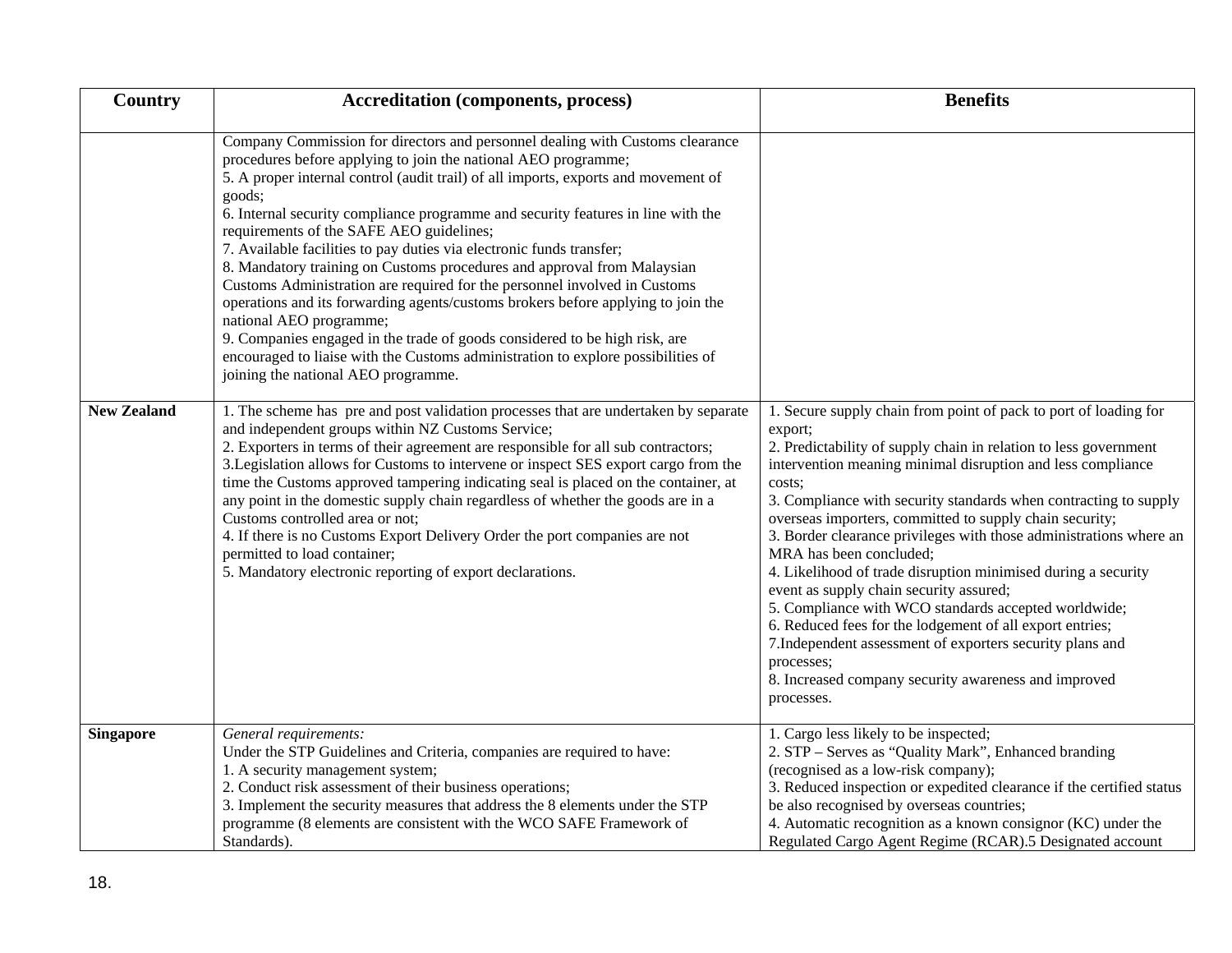| <b>Country</b>   | <b>Accreditation (components, process)</b>                                                                                                                                                                                                                                                                                                                                                           | <b>Benefits</b>                                                                                                                                                                                                                                                                  |  |  |
|------------------|------------------------------------------------------------------------------------------------------------------------------------------------------------------------------------------------------------------------------------------------------------------------------------------------------------------------------------------------------------------------------------------------------|----------------------------------------------------------------------------------------------------------------------------------------------------------------------------------------------------------------------------------------------------------------------------------|--|--|
|                  | With the launch of a new trade engagement framework called "TradeFIRST" in<br>January 2011, companies applying for any schemes administered by Singapore<br>Customs, including the STP programme, will be assessed holistically based on a<br>common set of assessment criteria applied across all schemes. The assessment<br>criteria are broadly categorised into 5 areas :<br>1. Company profile; | managers;<br>6. Trade Facilitation benefits under TradeFIRST.<br>7. Companies who wish to enhance their capabilities in supply<br>chain security may get funding or assistance through training<br>assistance schemes and development programmes offered by other<br>government. |  |  |
|                  | Inventory Management and Controls;<br>2.                                                                                                                                                                                                                                                                                                                                                             |                                                                                                                                                                                                                                                                                  |  |  |
|                  | Compliance;<br>3.                                                                                                                                                                                                                                                                                                                                                                                    |                                                                                                                                                                                                                                                                                  |  |  |
|                  | Procedures and Processes;<br>4.                                                                                                                                                                                                                                                                                                                                                                      |                                                                                                                                                                                                                                                                                  |  |  |
|                  | 5. Security.                                                                                                                                                                                                                                                                                                                                                                                         |                                                                                                                                                                                                                                                                                  |  |  |
|                  | All requirements stipulated under the STP Guidelines and Criteria are incorporated<br>into TradeFIRST assessment.                                                                                                                                                                                                                                                                                    |                                                                                                                                                                                                                                                                                  |  |  |
|                  | This holistic assessment and risk management approach will classify companies into<br>5 bands - Basic, Standard, Intermediate, Enhanced and Premium. As a company<br>beefs up its internal control systems and supply chain security measures and moves<br>up the bands, it will be offered more facilitation by SC.                                                                                 |                                                                                                                                                                                                                                                                                  |  |  |
|                  | Accreditation:                                                                                                                                                                                                                                                                                                                                                                                       |                                                                                                                                                                                                                                                                                  |  |  |
|                  | 1. Companies that decide to apply for certification under the STP programme<br>will first need to self-assess against the TradeFIRST self-assessment<br>checklist which had incorporated the STP Guidelines and Criteria;                                                                                                                                                                            |                                                                                                                                                                                                                                                                                  |  |  |
|                  | 2. Companies submit application form, completed TradeFIRST self-<br>assessment checklist and supporting documents;                                                                                                                                                                                                                                                                                   |                                                                                                                                                                                                                                                                                  |  |  |
|                  | 3. Validation visit at all sites of the company conducted by Singapore<br>Customs;                                                                                                                                                                                                                                                                                                                   |                                                                                                                                                                                                                                                                                  |  |  |
|                  | Singapore Customs certify the company for STP status if the company<br>4.<br>achieve at least an "Intermediate" band in TradeFIRST;                                                                                                                                                                                                                                                                  |                                                                                                                                                                                                                                                                                  |  |  |
|                  | Singapore Customs certify the company for STP-Plus status if the company<br>5.<br>achieve the "Premium" band in TradeFIRST and implements effective<br>security measures that fulfil all the minimum criteria stipulated in the STP<br>Guidelines and Criteria.                                                                                                                                      |                                                                                                                                                                                                                                                                                  |  |  |
| <b>Argentina</b> | General requirements:                                                                                                                                                                                                                                                                                                                                                                                | 1. Saving costs and time. Reduction of operational costs for the                                                                                                                                                                                                                 |  |  |
|                  | 1. To comply with the rules and if appropriate, to provide a warranty;                                                                                                                                                                                                                                                                                                                               | exporters;                                                                                                                                                                                                                                                                       |  |  |
|                  | 2. To submit the application to the Customs General Directorate, together with the                                                                                                                                                                                                                                                                                                                   | 2. Anticipation of the consignments sent to other countries;                                                                                                                                                                                                                     |  |  |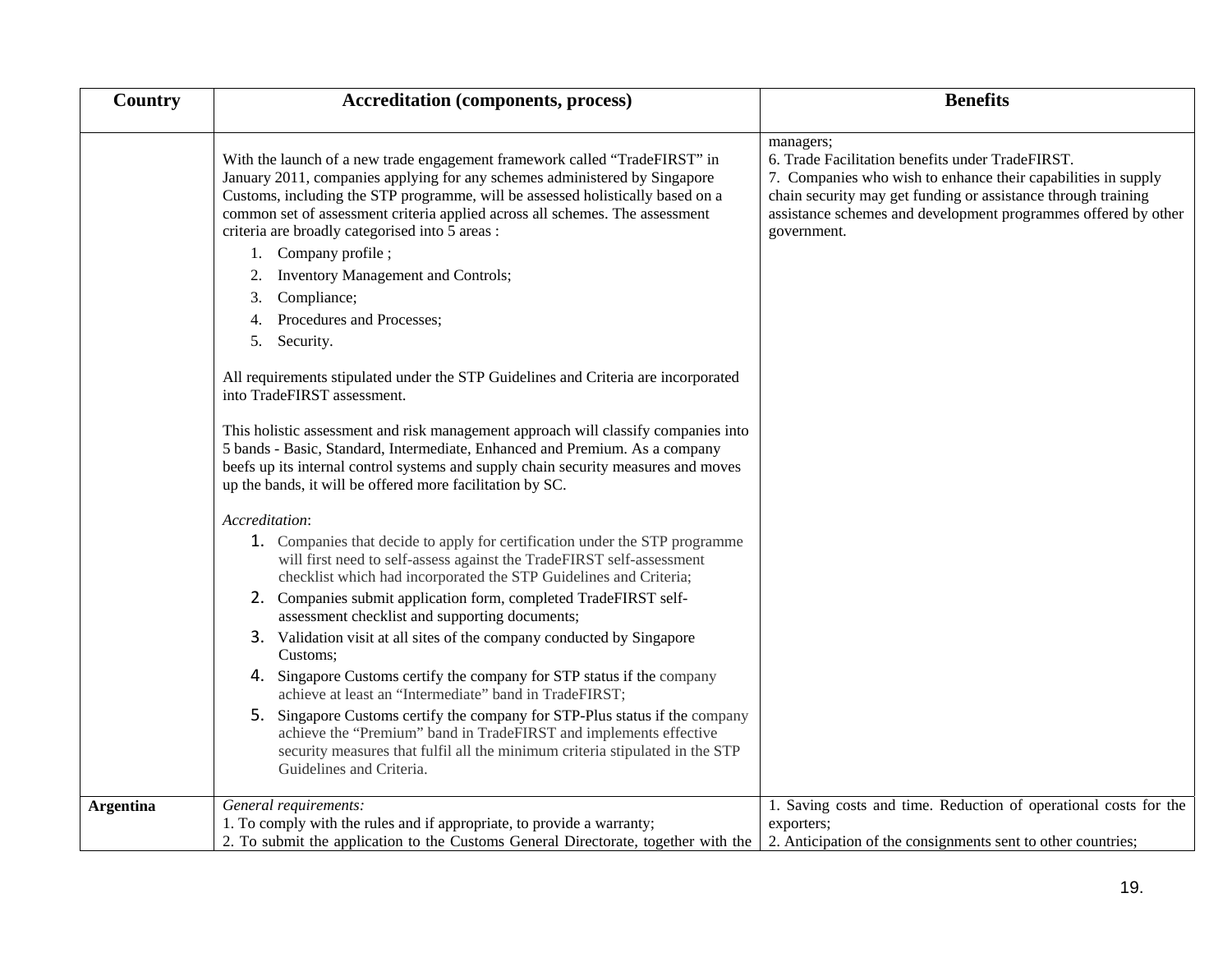| Country | <b>Accreditation (components, process)</b>                                                                                                                                                                                                                                                                                                                                                                                                                                                                                                                                             | <b>Benefits</b>                                                                                                                                                                                                                                                                                                                                                                                                                                                                                                                       |  |  |  |  |
|---------|----------------------------------------------------------------------------------------------------------------------------------------------------------------------------------------------------------------------------------------------------------------------------------------------------------------------------------------------------------------------------------------------------------------------------------------------------------------------------------------------------------------------------------------------------------------------------------------|---------------------------------------------------------------------------------------------------------------------------------------------------------------------------------------------------------------------------------------------------------------------------------------------------------------------------------------------------------------------------------------------------------------------------------------------------------------------------------------------------------------------------------------|--|--|--|--|
|         | additional documentation proving the fulfillment of the requirements;<br>3. To describe the production process, the transportation, the security rules, among<br>other things (secure supply chain);<br>4. Availability of the computerized management system - inventory and control.<br>The controls are risk-based;<br>5. Availability of the image control system that facilitates a fluent and permanent<br>communication with the Customs control areas.<br>Solvency criteria are lower for SMEs.<br>The fulfillments of the tax and customs obligations are taken into account. | 3. Competitive difference with other operators;<br>4. Use of non intrusive technology for cargo control;<br>5. International accreditation of the supply chain;<br>6. Identification as Reliable Operator by other Customs<br>Administrations;<br>7. Gain access to the major facilities at the port of entry in the<br>country of destination;<br>8. Ensure the smooth and secure flow of goods;<br>9. Keep the integrity of the shipment.                                                                                           |  |  |  |  |
| Canada  | <b>Partners in Protection (PIP)</b>                                                                                                                                                                                                                                                                                                                                                                                                                                                                                                                                                    |                                                                                                                                                                                                                                                                                                                                                                                                                                                                                                                                       |  |  |  |  |
|         | Two types: member (full participant, benefits, info) and associate (consultations,<br>information).<br>Procedure:<br>1. Fill in security profile (including good record of compliance);<br>2. CBSA profile review/assessment (RA based);<br>3. Site validation;<br>3. Conclusion of a Memorandum of Understanding (MOU).                                                                                                                                                                                                                                                               | 1. Easier to be eligible for both PIP and C-TPAT due to similar<br>security requirements;<br>2. Only one site validation for both PIP and C-TPAT (might be<br>exclusions);<br>3. Expedited border clearance into Canada if approved for FAST<br>initiative;<br>4. Enhanced reputation of being a low-risk company;<br>5. Companies are better positioned to achieve international<br>recognition;<br>6. Improvement of the security levels;<br>7. Access to CBSA expertise;<br>8. Participation in proposed changes to PIP programme. |  |  |  |  |
|         | <b>Customs Self-Assessment (CSA) Programme</b>                                                                                                                                                                                                                                                                                                                                                                                                                                                                                                                                         |                                                                                                                                                                                                                                                                                                                                                                                                                                                                                                                                       |  |  |  |  |
|         | Importers:<br>Two-part application; importer must meet first part of application to qualify to<br>submit second part.<br>1. Security profile information - risk assessment of client which includes the<br>collection of corporate structure information, key business activities and products;<br>company policies related to risk management; and upon request, a quarterly report or their most recent audited financial statements.<br>2. Importers have to demonstrate that their books, records and business systems                                                             | <b>Importer Benefits:</b><br>1. Reduced importer data set for imports; streamlines the process<br>for legitimate trade and reduces costs;<br>2. Expedited processing and release of shipments and minimum<br>number of cargo inspections when an approved carrier and driver<br>are involved; increases the certainty of expedited customs<br>processing through reduced examinations;<br>3. Access to CBSA expertise; compliance managers and CSA                                                                                    |  |  |  |  |
|         | have, or will have, the necessary internal controls and procedures — including<br>linkages, controls and audit trails to meet customs requirements.<br>3. Importer must provide and maintain electronic reports of their trade chain partners                                                                                                                                                                                                                                                                                                                                          | program specialists;<br>4. Names and contact information of other CSA participants made<br>available (where clients have provided permission to share                                                                                                                                                                                                                                                                                                                                                                                 |  |  |  |  |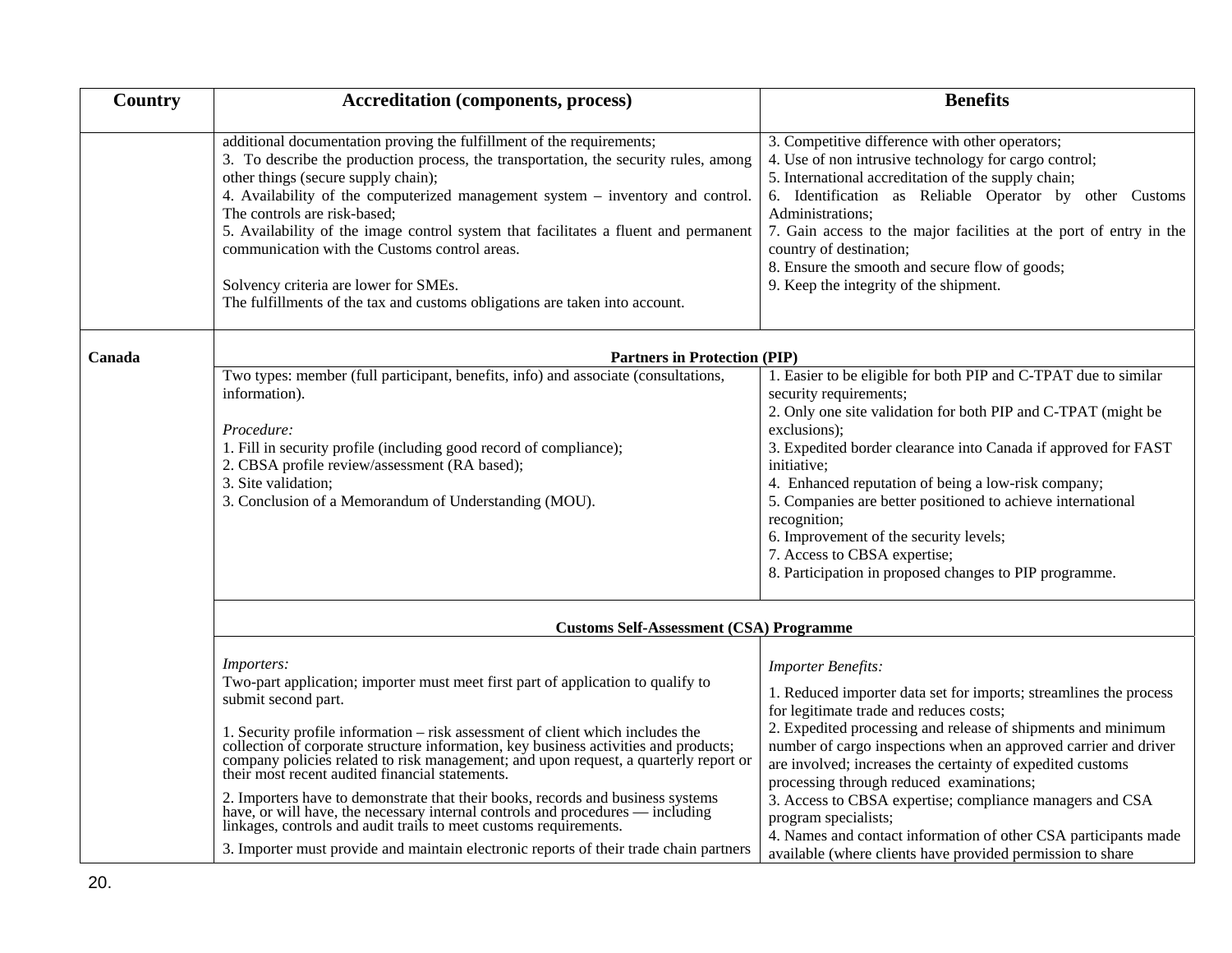| <b>Country</b> | <b>Accreditation (components, process)</b>                                                                                                                                                                                                                                                                                                                                                                                                                                                                                                                                                                                                                                                                                                                                                                                                                                                                                                                                                                                                                                                                                                                                                                                                                                                                                     | <b>Benefits</b>                                                                                                                                                                                                                                                                                                                                                                                                                                                                                                                                                                                                                                                                                                                                                                                                                                                                                                            |  |  |  |
|----------------|--------------------------------------------------------------------------------------------------------------------------------------------------------------------------------------------------------------------------------------------------------------------------------------------------------------------------------------------------------------------------------------------------------------------------------------------------------------------------------------------------------------------------------------------------------------------------------------------------------------------------------------------------------------------------------------------------------------------------------------------------------------------------------------------------------------------------------------------------------------------------------------------------------------------------------------------------------------------------------------------------------------------------------------------------------------------------------------------------------------------------------------------------------------------------------------------------------------------------------------------------------------------------------------------------------------------------------|----------------------------------------------------------------------------------------------------------------------------------------------------------------------------------------------------------------------------------------------------------------------------------------------------------------------------------------------------------------------------------------------------------------------------------------------------------------------------------------------------------------------------------------------------------------------------------------------------------------------------------------------------------------------------------------------------------------------------------------------------------------------------------------------------------------------------------------------------------------------------------------------------------------------------|--|--|--|
|                | (vendors and consignees).                                                                                                                                                                                                                                                                                                                                                                                                                                                                                                                                                                                                                                                                                                                                                                                                                                                                                                                                                                                                                                                                                                                                                                                                                                                                                                      | information);<br>5. Aligns importers' financial records with CBSA requirements<br>allowing for an account based self-assessment revenue reporting<br>process included consolidated monthly reporting of statistical<br>information and revenue offsets; provides for more control over<br>importer liabilities;<br>6. Simplified post clearance programs for trade data reporting;<br>more time allotted to provide detailed trade data;<br>7. Facilitates compliance by increasing clients' awareness of their<br>obligations; eligibility for self audit (Partners in Compliance);<br>8. Ends the need to maintain separate and costly customs<br>processes;                                                                                                                                                                                                                                                             |  |  |  |
|                | Carriers:<br>Two-part application; carrier must meet first part of application to qualify to submit<br>second part.<br>1. Carriers must provide detailed information such as a complete corporate structure<br>and all relevant registration identifiers; details about their business specialty, clients,<br>equipment and drivers; security measures for freight facilities and personnel<br>policies; terminal and warehouse locations; and the location of all their divisions<br>2. Carriers are asked to demonstrate their internal process for an international<br>Canada-bound shipment; identify their current business process for all shipments,<br>starting from the order through to billing; identify how they assign an internal<br>control number for each order they accept; provide detailed dispatch procedure and<br>systems; provide sample documents, descriptions and the appropriate linkages for<br>each step in the shipping process; identify how CSA-approved importers, drivers<br>and eligible shipments will be identified in the systems, identify how their reporting<br>system to trace all Canada-bound shipments, including CSA-approved shipments;<br>and identify the location of books and records.<br>3. Carriers must provide and maintain electronic lists of their owner/operators. | Carrier Benefits:<br>1. Reduced carrier data set for release; ends the transactional<br>transmission of data elements for eligible shipments;<br>2. Expedited processing and release of shipments when an<br>approved importer and driver registered are involved; increases<br>the certainty of expedited customs processing and streamlines the<br>process for legitimate trade;<br>3. Minimum number of cargo inspections;<br>4. Access to CBSA expertise; compliance managers and CSA<br>program specialists;<br>5. Names and contact information of other CSA participants made<br>available; where clients have provided permission to share<br>information;<br>6. Easier for carriers to meet their obligations and remain<br>compliant with custom's requirements;<br>7. Eliminates need to seal in-bond North American shipments and<br>allows carrier to proceed to approved warehouse to reposition<br>freight. |  |  |  |
|                | Free and Secure Trade (FAST)                                                                                                                                                                                                                                                                                                                                                                                                                                                                                                                                                                                                                                                                                                                                                                                                                                                                                                                                                                                                                                                                                                                                                                                                                                                                                                   |                                                                                                                                                                                                                                                                                                                                                                                                                                                                                                                                                                                                                                                                                                                                                                                                                                                                                                                            |  |  |  |
|                | Importers:<br>FAST is an initiative, not a programme. Importers, approved in the PIP and CSA<br>programmes are eligible for FAST upon request.                                                                                                                                                                                                                                                                                                                                                                                                                                                                                                                                                                                                                                                                                                                                                                                                                                                                                                                                                                                                                                                                                                                                                                                 | All benefits as identified under the PIP and CSA programs; as well<br>as:<br>1. Access to dedicated lanes (where available) for faster and more<br>efficient border clearance;<br>2. A streamlined process that reduces delivery times and landed                                                                                                                                                                                                                                                                                                                                                                                                                                                                                                                                                                                                                                                                          |  |  |  |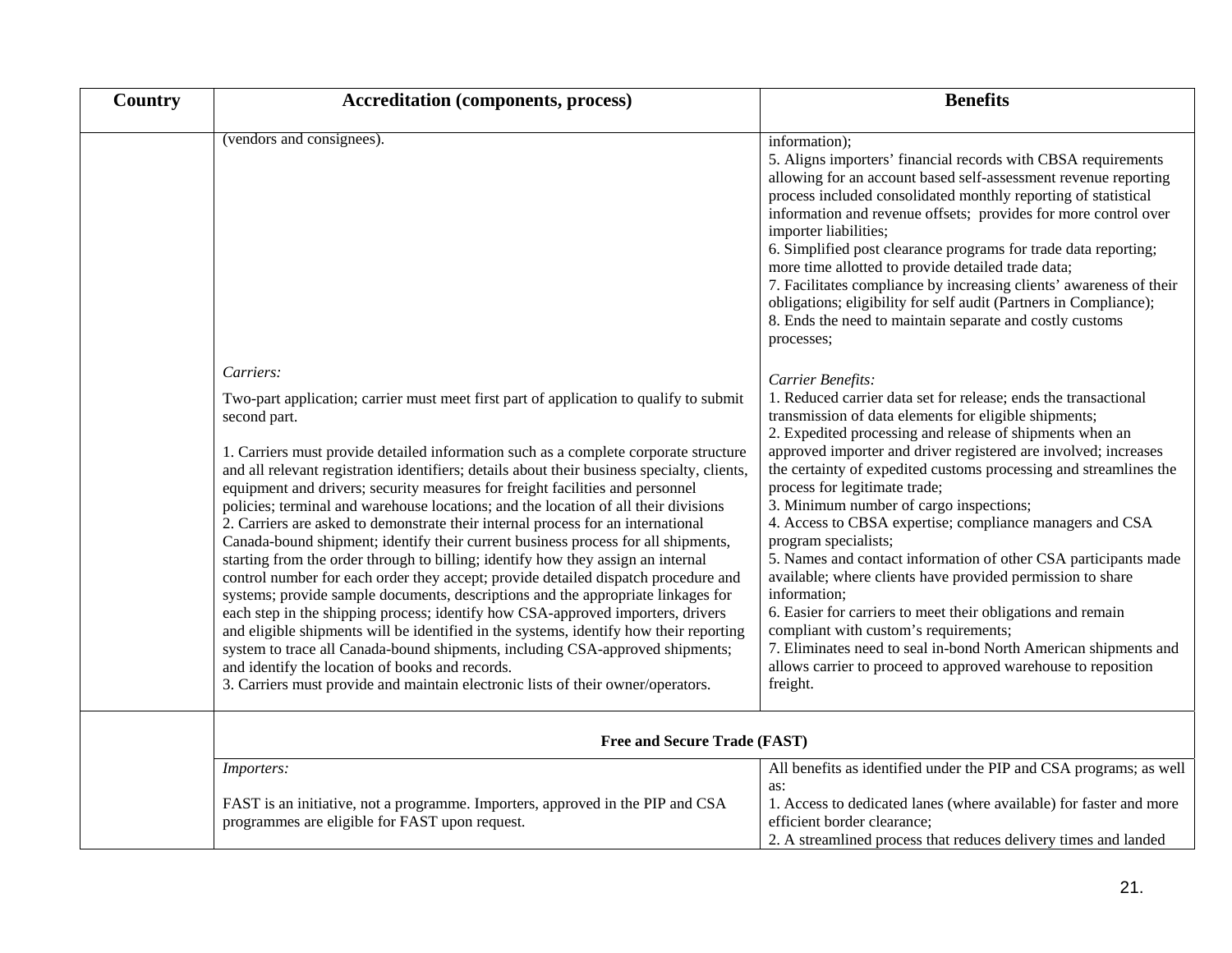| <b>Country</b> | <b>Accreditation (components, process)</b>                                                                                                                                                                                                                                                                                                                                                                                                                                                                   | <b>Benefits</b>                                                                                                                                                                                                                                                                                                                                                                                                                                                                  |  |  |
|----------------|--------------------------------------------------------------------------------------------------------------------------------------------------------------------------------------------------------------------------------------------------------------------------------------------------------------------------------------------------------------------------------------------------------------------------------------------------------------------------------------------------------------|----------------------------------------------------------------------------------------------------------------------------------------------------------------------------------------------------------------------------------------------------------------------------------------------------------------------------------------------------------------------------------------------------------------------------------------------------------------------------------|--|--|
|                | Carriers:<br>There are three options for carriers in terms of FAST Participation:<br>For participation in the FAST initiative for expedited clearance into Canada only,<br>applicants must:<br>1. Complete carrier application;<br>2. Enter into an undertaking with the CBSA and agree to complete and send in the<br>security questionnaire; and<br>3. Enter into a PIP memorandum of understanding (carriers).                                                                                            | costs of imports;<br>3. Minimal documentation required to clear the border;<br>4. Increased certainty at the border resulting in fewer delays;<br>5. A unified, ongoing partnership with the CBSA;<br>6. Promotion of Canadian competitiveness; and<br>7. Advancement of voluntary compliance and self-assessment.                                                                                                                                                               |  |  |
|                | For participation in the FAST initiative for expedited clearance into the United<br>States only, applicants must:<br>1. Complete carrier application and sign the C-TPAT highway carrier agreement.                                                                                                                                                                                                                                                                                                          |                                                                                                                                                                                                                                                                                                                                                                                                                                                                                  |  |  |
|                | For participation in the FAST initiative for expedited clearance into both Canada<br>and the United States applicants must:<br>1. Complete carrier application (BSF5106);<br>2. Enter into an undertaking with the CBSA (see Section E of BSF5106) and agree<br>to complete and send in the security questionnaire, the PIP memorandum of<br>understanding (carriers), and the C-TPAT highway carrier agreement.                                                                                             |                                                                                                                                                                                                                                                                                                                                                                                                                                                                                  |  |  |
|                | In order to qualify for the streamlined FAST process, goods imported into Canada<br>must meet these conditions:<br>1. They must not be prohibited, controlled or regulated importations as set out in any<br>act of Parliament or provincial legislation;<br>2. They must not be subject to the release requirements of any other government<br>department; and<br>3. They must be shipped direct to Canada from the continental United States or<br>Mexico.                                                 |                                                                                                                                                                                                                                                                                                                                                                                                                                                                                  |  |  |
|                | <b>Partners in Compliance (PIC)</b>                                                                                                                                                                                                                                                                                                                                                                                                                                                                          |                                                                                                                                                                                                                                                                                                                                                                                                                                                                                  |  |  |
|                | Participants must be CSA approved.<br>Interested importers were invited to participate in pilot. Application and Initial<br>Processing includes review of the Client Profile and History. A preliminary<br>Evaluation of Internal Controls is conducted that includes: an Inherent Risk<br>Assessment; Internal Control Risk Assessment and a signed Memorandum of<br>Understanding. Performance is established through monitoring: of Internal Control<br>Tests and through Trade Compliance Program Tests. | 1. A unique and exclusive partnership with the CBSA designed to<br>ensure sustained trade program compliance;<br>2. A single point of contact for all trade compliance issues (PIC<br>Senior Program Officer);<br>3. PIC Senior Program Officer available to provide CBSA<br>functional guidance and advice as required by the importer, for<br>trade program compliance assistance, risk assessments, internal<br>controls, CBSA audit trails, data analysis, self-assessments, |  |  |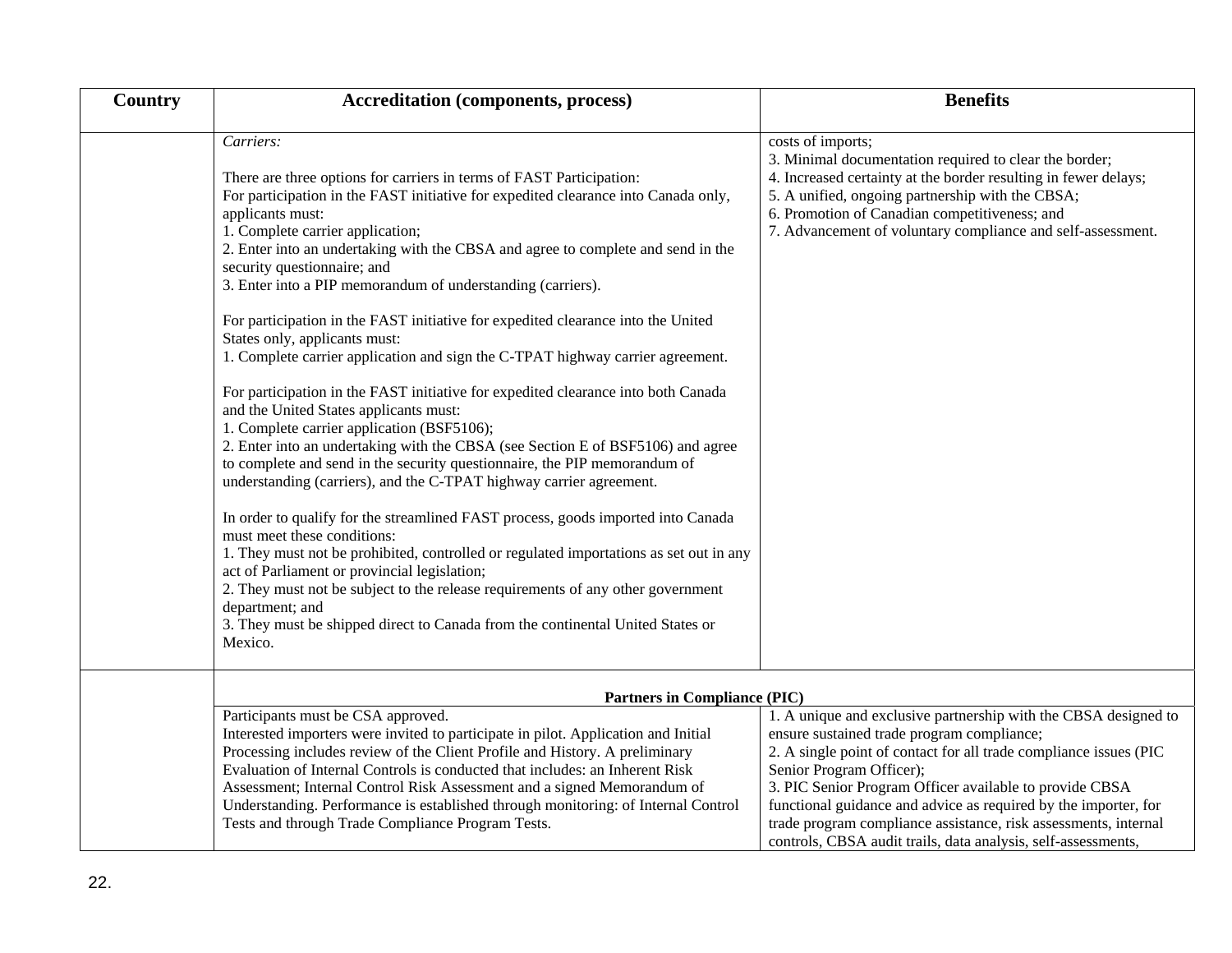| Country           | <b>Accreditation (components, process)</b>                                                                                                                                                                                                                                                                                                                                                                                                                                                                                                                                                                                                                                                                                                                                                                                                                                                                                                                                                                                        | <b>Benefits</b>                                                                                                                                                                                                                                                                                                                                                                                                                                                                                                                                                                                                                                                                                                                                                                                                                                                                                                                                                                                                                                                                                                                 |  |  |
|-------------------|-----------------------------------------------------------------------------------------------------------------------------------------------------------------------------------------------------------------------------------------------------------------------------------------------------------------------------------------------------------------------------------------------------------------------------------------------------------------------------------------------------------------------------------------------------------------------------------------------------------------------------------------------------------------------------------------------------------------------------------------------------------------------------------------------------------------------------------------------------------------------------------------------------------------------------------------------------------------------------------------------------------------------------------|---------------------------------------------------------------------------------------------------------------------------------------------------------------------------------------------------------------------------------------------------------------------------------------------------------------------------------------------------------------------------------------------------------------------------------------------------------------------------------------------------------------------------------------------------------------------------------------------------------------------------------------------------------------------------------------------------------------------------------------------------------------------------------------------------------------------------------------------------------------------------------------------------------------------------------------------------------------------------------------------------------------------------------------------------------------------------------------------------------------------------------|--|--|
|                   | To sustain the partnership, participants will be expected to:<br>1. Rigorously maintain their self-testing plan;<br>2. Ensure that all aspects of the MOU are satisfied;<br>3. Continue as a member of CSA;<br>4. Comply with all CBSA administered laws and regulations;<br>5. Have update meetings with the CBSA and submit an annual notification letter and<br>results of self-testing to the CBSA on an as agreed to basis.                                                                                                                                                                                                                                                                                                                                                                                                                                                                                                                                                                                                  | voluntary disclosures and other support;<br>4. CBSA provides, without cost to the client, an assessment of the<br>importer's internal controls and business systems, highlighting any<br>possible weak spots that may threaten the client's ability to be<br>compliant;<br>5. PIC promotes free exchange of information and best practices,<br>which may help clients increase efficiency, effectiveness and<br>reduce costs associated with trade program compliance;<br>6. PIC will result in improved client service. The nature of the<br>partnership between CBSA and participants will evolve to one that<br>is more consultative in nature, rather than adversarial;<br>7. In the case of non-compliance with CBSA trade program<br>requirements, the CBSA will not rely as a first response on the<br>assessment of administrative monetary penalties;<br>8. PIC provides greater business certainty by helping companies to<br>achieve a high level of compliance; and<br>9. The uncertainty of an unexpected AMPS (Administrative<br>Monetary Penalty System) penalty, or post release verification is<br>eliminated. |  |  |
| <b>Costa Rica</b> | General requirements:<br>1. Satisfactory record of compliance with administrative, Customs, tax and legal<br>requirements;<br>2. Suitable administrative, accounting and logistical management;<br>3. Proven financial solvency;<br>4. Protection and security measures.<br>The requirements laid down in points 1, 2, 3 and 4 may nonetheless, upon<br>consideration by the Directorate General of Customs, be amended or supplemented<br>by means of Laws, Decrees, Regulations or other provisions whose dissemination<br>will be communicated to the interested party in accordance with Article 6 of<br>Executive Decree No 36461-H.<br>Accreditation:<br>1. Self-assessment by the interested party;<br>2. Submission of the application, self-assessment questionnaire and attached<br>documents;<br>3. Analysis and verification of the admissibility of the application, self-assessment<br>questionnaire and attached documents;<br>4. Verification and assessment of the information set out in the application, self- | 1. Confidentiality and security status in the Customs operations<br>they perform.<br>2. The official list containing the name and category of the natural<br>or legal persons authorized by the Directorate General of<br>Customs as AEOs under the Customs Facilitation Programme<br>for Reliable Trade will be included and updated on the web<br>page of the Ministry of Finance: www.hacienda.go.cr.<br>3. Training on Customs procedures and security measures<br>regarding the facilities, means of transport and loading of goods.<br>4. Simplification and facilitation of Customs procedures and<br>operations in terms of:<br>i. Priority when dealing with Customs formalities.<br>ii. Priority when implementing Customs controls.<br>iii. Extended Customs opening hours to deal with Customs<br>operations.<br>iv. Possibility of choosing the place for inspection of the<br>goods if a physical check is to be made.<br>v. Priority treatment and mobilization of cargo at border<br>crossings.<br>5. Reduced number of physical and documentary controls.                                                      |  |  |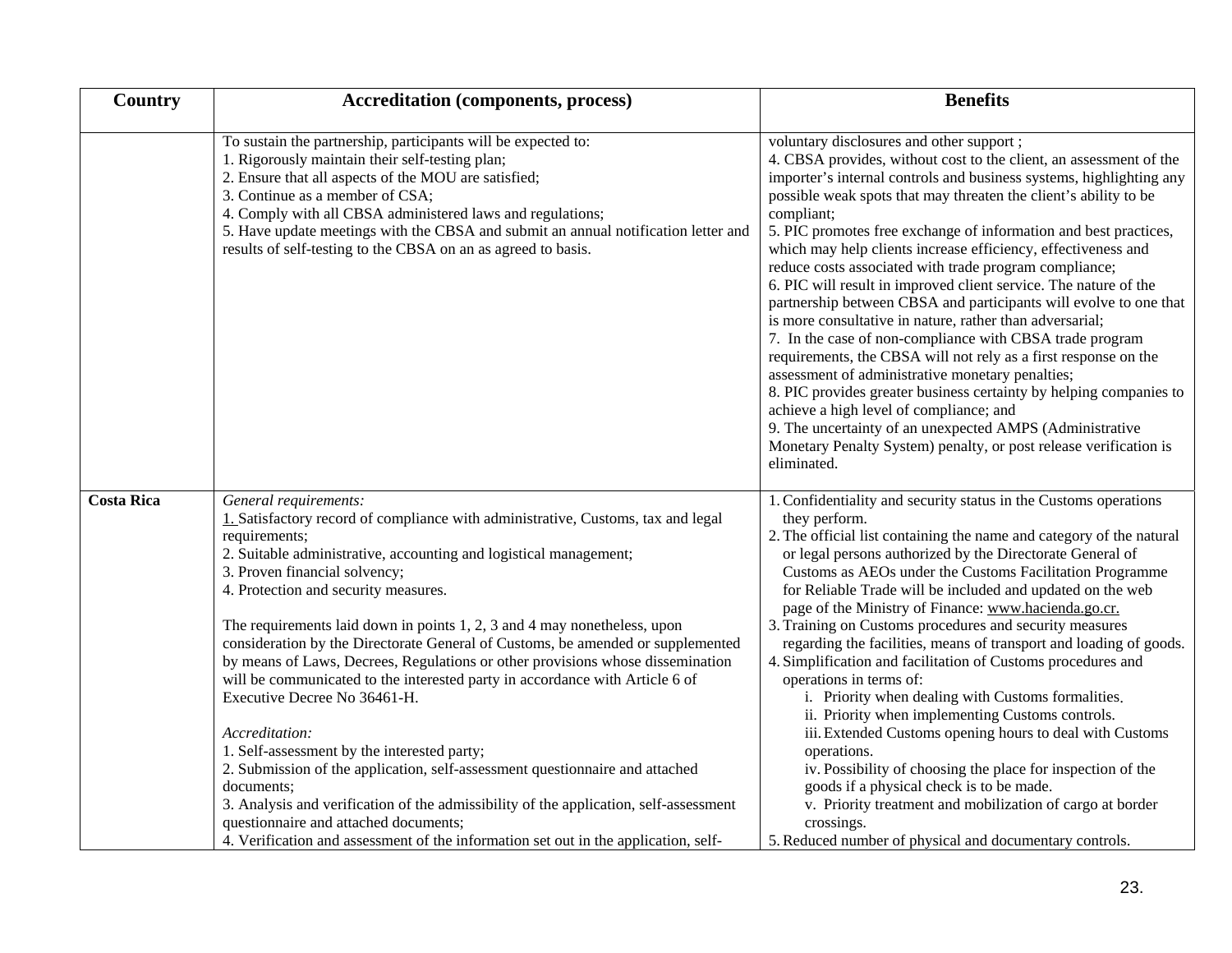| Country          | <b>Accreditation (components, process)</b>                                                                                                                                                                                                                                                                                                                                                                                                                                                                                                                                                                                                                                                                                                                                                                                                                                                                                                                                                                                                                                                                                                                                                                                                                                                                                                                 | <b>Benefits</b>                                                                                                                                                                                                                                                                                                                                                                                                                                                                                                                                                                                                                |  |  |
|------------------|------------------------------------------------------------------------------------------------------------------------------------------------------------------------------------------------------------------------------------------------------------------------------------------------------------------------------------------------------------------------------------------------------------------------------------------------------------------------------------------------------------------------------------------------------------------------------------------------------------------------------------------------------------------------------------------------------------------------------------------------------------------------------------------------------------------------------------------------------------------------------------------------------------------------------------------------------------------------------------------------------------------------------------------------------------------------------------------------------------------------------------------------------------------------------------------------------------------------------------------------------------------------------------------------------------------------------------------------------------|--------------------------------------------------------------------------------------------------------------------------------------------------------------------------------------------------------------------------------------------------------------------------------------------------------------------------------------------------------------------------------------------------------------------------------------------------------------------------------------------------------------------------------------------------------------------------------------------------------------------------------|--|--|
|                  | assessment questionnaire and attached documents (visit to the interested party's<br>facilities);<br>5. Approval by the Customs Authority;<br>6. Issuance and validity of the certification;<br>7. Surrender of the certification or withdrawal from the accreditation process;<br>8. Extension, verification and renewal of the certification as an AEO.                                                                                                                                                                                                                                                                                                                                                                                                                                                                                                                                                                                                                                                                                                                                                                                                                                                                                                                                                                                                   | 6. Prior notification of the steps taken by the Customs authority.<br>7. Possible mutual international recognition.<br>8. These benefits may not be transferred or assigned in any way;<br>their use and application is therefore strictly limited to the<br>beneficiary concerned. The above is without prejudice to any<br>amendments or supplements which the Directorate General of<br>Customs may make to such benefits by means of Laws,<br>Decrees, Regulations or other provisions whose dissemination<br>will be communicated to the interested party in accordance with<br>Article 6 of Executive Decree No 36461-H. |  |  |
| <b>Guatemala</b> | Main requirements:<br>1. At least five consecutive years of operations in international trade;<br>2. Demonstrate financial solvency to meet obligations and availability of resources<br>to maintain and improve measures aimed at securing the goods supply chain;<br>3. Compliance with the tax and Customs legal framework during the last five years<br>preceding the date of submission of the application.<br>General accreditation procedure:<br>1. Application by the interested party for authorization as an AEO-GT;<br>2. Initial self-assessment;<br>3. Verification by the Customs Service of compliance with the security<br>requirements set;<br>4. Application of the Valuation Method to determine compliance with the security<br>requirements set;<br>5. Decision to approve or refuse the application depending on the results of the<br>verification;<br>6. Authorization of the AEO-GT to enjoy the benefits.<br>Measures following authorization of an AEO-GT:<br>1. During the period for which the AEO-GT is authorized, he will be subject to<br>random inspections, with at least one taking place a year;<br>2. The period for operating as an AEO-GT will be three years. It may be extended<br>for equal and successive periods but a new verification process must be undergone<br>regarding the security requirements set. | 1. Reduced percentage of on-the-spot physical checks;<br>2. Personalized service from an Account Co-ordinator;<br>Entitlement to specialized training;<br>4. Simplification and facilitation of Customs clearance<br>operations;<br>5. Consideration for new programmes designed to facilitate the<br>clearance of goods;<br>6. Special measures in the event of trade situations or disruptions<br>or high levels of threat;<br>7. Possibility of being recognized as an AEO by the Customs<br>services of other countries, provided that mutual recognition<br>agreements are in place.                                      |  |  |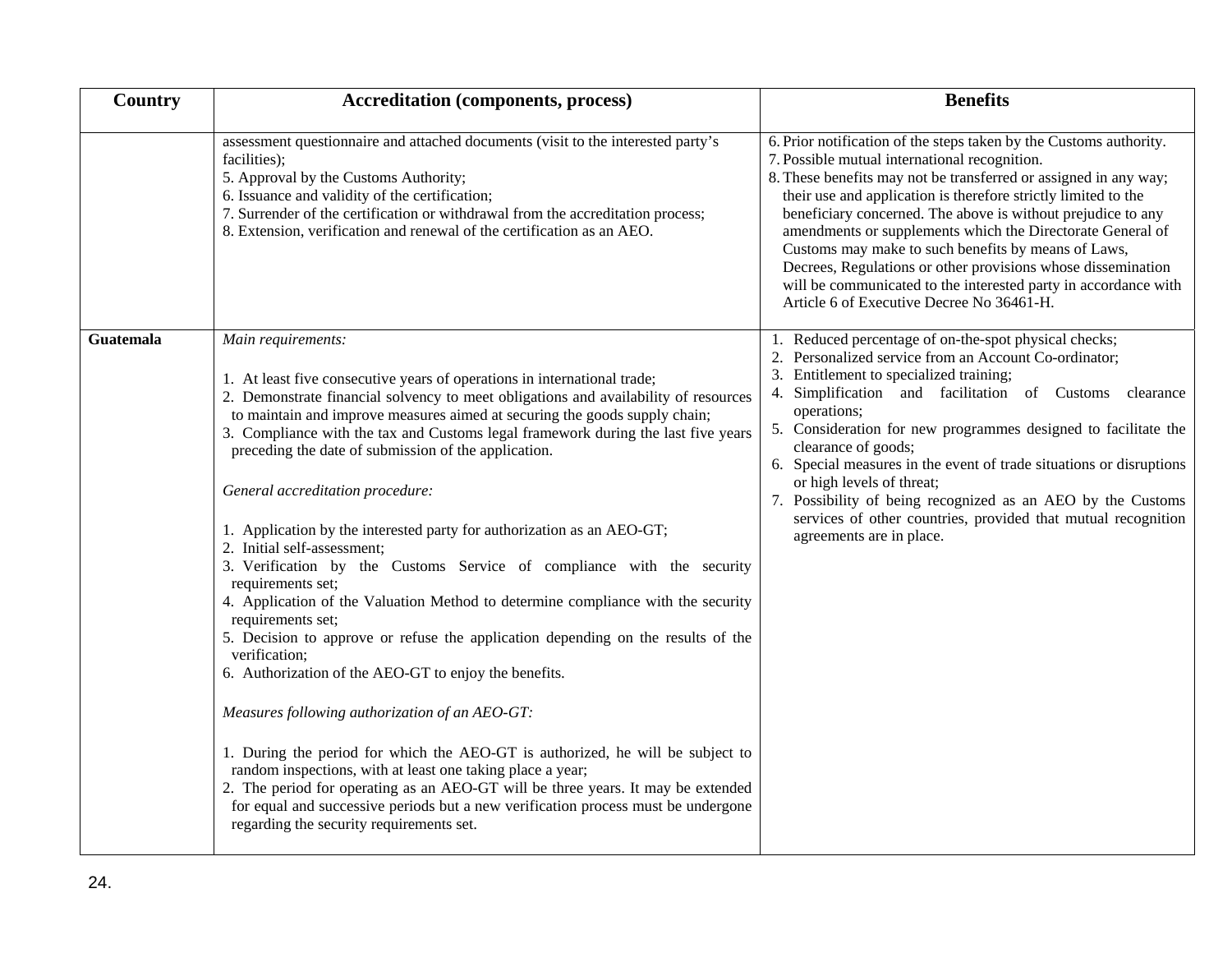| Country    | <b>Accreditation (components, process)</b>                                                                                                                                                                                                                                                                                                                                                                                                                                                                                                                                                                                                                                                                                                                                                                                                                                                                                                                                 | <b>Benefits</b>                                                                                                                                                                                                                                                                                                                                                                                                                                                                                                                                                                                                                                                                                                                                                                                                                                                                |  |  |
|------------|----------------------------------------------------------------------------------------------------------------------------------------------------------------------------------------------------------------------------------------------------------------------------------------------------------------------------------------------------------------------------------------------------------------------------------------------------------------------------------------------------------------------------------------------------------------------------------------------------------------------------------------------------------------------------------------------------------------------------------------------------------------------------------------------------------------------------------------------------------------------------------------------------------------------------------------------------------------------------|--------------------------------------------------------------------------------------------------------------------------------------------------------------------------------------------------------------------------------------------------------------------------------------------------------------------------------------------------------------------------------------------------------------------------------------------------------------------------------------------------------------------------------------------------------------------------------------------------------------------------------------------------------------------------------------------------------------------------------------------------------------------------------------------------------------------------------------------------------------------------------|--|--|
| <b>USA</b> | Accreditation:<br>1. Certify security profiles and security information (within 90 days);<br>2. Validate security plans (based on RM principles);<br>3. Formalise the requirements for self-policing tool and implement submission of<br>periodic self-assessment.<br>Validation within 1 year of certification and revalidation within 3 years of the initial<br>validation.                                                                                                                                                                                                                                                                                                                                                                                                                                                                                                                                                                                              | 1. Reduced number of inspections and border waiting time;<br>2. A C-TPAT specialist to support//train/validate/<br>communicate;<br>3. Access to C-TPAT members through the Status Verification<br>Interface;<br>4. Self-monitoring;<br>5. Reduced quantity of Compliance Measurement Examinations;<br>6. Targeting benefits by receiving "credit" via the CBP targeting<br>system;<br>7. FAST lanes on the Canadian and Mexican borders;<br>8. Free admission to C-TPAT training seminars;<br>9. Improving old/outdated systems;<br>10. Reduced risk mitigation;<br>11. Reduced cargo theft and pilferage;<br>12. Improved marketability and asset utilization;<br>13. Understanding the end to end process, incl. knowing each<br>entity along the supply chain;<br>14. Stronger brand equity.                                                                                |  |  |
| EU         | 3 - level horizontal system:<br>1. AEO Customs simplification;<br>2. AEO Security and safety;<br>3. AEO customs simplifications/security and safety.<br>General requirements:<br>1. An appropriate record of compliance;<br>2. A satisfactory system of managing records;<br>3. Where appropriate, proven financial solvency;<br>4. Appropriate security and safety standards for AEOs who want to benefit from<br>safety and security facilitations.<br>Accreditation:<br>1. In general application in the member State where the main accounts related to the<br>Customs arrangements are held and at least part of AEO activities are conducted;<br>2. Thorough communication and consultation process via AEO Database;<br>3. Detailed security profile;<br>4. Compliance/solvency requirements;<br>5. Risk assessment; security check (WCO crit.);<br>6. Security self-evaluation;<br>7. Monitoring of AEOs after authorization to ensure highest compliance level is | 1. Lower risk that flow of goods into and out of the EU will be<br>stopped for examination;<br>2.possibility to request a specific place for customs checks;<br>3. Facilitations in the form of a reduced number of data to provide<br>in the summary declarations;<br>4. Easier access to authorizations and permits for customs<br>simplifications;<br>5. A specially appointed customs support officer;<br>6. Lower controls for paper-based inspections (audit) and physical<br>inspections;<br>7. Advanced notice on inspections when it does not jeopardise<br>customs controls. When necessary a physical control may be<br>performed even though no prior notification of inspection was<br>given;<br>8. Priority treatment;<br>(9.) Mutual recognition.<br>Indirect benefits:<br>1. Reduced theft and losses;<br>2. Fewer delayed shipments;<br>3. Improved planning; |  |  |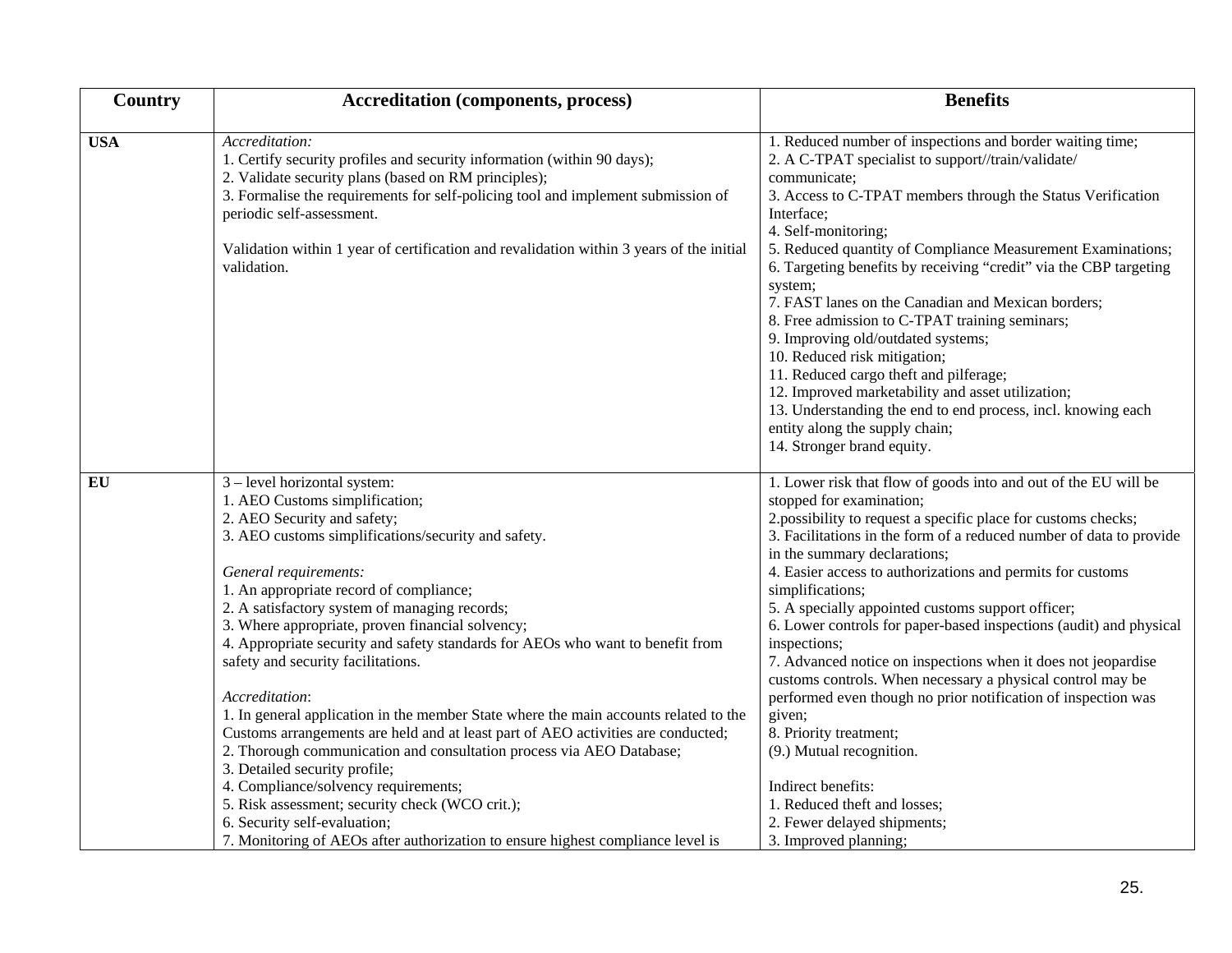| Country            | <b>Accreditation (components, process)</b>                                                                                                                                                                                                                                                                                                                                                                                                                                                                                                                                                                                                                            | <b>Benefits</b>                                                                                                                                                                                                                                                                                                                                                                                                                                                                                                                                                                                                                                                                                                                                               |  |  |
|--------------------|-----------------------------------------------------------------------------------------------------------------------------------------------------------------------------------------------------------------------------------------------------------------------------------------------------------------------------------------------------------------------------------------------------------------------------------------------------------------------------------------------------------------------------------------------------------------------------------------------------------------------------------------------------------------------|---------------------------------------------------------------------------------------------------------------------------------------------------------------------------------------------------------------------------------------------------------------------------------------------------------------------------------------------------------------------------------------------------------------------------------------------------------------------------------------------------------------------------------------------------------------------------------------------------------------------------------------------------------------------------------------------------------------------------------------------------------------|--|--|
|                    | maintained.<br>8. The conditions for acceptance and rejection of the application as well as<br>suspension and revocation of the AEO certificate are laid down in the legislation.                                                                                                                                                                                                                                                                                                                                                                                                                                                                                     | 4. Improved employee commitment;<br>5. Reduced security and safety incidents;<br>6. Lower inspection costs of suppliers and increased cooperation;<br>7. Reduced crime and vandalism;<br>8. Reduced problems through recognition of employees;<br>9. Improved security and communication between supply chain<br>partners.                                                                                                                                                                                                                                                                                                                                                                                                                                    |  |  |
| <b>Norway</b>      | AEOS- Security and Safety.<br>Requirements:<br>1. Registration in the Norwegian Business Register;<br>2. Prior satisfactory compliance with Customs requirements;<br>3. A satisfactory system for managing accounts and transport information;<br>4. An appropriate financial solvency condition;<br>5. Appropriate safety and security standards.<br>Accreditation:<br>1. Applicaton and self-assessment;<br>2. Risk analysis and inspection (on-site);<br>3. Issue/reject the certificate;<br>4. Monitoring.<br>Periodical checks based on risk analysis.<br>Authorisation for a period of 5 years.                                                                 | 1. The customs authorities may, before the goods enter or leave<br>the customs territory, inform the AEO when the consignment has<br>been selected for further physical control;<br>2. An AEO may lodge pre arrival/departure notifications<br>comprising of the reduced data;<br>3. An AEO shall be subject to fewer physical and document-based<br>controls than other economic operators;<br>4. Where, customs selects the consignment for further<br>examination, it shall carry out the necessary controls as a matter of<br>priority. If the AEO so requests, and subject to an agreement with<br>the customs authority concerned, these controls may be carried out<br>at a place which is different from the place of the customs office<br>involved. |  |  |
| <b>Switzerland</b> | General requirements:<br>1. An appropriate record of compliance;<br>2. A satisfactory system of managing records;<br>3. Proven financial solvency;<br>4. Appropriate security and safety standards.<br>Accreditation:<br>1. Fill in an application and a self-assessment, and send the documents to Customs;<br>2. Customs performs a risk analysis, inspection of the applicant;<br>3. Customs awards/rejects the AEO status;<br>4. Monitoring of AEOs after authorization to ensure compliance level is maintained;<br>Customs suspends/revokes the AEO status (if needed).<br>The conditions for acceptance and rejection of the application as well as suspension | 1. Lower risk that flow of goods into and out of Switzerland will<br>be stopped for security examination;<br>2. Possibility to request a specific place for customs security<br>checks:<br>3. Facilitations in the form of a reduced number of data to provide<br>in the summary declarations;<br>4. Lower controls for paper-based security inspections (audit) and<br>physical security inspections;<br>5. Advanced notice on inspections when it does not jeopardize<br>customs security controls. When necessary a physical security<br>control may be performed even though no prior notification of<br>inspection was given;<br>6. Priority treatment;<br>7. Mutual recognition.                                                                        |  |  |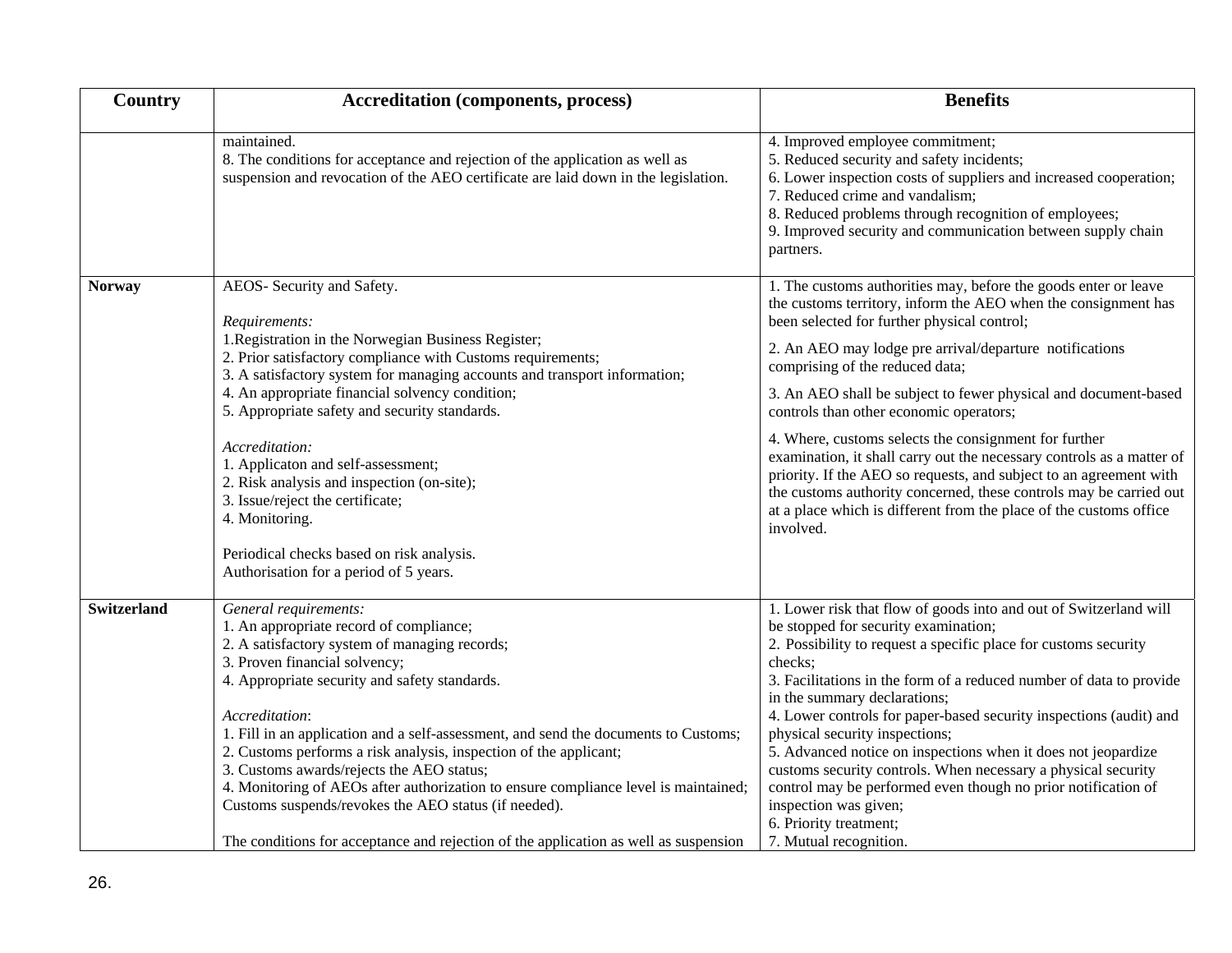| Country | <b>Accreditation (components, process)</b>                                                                                                                                                                                                                         | <b>Benefits</b>                                                                                                                                                                                                                                                                                                                                                                                                                                                                                                         |  |  |
|---------|--------------------------------------------------------------------------------------------------------------------------------------------------------------------------------------------------------------------------------------------------------------------|-------------------------------------------------------------------------------------------------------------------------------------------------------------------------------------------------------------------------------------------------------------------------------------------------------------------------------------------------------------------------------------------------------------------------------------------------------------------------------------------------------------------------|--|--|
|         | and revocation of the AEO certificate are laid down in the legislation.                                                                                                                                                                                            | Indirect benefits:<br>1. Reduced theft and losses;<br>2. Fewer delayed shipments;                                                                                                                                                                                                                                                                                                                                                                                                                                       |  |  |
|         |                                                                                                                                                                                                                                                                    | 3. Improved planning;<br>4. Improved employee commitment;<br>5. Reduced security and safety incidents;<br>6. Lower inspection costs of suppliers and increased cooperation;<br>7. Reduced crime and vandalism;<br>8. Reduced problems through recognition of employees;<br>9. Improved security and communication between supply chain<br>partners.                                                                                                                                                                     |  |  |
| Jordan  | 3 categories of compliance: A (fundamental), B (important) and C (desirable).<br>To qualify for AEO the company has to comply with A and either comply with B or<br>render the implementation plan for it. It may comply with C to bargain additional<br>benefits. | 1. Self-improvement by self-checks;<br>2. Waiver for charges or its minimum levels;<br>3. Reduced number of inspections;<br>4. Reduced goods post-release compliance audits;<br>5. Pre-arrival clearance of goods;<br>6. Minimum levels of financial penalties (in instalments without<br>interest).<br>7. One-to-one benefits taken the needs of the company;<br>8. Goods release before completing customs formalities;<br>9. Clearance during non-business hours;<br>10. Publishing names of members on the website. |  |  |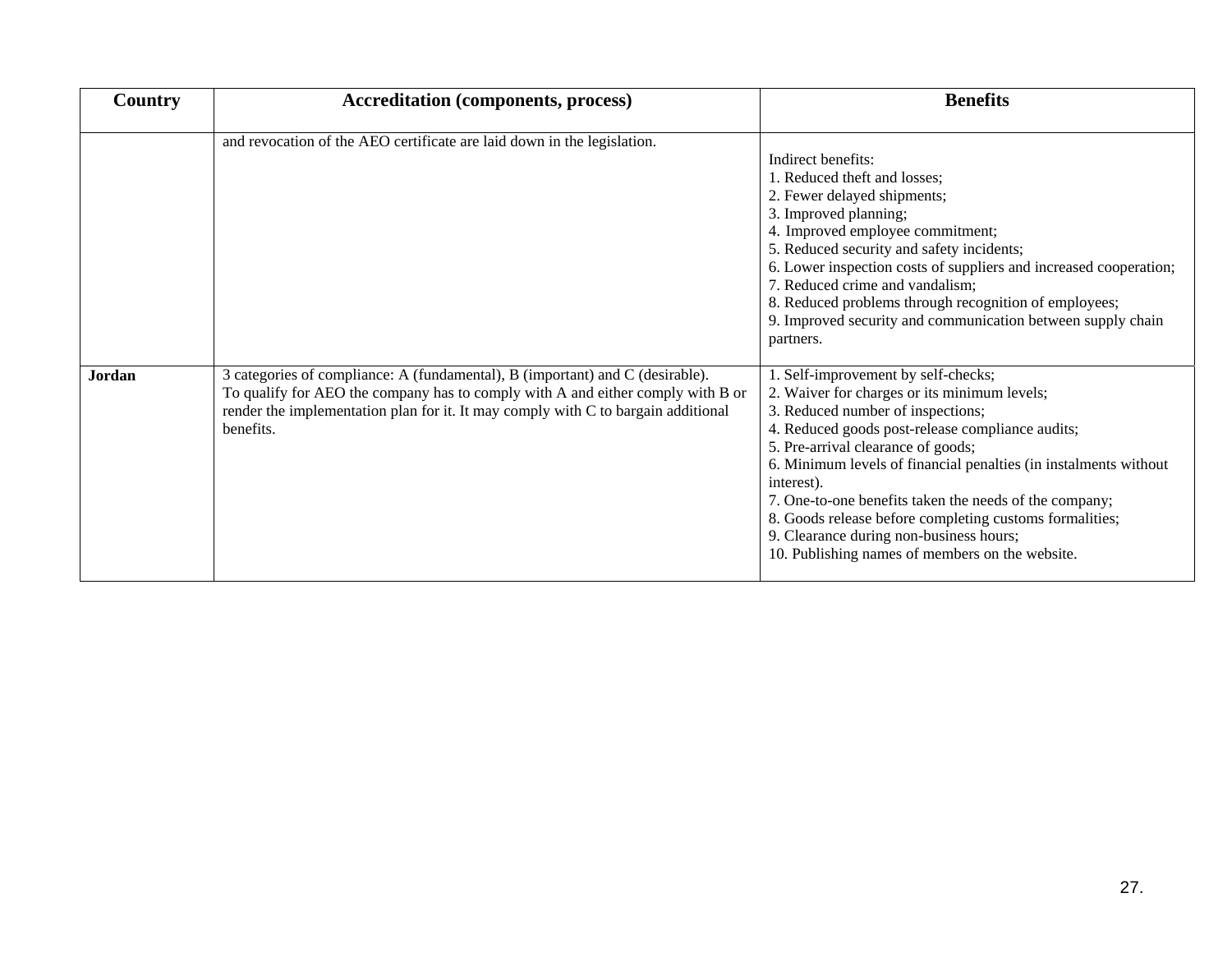<span id="page-27-0"></span>

| Country<br>$(*)$                                      | <b>Title</b>                             | <b>Date</b><br>launched                                                           | <b>Scope</b>      | Type of operator                                                                                                                                                                     | Legislation                                                                                                                                                                                                                            | <b>Further plans</b><br>(deadlines)                                                                                                                             | <b>Miscellaneous</b>                                                                                                                                                                                                                                                                                                                                                                                                                                                                                                                                                   |
|-------------------------------------------------------|------------------------------------------|-----------------------------------------------------------------------------------|-------------------|--------------------------------------------------------------------------------------------------------------------------------------------------------------------------------------|----------------------------------------------------------------------------------------------------------------------------------------------------------------------------------------------------------------------------------------|-----------------------------------------------------------------------------------------------------------------------------------------------------------------|------------------------------------------------------------------------------------------------------------------------------------------------------------------------------------------------------------------------------------------------------------------------------------------------------------------------------------------------------------------------------------------------------------------------------------------------------------------------------------------------------------------------------------------------------------------------|
| <b>Botswana</b>                                       | TransKalahari<br>Accreditation<br>Scheme | Preliminary date<br>$-2010$ . Current<br>$stage - national$<br>consulta-<br>tions | Import/<br>export | Freight forwarders,<br>bonded warehouse<br>operators, importers,<br>exporters,<br>transporters.                                                                                      | SACU act is being<br>reviewed but it does make<br>provision for the<br>implementation of the<br>scheme. Security elements<br>have to be incorporated as<br>currently it reflects customs<br>facilitation requirements<br>and benefits. |                                                                                                                                                                 | Borrowed South African, EU<br>and SAFE elements (for<br>security).<br>Since the programme is<br>corridor based RSA, Botswana<br>and Namibia are working on<br>the development of the<br>harmonised programme and<br>will recognise operators<br>registered in TKC Member<br>States. The plan is to roll out<br>the scheme to the SADC<br>region, to ensure mutual<br>recognition in the region. No<br>other countries engaged as a<br>group to negotiate mutual<br>recognition. Once SADC<br>becomes a Customs Union, it<br>will be able to negotiate bi-<br>laterals. |
| <b>Chile</b>                                          | AEO pilot                                | 01.08.2009                                                                        | Export            | Exporters, including<br>brokers, warehouse<br>operators, shipping<br>companies, freight<br>forwarders, truckers<br>and express couriers                                              | Resolution 0849 (on<br>creation of AEO, 02.2009)                                                                                                                                                                                       | By the end of 2009<br>to certify two<br>compliant<br>companies                                                                                                  | Applicants must accept all<br>conditions to qualify. Benefits:<br>less probability of physical,<br>documental check; advance<br>notification for inspection.                                                                                                                                                                                                                                                                                                                                                                                                           |
| Former<br>Yugoslav<br><b>Republic of</b><br>Macedonia | <b>AEO</b>                               | 01.07.2009 (AEO<br>pilot launched)                                                | Import/<br>export | Importers, exporters,<br>carriers (rail, sea, air,<br>highway, shipping<br>agents), customs<br>brokers, couriers,<br>warehouse operators,<br>freight forwarders<br>NB: SMEs included | Changes in the Customs<br>Code of the Republic of<br>Macedonia No.4/08 and its<br><b>Implementing Regulation</b><br>No. 42/09                                                                                                          | Publishing the<br>operational<br>instruction by<br>December<br>2011.Phase-by-<br>phase approach:<br>importers/exporters<br>customs brokers<br>and transporters, |                                                                                                                                                                                                                                                                                                                                                                                                                                                                                                                                                                        |

# **4. AEO Programmes to be Launched\*\***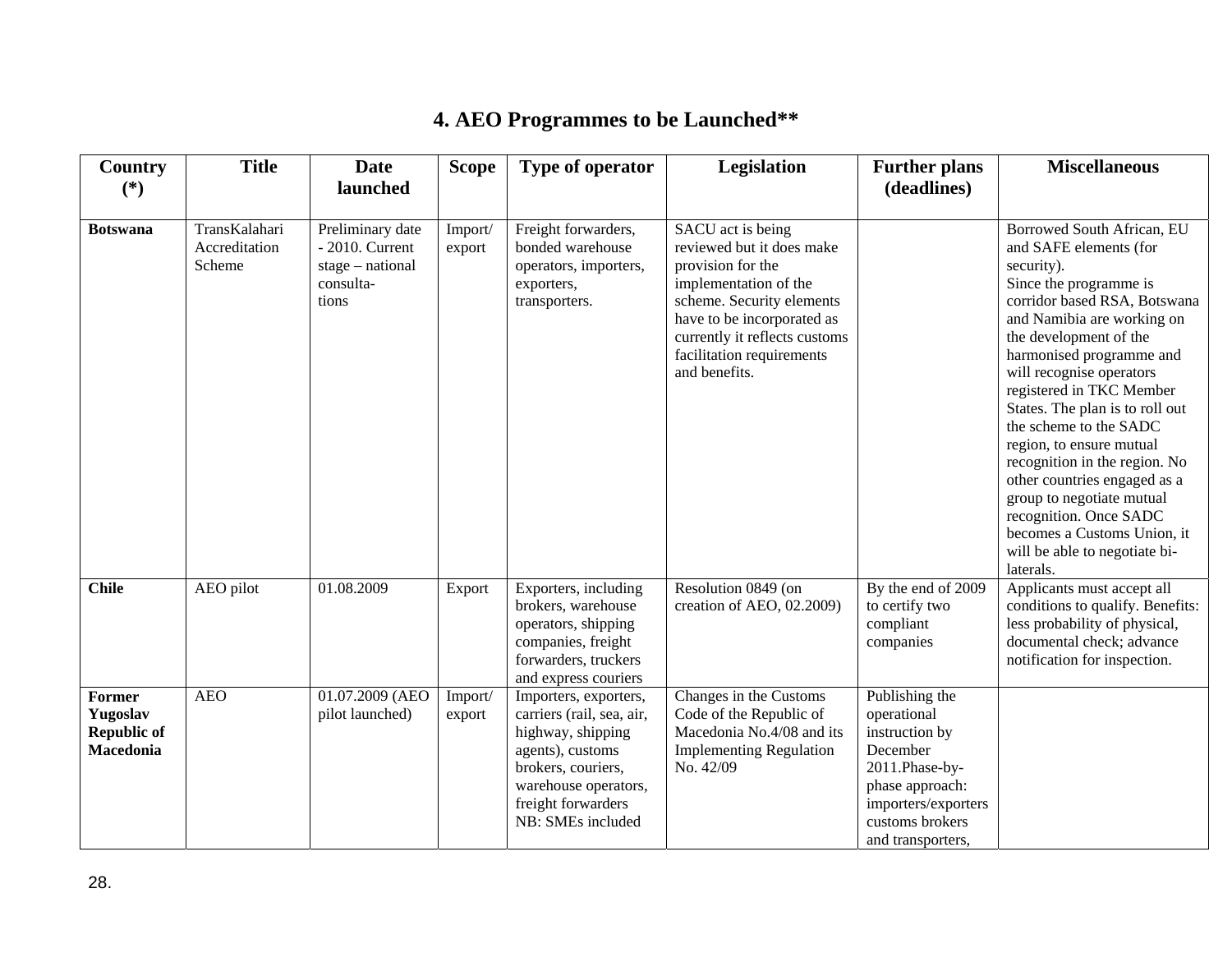| Country<br>$(*)$ | <b>Title</b>                                                                                                                | <b>Date</b><br>launched                                                                                                                                                                                                                                                                                                                                                                                                   | <b>Scope</b>      | Type of operator                                                                                                                                                       | <b>Legislation</b>                                                                                                                                                                                                                                                                                                                                                                                                                                                                                                                                          | <b>Further plans</b><br>(deadlines)                                                                                                                                                                                                                                                                                                                                                                                                                                                                                          | <b>Miscellaneous</b>                                                                                                                                                                                                                                                                 |
|------------------|-----------------------------------------------------------------------------------------------------------------------------|---------------------------------------------------------------------------------------------------------------------------------------------------------------------------------------------------------------------------------------------------------------------------------------------------------------------------------------------------------------------------------------------------------------------------|-------------------|------------------------------------------------------------------------------------------------------------------------------------------------------------------------|-------------------------------------------------------------------------------------------------------------------------------------------------------------------------------------------------------------------------------------------------------------------------------------------------------------------------------------------------------------------------------------------------------------------------------------------------------------------------------------------------------------------------------------------------------------|------------------------------------------------------------------------------------------------------------------------------------------------------------------------------------------------------------------------------------------------------------------------------------------------------------------------------------------------------------------------------------------------------------------------------------------------------------------------------------------------------------------------------|--------------------------------------------------------------------------------------------------------------------------------------------------------------------------------------------------------------------------------------------------------------------------------------|
|                  |                                                                                                                             |                                                                                                                                                                                                                                                                                                                                                                                                                           |                   |                                                                                                                                                                        |                                                                                                                                                                                                                                                                                                                                                                                                                                                                                                                                                             | then the rest.<br>Launching the<br>AEO programme<br>by 01.2012.                                                                                                                                                                                                                                                                                                                                                                                                                                                              |                                                                                                                                                                                                                                                                                      |
| <b>Israel</b>    | <b>AEO</b>                                                                                                                  | Pilot<br>2010                                                                                                                                                                                                                                                                                                                                                                                                             | Import/<br>export | Pilot: importers and<br>exporters.                                                                                                                                     | Voluntary participation.<br>Currently leaning on trade<br>agreements. No specific<br>AEO legislation                                                                                                                                                                                                                                                                                                                                                                                                                                                        | Full<br>implementation<br>will extend AEO<br>status to other<br>members of the<br>supply chain.<br>Expected to begin<br>at Q3/2011.                                                                                                                                                                                                                                                                                                                                                                                          |                                                                                                                                                                                                                                                                                      |
| Morocco          | Two types of<br><b>AEO</b><br>programme:<br>a) AEO -<br>Customs<br>simplification<br>$b)$ AEO $-$<br>Security and<br>safety | Implementation<br>of<br>categorization :<br>Customs<br>simplification<br>AEO programme<br>Phase 1:<br>$16.02.2006 -$<br>open to<br>companies<br>covered by<br>Economic<br>Customs<br>Regimes (RED).<br>Phase 2:<br>$01.02.2008 -$<br>extended to<br>importers and<br>exporters<br>operating under<br>the general<br>legislation.<br>Phase 3:<br>$23.02.09 -$<br>extended to<br>related activities :<br>carriers, freight, | Import/<br>export | Importers, exporters<br>and logistics operators<br>(carriers, transit<br>operators, MEAD<br>(warehouse and<br>Customs clearance<br>area) operators and<br>integrators) | Adoption, in 2009, of a<br>legal provision<br>incorporating the concept<br>of AEO status (Article 73<br>bis of the Customs and<br><b>Indirect Taxes Code)</b><br>Adoption, in 2010, of<br>Decree No.2-10-121 of 06<br>July 2010 setting out the<br>principles and conditions<br>for the granting of AEO<br>status.<br>Awaiting adoption : Draft<br>Ordinances issued by the<br>Ministry of the Economy<br>and Finance concerning the<br>procedure for granting<br>AEO status and the<br>organization and<br>functioning of the<br>accreditation commission. | <b>AEO-</b> Customs<br>simplification:<br>- April/May 2011<br>Simplified<br>procedure for the<br>renewal of licences<br>During 2011-<br>Implementation of<br>Security and safety<br><b>AEO</b><br>- Finalization of<br>draft procedure for<br>granting AEO<br>status, and of<br>reference system<br>for security and<br>safety audits;<br>-Enhancement of<br>facilities granted to<br><b>AEOs</b><br>Support measures<br>for Security and<br>safety AEO<br>- Promotion of<br>AEO status:<br>- opening of<br>negotiations for | 1. Exchange of expertise and<br>experiences with Morocco's<br>trading partners.<br>2. Harmonisation of the audit<br>programme to facilitate mutual<br>recognition among Customs<br>partners;<br>3. The initiative is supported<br>by business and appropriate<br>public departments. |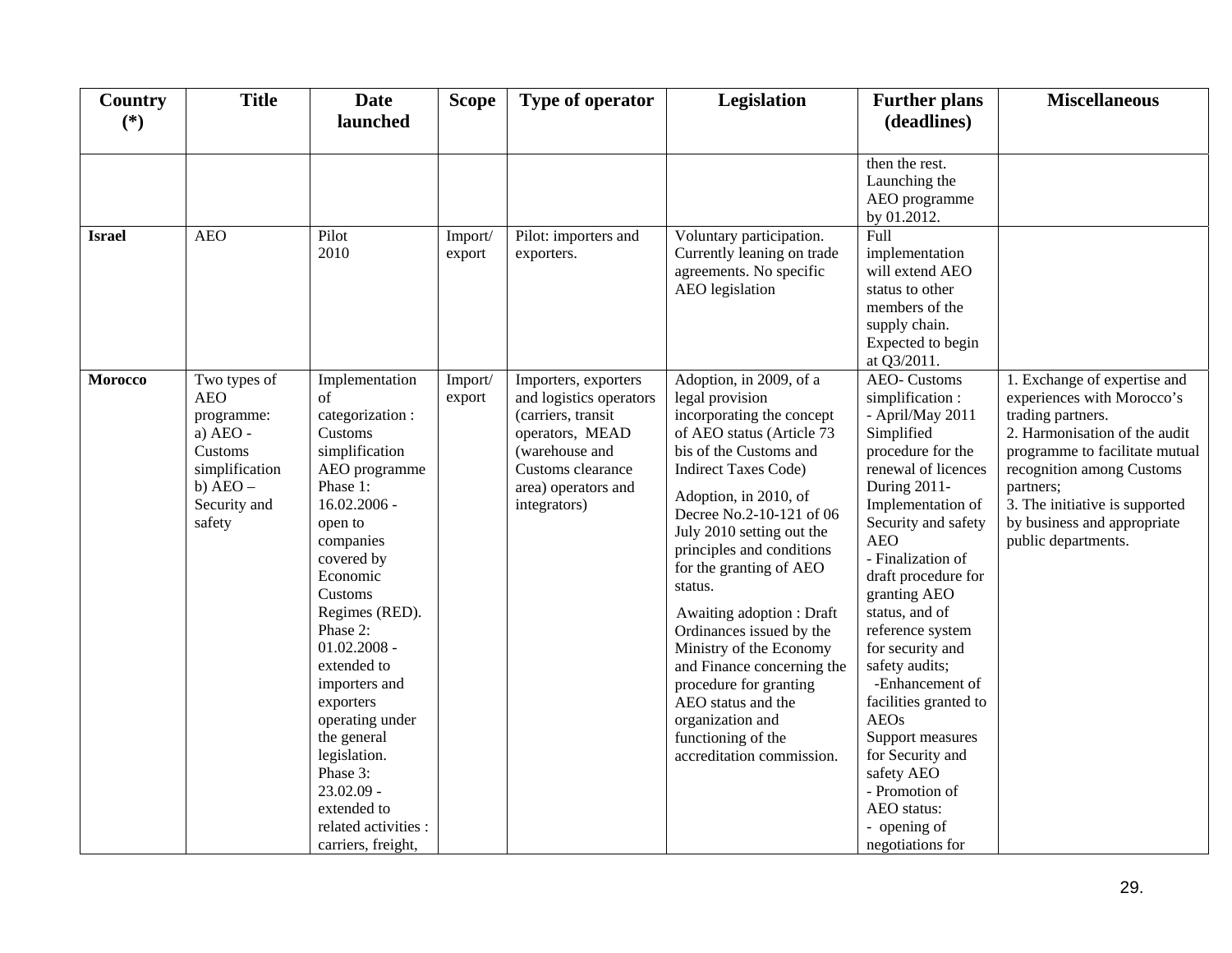| Country<br>$(*)$ | <b>Title</b> | <b>Date</b><br>launched                                                                                                                                                                                        | <b>Scope</b>      | Type of operator                                                                  | <b>Legislation</b>                 | <b>Further plans</b><br>(deadlines)                                                                                                                                                                                                                                                                                                                                                   | <b>Miscellaneous</b>                                                                                                                                                                                                                                                                                                                                                                                                                       |
|------------------|--------------|----------------------------------------------------------------------------------------------------------------------------------------------------------------------------------------------------------------|-------------------|-----------------------------------------------------------------------------------|------------------------------------|---------------------------------------------------------------------------------------------------------------------------------------------------------------------------------------------------------------------------------------------------------------------------------------------------------------------------------------------------------------------------------------|--------------------------------------------------------------------------------------------------------------------------------------------------------------------------------------------------------------------------------------------------------------------------------------------------------------------------------------------------------------------------------------------------------------------------------------------|
|                  |              |                                                                                                                                                                                                                |                   |                                                                                   |                                    |                                                                                                                                                                                                                                                                                                                                                                                       |                                                                                                                                                                                                                                                                                                                                                                                                                                            |
|                  |              | forwarding<br>agents, shipping<br>agents, MEAD<br>(warehouse and<br>Customs<br>clearance area)<br>operators and<br>integrators).<br>Final phase:<br>Implementation<br>of Security and<br>safety AEO in<br>2011 |                   |                                                                                   |                                    | mutual recognition<br>agreements with<br>some of Morocco's<br>trading partners;<br>- Morocco has<br>approached the EU<br>with requests to<br>open negotiations<br>for mutual<br>recognition of our<br>respective AEO<br>programmes;<br>- discussions have<br>been opened with<br>certain relevant<br>national<br>administrations<br>with a view to their<br>joining the<br>programme. |                                                                                                                                                                                                                                                                                                                                                                                                                                            |
| Tunisia          | <b>AEO</b>   | 26.01.2010<br>(pilot)                                                                                                                                                                                          | Import,<br>export | Importers,<br>exporters<br>(commercial<br>companies, "export-<br>only" companies) | 9 companies<br>30 requests pending | Art 118 and 120 of<br>the Tunisian<br>Customs Code.<br>(Law $N^{\circ}$ 34/2008)<br>of 02.06.2008<br>concerning the<br>enactment of the<br>Customs Code),<br>Decree of the<br>Minister of<br>Finance,<br>28.01.2009,<br>published in<br>Official Journal of<br>the Republic of<br>Tunisia (J.O.R.T)<br>$N^{\circ}$ 10 of<br>03.02.2009.                                               | Develop the existing AEO<br>concept and envisage<br>extending the programme<br>gradually to other commercial<br>operators and to other players<br>in the supply chain (port<br>operators, forwarding agents,<br>carriers, warehouse operators).<br>Strengthen the security and<br>safety measures (full option).<br>AEO status to be granted to<br>other operators in the course<br>of 2011 (some 30 new<br>requests under consideration). |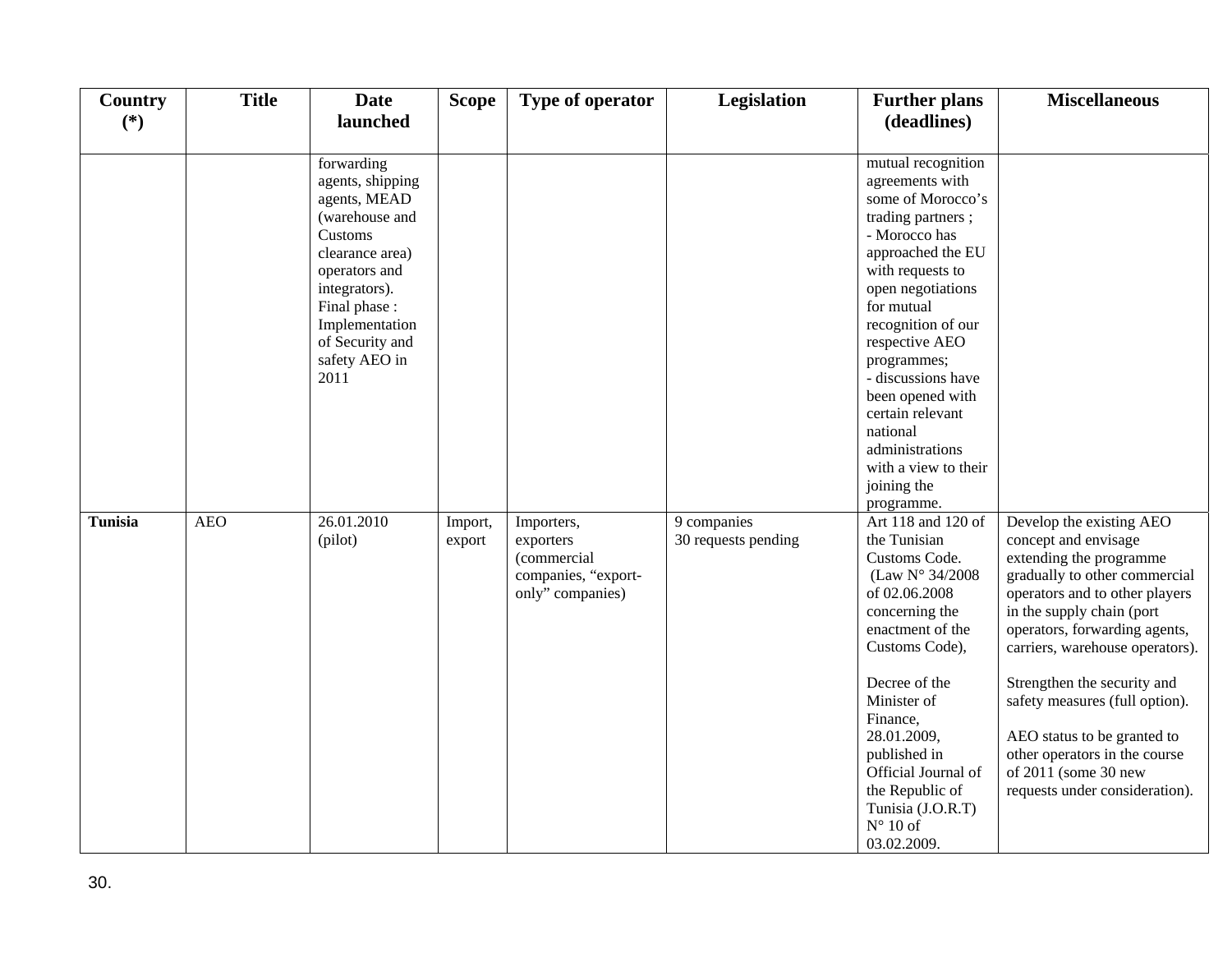| Country       | <b>Title</b> | <b>Date</b>     | <b>Scope</b> | Type of operator   | Legislation                 | <b>Further plans</b>  | <b>Miscellaneous</b> |
|---------------|--------------|-----------------|--------------|--------------------|-----------------------------|-----------------------|----------------------|
| $(*)$         |              | launched        |              |                    |                             | (deadlines)           |                      |
|               |              |                 |              |                    |                             |                       |                      |
| <b>Turkey</b> | <b>AEO</b>   | 07.07.2009-     | Import/      | Whole supply chain | Customs Code; article 5/A   | 1. General            |                      |
|               |              | necessary legal | export       |                    |                             | Directive for the     |                      |
|               |              | amendments to   |              |                    | <b>Customs Implementing</b> | implementation of     |                      |
|               |              | the Customs     |              |                    | Regulation;                 | the AEO system to     |                      |
|               |              | Code for the    |              |                    | Articles 4 to 21            | be drafted and        |                      |
|               |              | adoption of the |              |                    |                             | published.            |                      |
|               |              | AEO system.     |              |                    | General Directive for the   |                       |                      |
|               |              |                 |              |                    | implementation of the AEO   | 2. Pilot sector/type  |                      |
|               |              | 07.10.2009-     |              |                    | system not yet drafted.     | of operator/type of   |                      |
|               |              | necessary legal |              |                    |                             | customs procedures    |                      |
|               |              | amendments to   |              |                    |                             | to be selected for    |                      |
|               |              | the Customs     |              |                    |                             | the initial (limited) |                      |
|               |              | Implementing    |              |                    |                             | implementation of     |                      |
|               |              | Regulation for  |              |                    |                             | the AEO system        |                      |
|               |              | the adoption of |              |                    |                             |                       |                      |
|               |              | the AEO system. |              |                    |                             | 3.Full                |                      |
|               |              |                 |              |                    |                             | implementation of     |                      |
|               |              |                 |              |                    |                             | the AEO system in     |                      |
|               |              |                 |              |                    |                             | compliance with       |                      |
|               |              |                 |              |                    |                             | EU rules and          |                      |
|               |              |                 |              |                    |                             | regulations.          |                      |
|               |              |                 |              |                    |                             |                       |                      |
|               |              |                 |              |                    |                             | 4. Evaluation of      |                      |
|               |              |                 |              |                    |                             | possible mutual       |                      |
|               |              |                 |              |                    |                             | recognition with      |                      |
|               |              |                 |              |                    |                             | third parties.        |                      |

\* All countries in this section develop Customs compliance and security programmes.

\*\* Information on the programmes of 2 countries (Andorra and Colombia) is not available yet.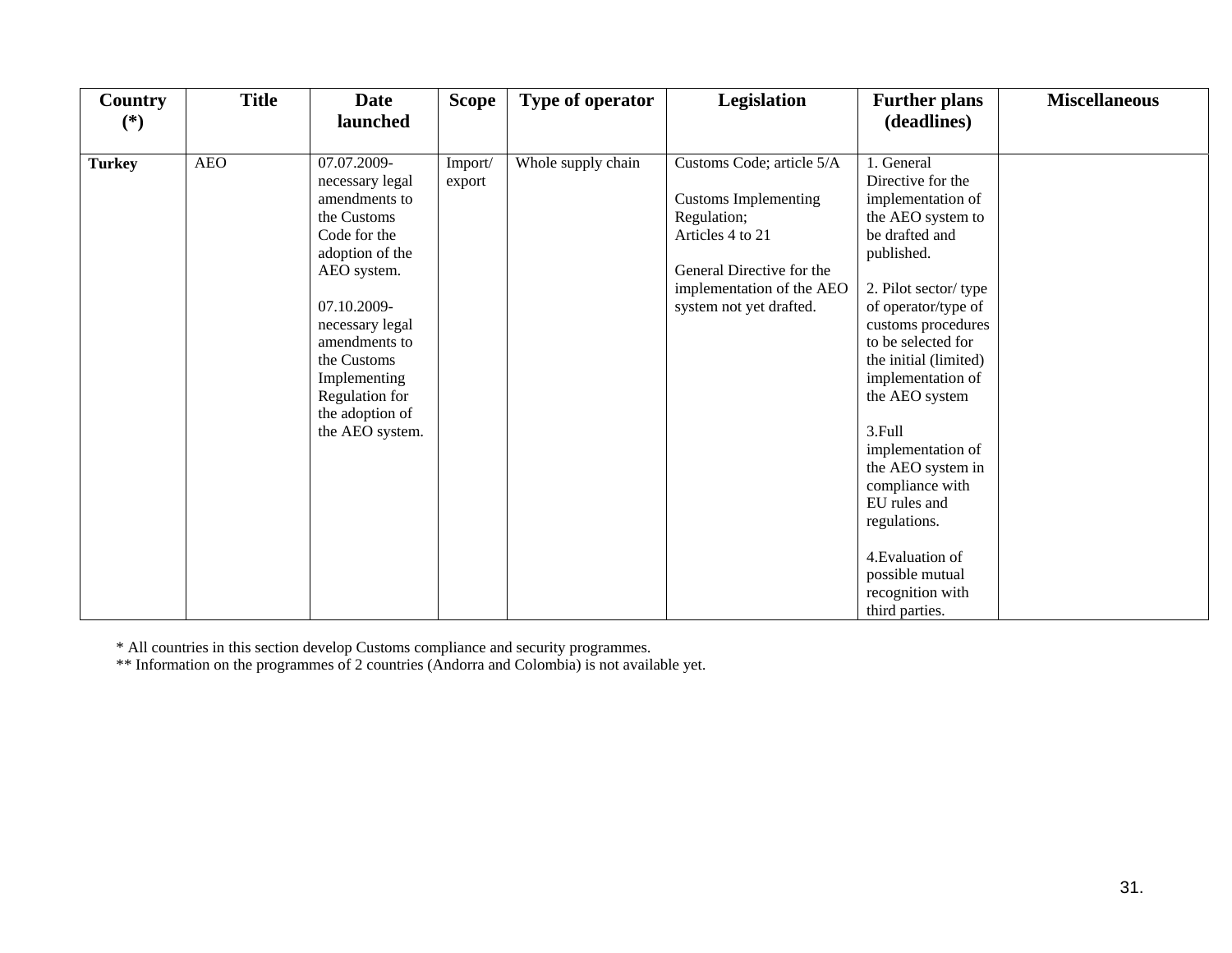# **5. Accreditation and Benefits of the Programmes to be Launched**

<span id="page-31-0"></span>

| Country $(*)$                                                    | <b>Accreditation (components, process)</b>                                                                                                                                                                                                                                                                                                                                                                                                                                                                                                                                                                                                                                                                                                                                                                                                                                                                                                                                                                                                                              | <b>Benefits</b>                                                                                                                                                                                                                                                                                                                                                |
|------------------------------------------------------------------|-------------------------------------------------------------------------------------------------------------------------------------------------------------------------------------------------------------------------------------------------------------------------------------------------------------------------------------------------------------------------------------------------------------------------------------------------------------------------------------------------------------------------------------------------------------------------------------------------------------------------------------------------------------------------------------------------------------------------------------------------------------------------------------------------------------------------------------------------------------------------------------------------------------------------------------------------------------------------------------------------------------------------------------------------------------------------|----------------------------------------------------------------------------------------------------------------------------------------------------------------------------------------------------------------------------------------------------------------------------------------------------------------------------------------------------------------|
| <b>Chile</b>                                                     | Accreditation:<br>1. Application: the companies must complete and deliver to Customs the Single<br>Application Form;<br>2. Evaluation: the assessment is based on the information supplied by the applicant<br>in the Single Form;<br>3. Certification: the certification is valid for 4 years, after which companies should<br>apply to renewal of the certification; updating all information and backgrounds;<br>4. Monitoring and Reassessment: customs will evaluate if the trade operator<br>maintains its compliance with the obligations and standards. In the event of any<br>breach, the Customs may suspend or revoke the certification.                                                                                                                                                                                                                                                                                                                                                                                                                     | 1. Less probability of physical and documental checks;<br>2. Advanced notifications for inspection.                                                                                                                                                                                                                                                            |
| <b>Former Yugoslav</b><br><b>Republic of</b><br><b>Macedonia</b> | 3 types:<br>1. AEO certificate for customs simplification, intended for economic operators who<br>want to benefit only on the basis of customs simplification;<br>2. AEO security facilitations, provides facilitation of customs controls when<br>importing and exporting goods to or from the customs territory of the Republic of<br>Macedonia;<br>3. Full AEO security facilitation + customs simplifications.<br>General requirements:<br>1. To comply with the general requirements from the customs authorities for proper<br>implementation of the customs formalities;<br>2. Not to be a high risk entity;<br>3. To have efficient system for management of business evidence, and when<br>necessary to have proper transport evidence which will be base for performing of the<br>proper customs controls;<br>4. To be solvent, when necessary for the type of certificate;<br>5. To apply adequate security and safety standards, when necessary for the type of<br>certificate recognition (Article 6a of the Customs Law of the Republic of<br>Macedonia). | In general, depending on the type of certificate, operators can<br>benefit from trade facilitation and simplifications, reduced<br>waiting time and faster clearance of the goods.<br>1. Quality mark for the company;<br>2. Valuable investment for global companies;<br>3. Trade facilitations;<br>4. Security facilitation;<br>5. Reliable trading partner. |
| <b>Israel</b>                                                    | 1. Must meet compliance requirements;<br>2. Must meet security requirements;<br>3. Application to Customs;<br>4. Validation by Customs;                                                                                                                                                                                                                                                                                                                                                                                                                                                                                                                                                                                                                                                                                                                                                                                                                                                                                                                                 | 1. Less probability of physical and document checks;<br>2. Priority treatment in trade recovery;<br>3. Trade facilitation;<br>4. Paperless procedures;                                                                                                                                                                                                         |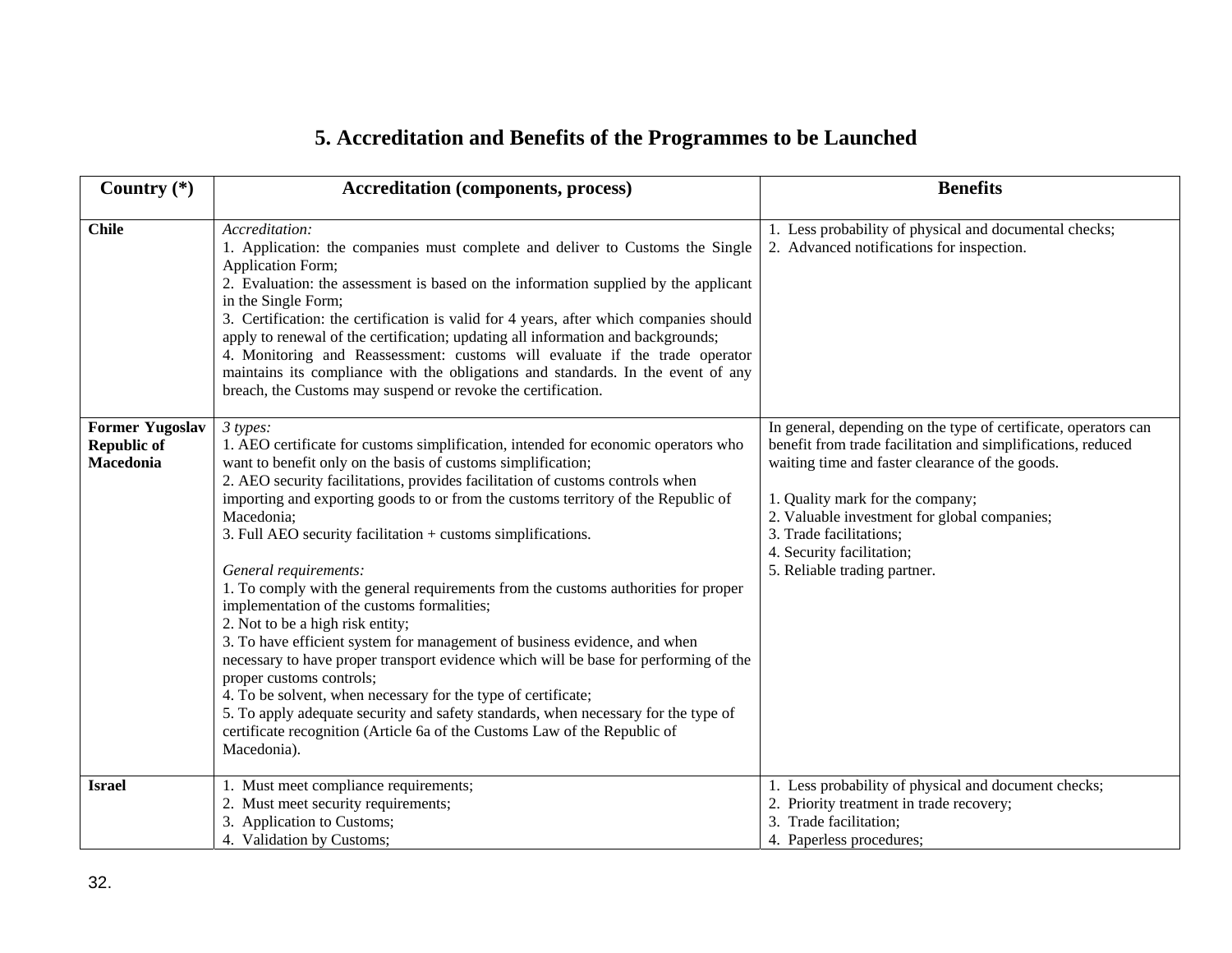| Country $(*)$ | <b>Accreditation (components, process)</b>                                                                                                                                                                                                                                                                                                                                                                                                                                                                                                                                                                                                                                                                                                                                                                                                                                                                                                                                                                                                                                                                                                                                                                                                             | <b>Benefits</b>                                                                                                                                                                                                                                                                                                                                                                                                                                                                                                                                                                                                                                                                                                                                                                                                                                                                                                                                                                                                                                                                                                                                                                                                                                                                                                                                                                                                                                                                                                                                                                                                                                                                                                                                                                       |
|---------------|--------------------------------------------------------------------------------------------------------------------------------------------------------------------------------------------------------------------------------------------------------------------------------------------------------------------------------------------------------------------------------------------------------------------------------------------------------------------------------------------------------------------------------------------------------------------------------------------------------------------------------------------------------------------------------------------------------------------------------------------------------------------------------------------------------------------------------------------------------------------------------------------------------------------------------------------------------------------------------------------------------------------------------------------------------------------------------------------------------------------------------------------------------------------------------------------------------------------------------------------------------|---------------------------------------------------------------------------------------------------------------------------------------------------------------------------------------------------------------------------------------------------------------------------------------------------------------------------------------------------------------------------------------------------------------------------------------------------------------------------------------------------------------------------------------------------------------------------------------------------------------------------------------------------------------------------------------------------------------------------------------------------------------------------------------------------------------------------------------------------------------------------------------------------------------------------------------------------------------------------------------------------------------------------------------------------------------------------------------------------------------------------------------------------------------------------------------------------------------------------------------------------------------------------------------------------------------------------------------------------------------------------------------------------------------------------------------------------------------------------------------------------------------------------------------------------------------------------------------------------------------------------------------------------------------------------------------------------------------------------------------------------------------------------------------|
|               | 5. Customs issues AEO standing;<br>6. Follow-up inspections by Customs.<br>7. Customs may revoke/extend AEO status.                                                                                                                                                                                                                                                                                                                                                                                                                                                                                                                                                                                                                                                                                                                                                                                                                                                                                                                                                                                                                                                                                                                                    | Indirect benefits:<br>1. Lower costs;<br>2. Increased security awareness and improved process;<br>3. Reduced security and safety incidents;<br>4. Improved marketability worldwide<br>5. Ensure the smooth and secure flow of goods.                                                                                                                                                                                                                                                                                                                                                                                                                                                                                                                                                                                                                                                                                                                                                                                                                                                                                                                                                                                                                                                                                                                                                                                                                                                                                                                                                                                                                                                                                                                                                  |
| Morocco       | 1. The company submits the following dossier :<br>- A request using a special ad hoc form;<br>- The company statute;<br>- The fiscal documents for the last 3 tax years;<br>- An audit report compliant with the reference system provided by<br>Customs.<br>2. Evaluation and categorization in two classes, A or B envisaged by the<br>programme: an ad hoc administrative commission (composed of representatives at<br>the central and regional levels) delivers an evaluation and takes a decision on the<br>categorization of the company into category A (the highest performance level) or<br>category B.<br>3. Evaluation criteria:<br>- Identification of the business;<br>- Environment of the business;<br>- Organization and infrastructure;<br>- Activity sectors, technology employed and manufacturing processes;<br>- Accounting and financial status;<br>- Commercial dimension;<br>- Supply chain security;<br>- Social and environmental work framework;<br>- Transparency of the business;<br>- Reference indicators.<br>4. Customs and the company conclude an agreement on the categorization obtained,<br>appropriate benefits granted by Customs, and the obligations of the company. This<br>agreement is valid for 3 years. | Benefits are granted according to the type of operator<br>(businesses which import/export goods and related activity<br>businesses (*)) and depending on their belonging to Category A<br>or Category B. Category A is entitled to all the same benefits as<br>Category B, plus an additional package of benefits.<br>A list of benefits. Importers/exporters, Category A:<br>1. Declarations acknowledged as "In Compliance" unless<br>randomly selected for inspection;<br>2. Guarantee facility, with no ceiling, based on an "undertaking<br>to pay" by exporting companies (C3E), covering operations<br>initiated under Economic Customs Regimes;<br>3. Non-suspension of guarantee facilities for operations under<br>Economic Customs Regimes, for disputed accounts which are<br>still active;<br>4. Deferred settlement of disputes, in order to avoid any<br>interruption in the flow of goods at both importation and<br>exportation, subject, however, to the payment of any duties and<br>taxes payable and an undertaking by the operator to make<br>settlement;<br>5. Advance clearance without prior authorization;<br>6. Possibility to waive immediate valuation control;<br>7. Possibility of admission without physical inspection of the<br>weight declared, on the basis of a weight certificate issued by an<br>expert body;<br>8, Possibility of enjoying "approved exporter" status as provided<br>for by the Pan-Euro-Med Rules of Origin Protocols;<br>9. Support and assistance to help the business access<br>"Authorized Economic Operator" status as defined in the WCO<br>SAFE Framework of Standards (mutual recognition).<br>10- Permanent authorization to reimport, for alteration,<br>compensating products manufactured from inputs previously |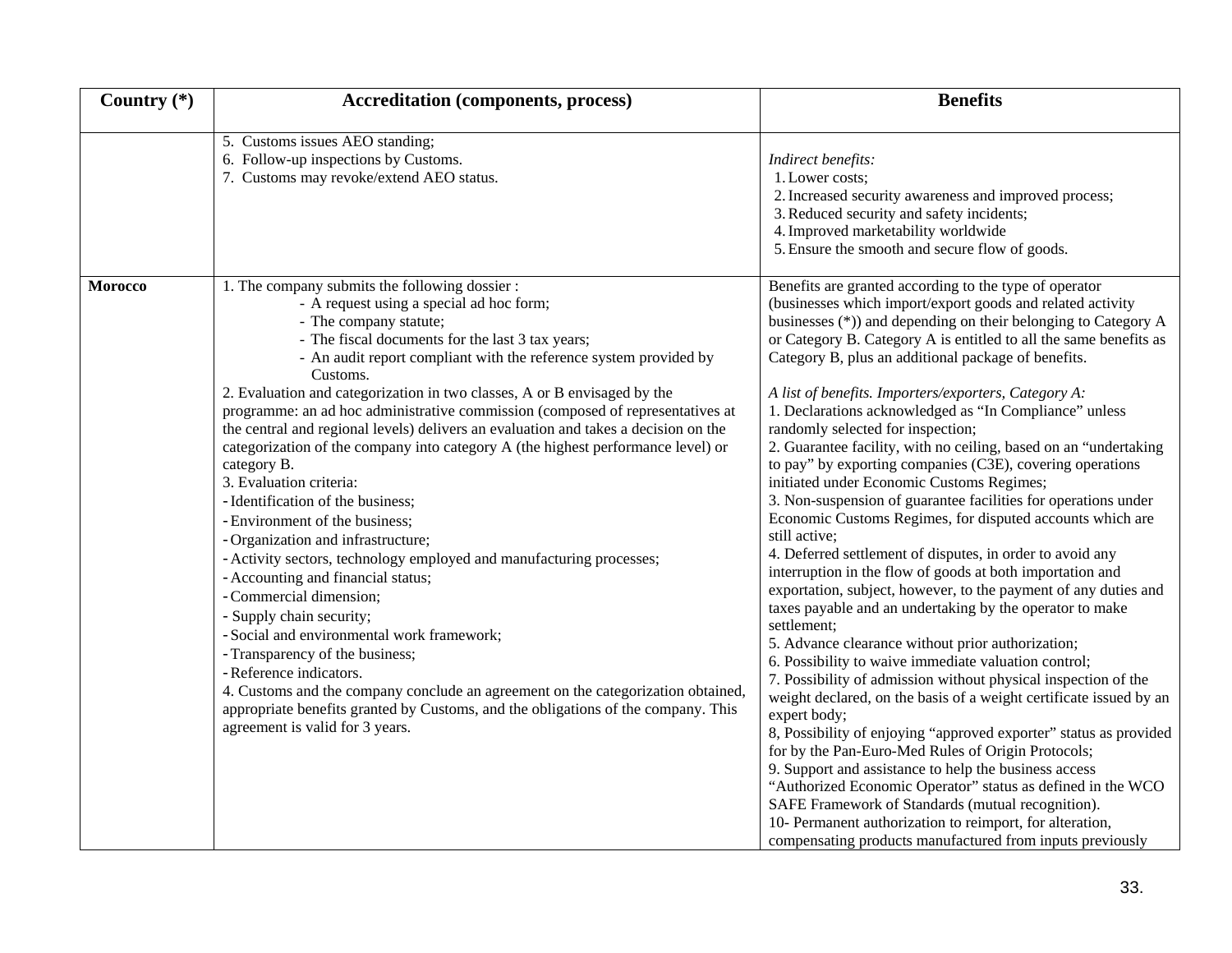| Country $(*)$  | <b>Accreditation (components, process)</b>                                                                                                                                                                                  | <b>Benefits</b>                                                                                                                                                                                                                                                                                                                                                                                                                                                                                                                                                                                                                                                                                                                                                                                                                                                                                                                                                                                                                                               |
|----------------|-----------------------------------------------------------------------------------------------------------------------------------------------------------------------------------------------------------------------------|---------------------------------------------------------------------------------------------------------------------------------------------------------------------------------------------------------------------------------------------------------------------------------------------------------------------------------------------------------------------------------------------------------------------------------------------------------------------------------------------------------------------------------------------------------------------------------------------------------------------------------------------------------------------------------------------------------------------------------------------------------------------------------------------------------------------------------------------------------------------------------------------------------------------------------------------------------------------------------------------------------------------------------------------------------------|
|                |                                                                                                                                                                                                                             | imported under the Temporary Admission for Inward<br>Processing (ATPA) or Industrial Warehousing (EIF) regime.<br>11-Permanent authorization to export, unprocessed, goods<br>which were initially declared under the ATPA or EIF regime,<br>but could not in fact undergo the processing intended when they<br>were imported.                                                                                                                                                                                                                                                                                                                                                                                                                                                                                                                                                                                                                                                                                                                                |
|                |                                                                                                                                                                                                                             | Importers/exporters. Categories A and B:<br>1. Granting of guarantee facilities as appropriate, for operations<br>initiated under Economic Customs Regimes;<br>2. Choice of domiciliation office in the framework of proximity<br>management;<br>3. Clearance on operator's premises, with priority granted by the<br>service;<br>4. Simplified classification of goods frequently imported or<br>exported;<br>5. Monthly provisional declaration at import and export, for<br>operations under Economic Customs Regimes;<br>6. Release note issued at operator's premises;<br>7. Transfer of compensating products in their current state, on a<br>permanent basis, for operations initiated under the temporary<br>admission for inward processing procedure;<br>8. Permanent authorization to conduct triangular trade<br>operations;<br>9. Automatic granting of advance export regime;<br>10. Dispensation from payment of fines exacted as penalties for<br>Class 4 offences;<br>11. Priority processing by Customs services of all files<br>submitted. |
|                |                                                                                                                                                                                                                             | (*) A list of benefits for the related businesses as well as a full<br>list of benefits for the importers and exporters is available on the<br>website of the Moroccan customs at:<br>http://www.douane.gov.ma/ (in French)                                                                                                                                                                                                                                                                                                                                                                                                                                                                                                                                                                                                                                                                                                                                                                                                                                   |
| <b>Tunisia</b> | General requirements and Conditions for granting status :<br>1. Must have ISO certification;<br>2. Satisfactory financial situation;<br>3. Tax status in order;<br>4. Must not have committed any serious Customs offences; | 1. Establishment of a climate of confidence between Customs<br>and the company concerned;<br>2. Reduction of Customs controls and simplification of Customs<br>procedures (rapid, efficient clearance);<br>3. Formalities for the inspection and clearance of goods are                                                                                                                                                                                                                                                                                                                                                                                                                                                                                                                                                                                                                                                                                                                                                                                       |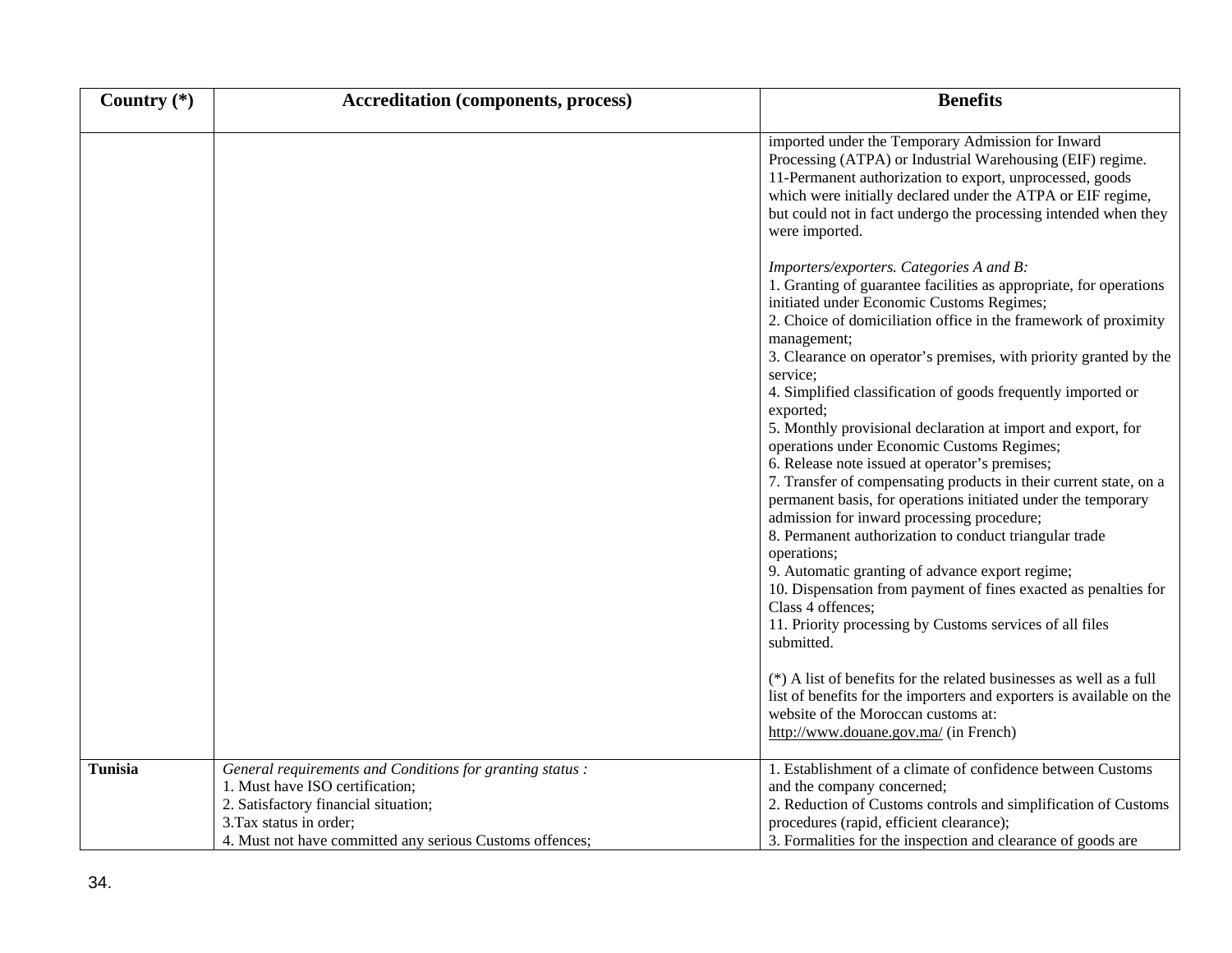| Country (*) | <b>Accreditation (components, process)</b>                                                                                                                                                                                                                                                                                                                                                                                                                                                                                                                                                                                                                                                                                                                                                                                                                                                                                                                                                                                                                                                                                                                                                                                                                                                         | <b>Benefits</b>                                                                                                                                                                                                                                                                                                                                                                                        |
|-------------|----------------------------------------------------------------------------------------------------------------------------------------------------------------------------------------------------------------------------------------------------------------------------------------------------------------------------------------------------------------------------------------------------------------------------------------------------------------------------------------------------------------------------------------------------------------------------------------------------------------------------------------------------------------------------------------------------------------------------------------------------------------------------------------------------------------------------------------------------------------------------------------------------------------------------------------------------------------------------------------------------------------------------------------------------------------------------------------------------------------------------------------------------------------------------------------------------------------------------------------------------------------------------------------------------|--------------------------------------------------------------------------------------------------------------------------------------------------------------------------------------------------------------------------------------------------------------------------------------------------------------------------------------------------------------------------------------------------------|
|             | 5. Lodge a certain minimum number of Customs declarations each year;<br>6. Keep business accounts which comply with the standards laid down by the<br>Company accounts system, and carry out cost accounting and inventory accounting<br>using a model approved by Customs;<br>7. Have suitable premises for storing imported goods, with the equipment and<br>human resources required for loading, unloading and handling such goods;<br>8. Submit to an accreditation audit examining the security of the premises and the<br>company accounts.<br>Guarantees:<br>1. Provision of an annual financial or bank guarantee for import operations, based on<br>the amount of the duties and taxes paid during the previous year (the percentage is<br>fixed by the General Directorate of Customs),<br>2. Opening of a Customs bond account,<br>3. Mandatory scanning of goods on removal,<br>4. If necessary, the Customs service to which the company concerned is assigned<br>will conduct an inspection of the goods on the company's premises for each import<br>operation, without exceeding the time periods stipulated in the agreement,<br>5. The services of the General Directorate of Customs will conduct post-clearance<br>control operations, which may be scheduled or unscheduled. | carried out on the company's commercial premises;<br>4. Reduction of financial charges, logistical costs and costs<br>caused by delays;<br>5. Deferred payment of duties and taxes normally payable on<br>removal of the goods;<br>6. Promotion of quality and competitiveness within the<br>company;<br>7. Promotion of fair competition between companies;<br>8. Promotion of the company's exports. |
|             | Accreditation:<br>1. Lodge a request with Customs, accompanied by the requisite documents and<br>materials,<br>2. Scrutiny of the request (checking that the formalities have been fulfilled),<br>3. Internal diagnostic audit of the company (document-based):<br>- maintenance of reliable accounts<br>- existence of an automated management system - inventory<br>- existence of an appropriate internal control and surveillance system<br>- compliance with the necessary security criteria (secure supply chain);<br>4. Validation audit (on-site inspection), to check that the information provided<br>reflects the true situation.<br>5. Decision of the competent advisory commission (this commission, chaired by the<br>Director General of Customs, is made up of representative of the relevant General<br>Directorate of Customs services, together with representatives of the other<br>departments concerned).<br>6. Requesting party notified of the commission's decision;<br>7. Granting of AEO status to the requesting party, through the signing of an<br>agreement with Tunisian Customs; the agreement sets out the benefits granted by<br>Customs and the obligations of the beneficiary, as well as the security/guarantees to                                         |                                                                                                                                                                                                                                                                                                                                                                                                        |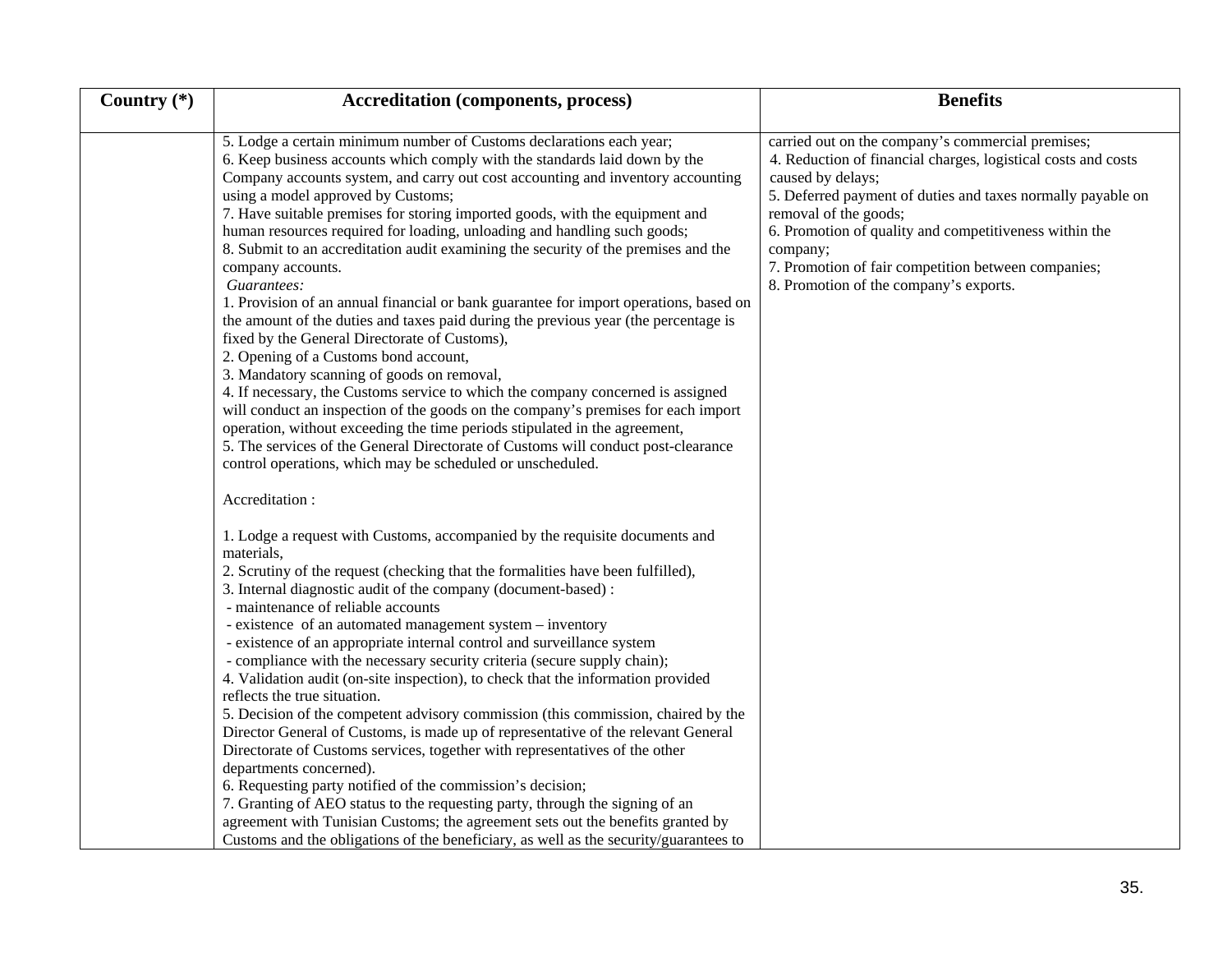| Country $(*)$ | <b>Accreditation (components, process)</b>                                                                                                                                                                                                                                                                                                                                                                                                                                                                                                                                                                                                                                                                                                                                                                                                                       | <b>Benefits</b>                                                                                                                                                                                                                                                                                                                                                                                                                                                                                                                                                                                     |
|---------------|------------------------------------------------------------------------------------------------------------------------------------------------------------------------------------------------------------------------------------------------------------------------------------------------------------------------------------------------------------------------------------------------------------------------------------------------------------------------------------------------------------------------------------------------------------------------------------------------------------------------------------------------------------------------------------------------------------------------------------------------------------------------------------------------------------------------------------------------------------------|-----------------------------------------------------------------------------------------------------------------------------------------------------------------------------------------------------------------------------------------------------------------------------------------------------------------------------------------------------------------------------------------------------------------------------------------------------------------------------------------------------------------------------------------------------------------------------------------------------|
|               | be provided by the latter,<br>8. Company monitored by means of regular controls based on risk analysis.<br>AEO status may be suspended or revoked in accordance with the regulations.                                                                                                                                                                                                                                                                                                                                                                                                                                                                                                                                                                                                                                                                            |                                                                                                                                                                                                                                                                                                                                                                                                                                                                                                                                                                                                     |
| <b>Turkey</b> | Types of Certification:<br>1. AEO/Simplified Procedures;<br>2. AEO/Security and Safety;<br>3. AEO/Simplified Procedures-Security and Safety.<br>General requirements:<br>1. An appropriate record of compliance with customs rules and regulations;<br>2. A satisfactory system of managing records;<br>3. Proven financial solvency;<br>4. Appropriate security and safety standards for AEOs who want to benefit from<br>safety and security facilitations.<br>Accreditation:<br>1. Application to the local customs administration where the main accounts related<br>to the customs arrangements are held;<br>2. Assessment of compliance to pre-set criteria with regard to the general<br>requirements:<br>3. Authorisation or rejection of application;<br>4. Monitoring of AEOs after authorization to ensure highest compliance level is<br>maintained. | 1. Possibility to request a specific place for customs checks;<br>2. Facilitations in the form of a reduced number of data to<br>provide in the summary declarations;<br>3. Easier access to authorizations and permits for customs<br>simplifications;<br>4. Lower controls for paper-based inspections and physical<br>inspections (access to the blue-line);<br>5. Advanced notice on inspections when it does not jeopardise<br>customs controls. When necessary a physical control may be<br>performed even though no prior notification of inspection was<br>given;<br>6. Priority treatment. |

\* Information on the programmes of other 3 countries (Andorra, Botswana, Colombia) is not available.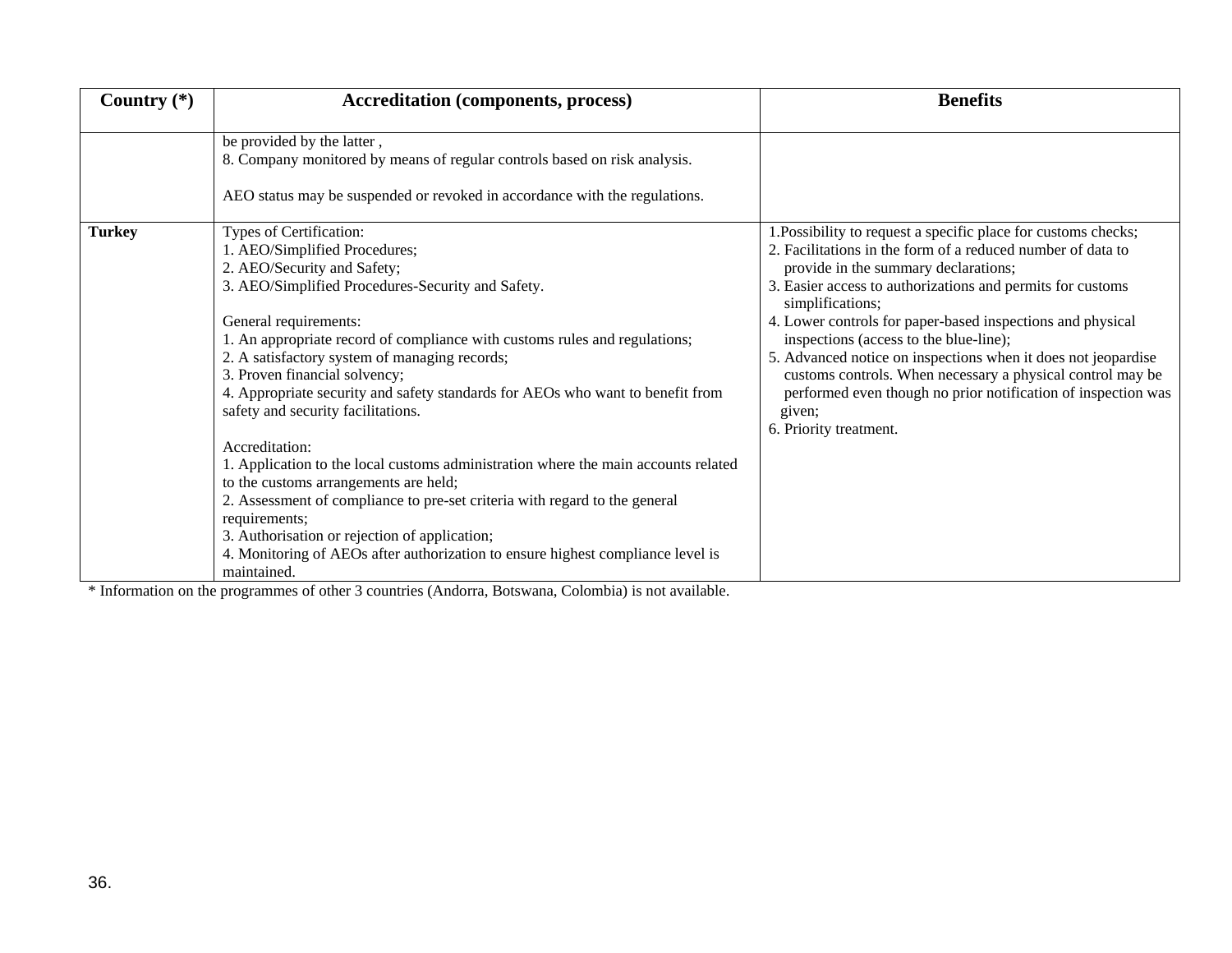# **6. Customs Compliance Programmes**

<span id="page-36-0"></span>

| <b>Country</b>        | <b>Title</b>                                                                                                                  | <b>Date</b><br>launched                                                                          | <b>Scope</b>                  | Type of operator                                                                                                                                                          | <b>Legislation</b>                                                                                                                                        | <b>Further plans</b><br>(deadlines)                                                                                                                                             | <b>Miscellaneous</b>                                                                                                                                                                                                                                                                                                            |
|-----------------------|-------------------------------------------------------------------------------------------------------------------------------|--------------------------------------------------------------------------------------------------|-------------------------------|---------------------------------------------------------------------------------------------------------------------------------------------------------------------------|-----------------------------------------------------------------------------------------------------------------------------------------------------------|---------------------------------------------------------------------------------------------------------------------------------------------------------------------------------|---------------------------------------------------------------------------------------------------------------------------------------------------------------------------------------------------------------------------------------------------------------------------------------------------------------------------------|
| <b>Brazil</b>         | <b>Blue Line</b><br>(Express<br>customs<br>clearance)                                                                         | 2008                                                                                             | Import/<br>export/<br>transit | Whole supply chain (a<br>company must be involved<br>in a minimum of 100<br>international trade<br>transactions per month<br>worth a total of at least 20<br>million USD) | There is specific<br>legislation on Blue<br>Line and AEO                                                                                                  | Introduction of the<br>security component<br>in 2009                                                                                                                            | In $2009 - 15$<br>members                                                                                                                                                                                                                                                                                                       |
| Egypt                 | Accounting<br>management<br>services<br>(AMS)                                                                                 | 10.2005                                                                                          | Import                        | Importers                                                                                                                                                                 | Customs laws and its<br>executive bill                                                                                                                    | Expand the<br>programme field to<br>include the whole<br>supply chain                                                                                                           | In $2011 - 410$<br>members                                                                                                                                                                                                                                                                                                      |
| E1<br><b>Salvador</b> | <b>PACE</b><br>(Programa<br>Aduanero de<br>Cumplimiento<br>Empresarial;<br>Customs<br>programme on<br>business<br>compliance) | 04.2008<br>preparatory stage<br>of the<br>programme<br>$12.2008 -$<br>launching the<br>programme | Import                        | Importers (all sizes,<br>including SMEs)                                                                                                                                  | Inclusion of AEO<br>notion into the Single<br>Customs Code of<br>Central America and<br>other regional<br>legislation                                     | <b>PACE</b><br>implementation for<br>SMEs until April<br>2009 (quantitative<br>study; define<br>potential SMEs;<br>monitor and<br>evaluate). Add<br>exports into the<br>scheme. | 75 operators invited<br>for PACE: 37<br>accepted; 1 refused;<br>11 being evaluated;<br>24 have not<br>responded. Out of<br>those that accepted<br>5 have been<br>operating since<br>12.2008. PACE<br>includes account<br>administrators of<br>companies to<br>facilitate attention<br>on incidents during<br>import procedures. |
| <b>Indonesia</b>      | MITA (Mitra<br>Utama;<br>Facilitation<br>Service for<br>Priority<br>Importers)                                                | 2003                                                                                             | Import                        | Importers                                                                                                                                                                 | Decree of the<br>Minister of Finance<br>of the Republic of<br>Indonesia No:<br>07/BC/2003 dated on<br>31.01.2003<br>concerning General<br>Guidance on the | Expanding the<br>programme for<br>exporters                                                                                                                                     | n/a                                                                                                                                                                                                                                                                                                                             |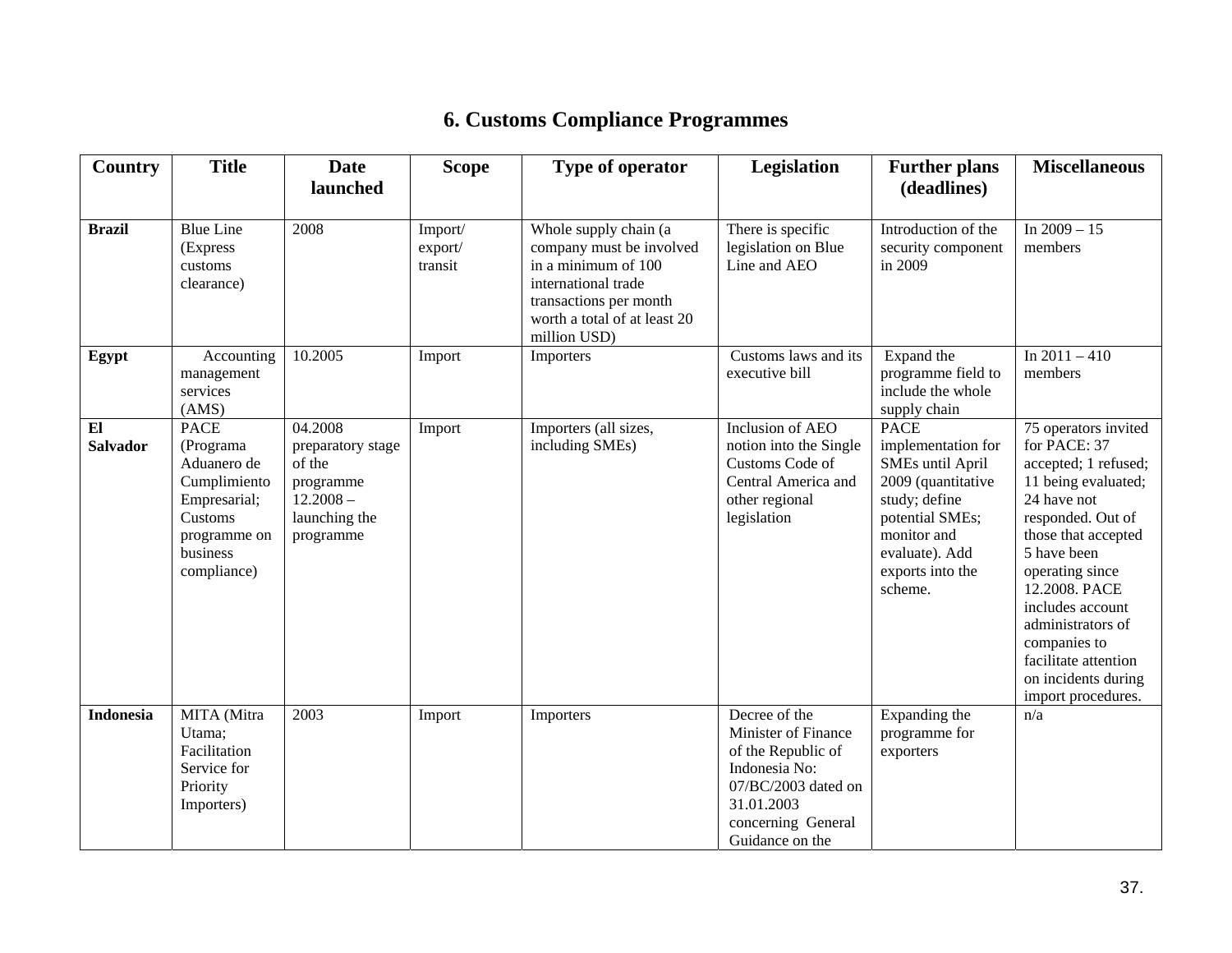| Country       | <b>Title</b>                                                                                                                                                                                                                                               | <b>Date</b><br>launched                                                        | <b>Scope</b>      | Type of operator                        | Legislation                                                                                                                                                                                                                                         | <b>Further plans</b><br>(deadlines)                                                                                                                                                      | <b>Miscellaneous</b> |
|---------------|------------------------------------------------------------------------------------------------------------------------------------------------------------------------------------------------------------------------------------------------------------|--------------------------------------------------------------------------------|-------------------|-----------------------------------------|-----------------------------------------------------------------------------------------------------------------------------------------------------------------------------------------------------------------------------------------------------|------------------------------------------------------------------------------------------------------------------------------------------------------------------------------------------|----------------------|
|               |                                                                                                                                                                                                                                                            |                                                                                |                   |                                         | Implementation of<br><b>Customs Procedures</b><br>on Import;<br>Decree of Director<br>General of Customs<br>and Excise No:<br>P-11/BC/2005 of<br>15.06.2007<br>concerning Priority<br>Line;<br>P-24/BC/2007 of<br>08.2007 concerning<br>Mitra Utama |                                                                                                                                                                                          |                      |
| Kenya         | Authorized<br>Economic<br>Operator                                                                                                                                                                                                                         | 09.2008                                                                        | Import/<br>export | Importers, exporters,<br>customs agents | East African<br><b>Community Customs</b><br>Management Act<br>(EACCMA), 2004                                                                                                                                                                        | Recognition of the<br>Kenyan Authorized<br>Economic<br>Operators within<br>East African<br>Community<br><b>Customs Union</b>                                                             | n/a                  |
| <b>Rwanda</b> | Compliant<br>Trader<br>schemes of<br>two types:<br>1. Gold Card<br>Scheme (Risk<br>based<br>selectivity<br>channels).<br>2. Pre-<br>clearance<br>(enables low<br>risk importers<br>to clear their<br>goods before<br>the arrival of<br>the<br>consignment) | Gold Card<br>scheme-<br>03.2008;<br>Pre-clearance<br>facilitation-<br>09.2007. | Import            | Importers                               | Programmes<br>supported by national<br>legislation. System<br>built on importers'<br>compliance records.                                                                                                                                            | To continue<br>developing the<br><b>Compliant Trader</b><br>Scheme as it is in<br>line with the<br>determination to<br>facilitate<br>international trade<br>and encourage<br>compliance. | n/a                  |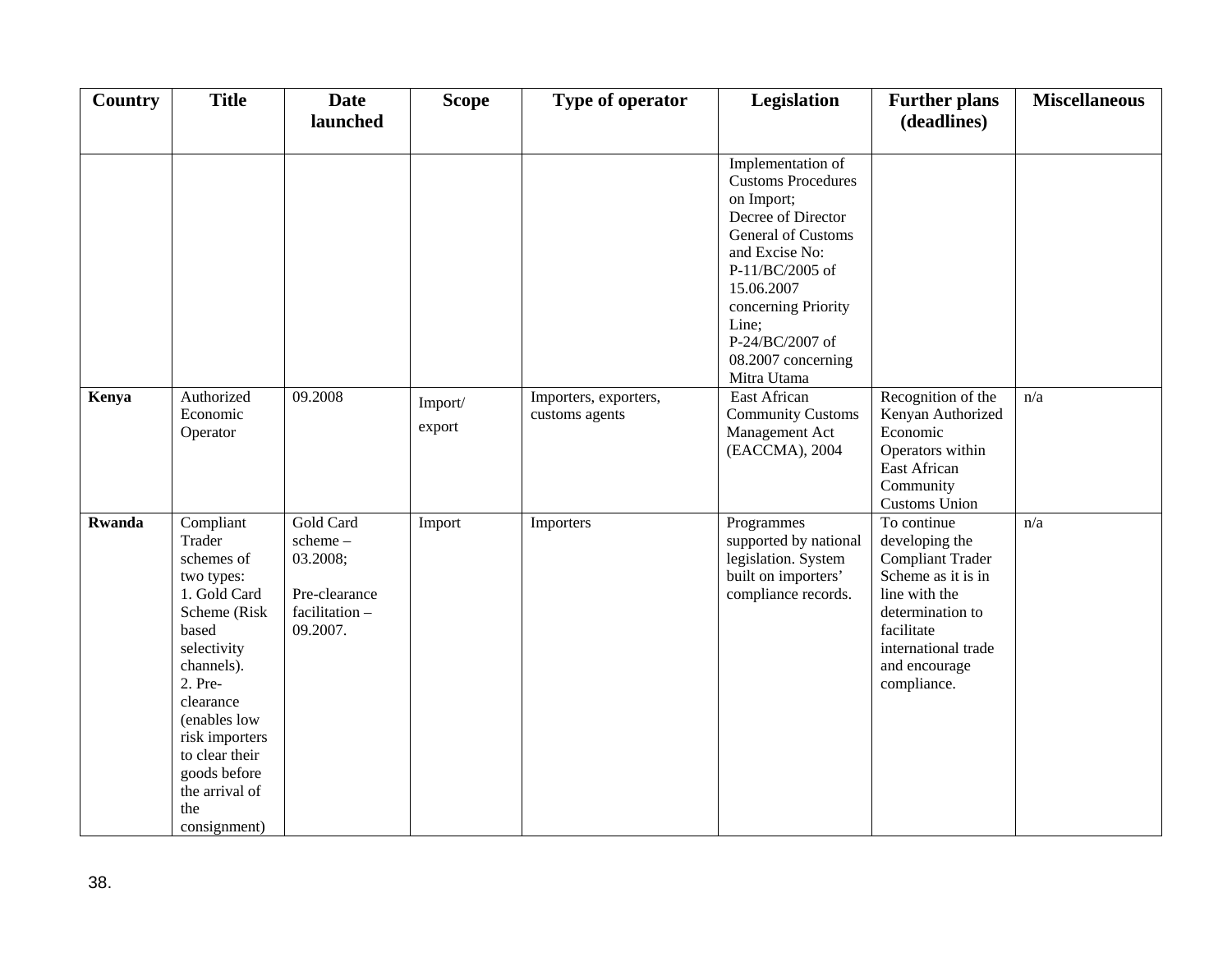| Country         | <b>Title</b>                                         | <b>Date</b><br>launched             | <b>Scope</b>                                                | Type of operator                           | Legislation                                                                                                                                                  | <b>Further plans</b><br>(deadlines)                                                                                                                  | <b>Miscellaneous</b>                                                                                                                           |
|-----------------|------------------------------------------------------|-------------------------------------|-------------------------------------------------------------|--------------------------------------------|--------------------------------------------------------------------------------------------------------------------------------------------------------------|------------------------------------------------------------------------------------------------------------------------------------------------------|------------------------------------------------------------------------------------------------------------------------------------------------|
| <b>Serbia</b>   | Procedure for<br>Simplified<br>Declaring of<br>Goods | Test phase<br>started<br>01.03.2009 | Import/<br>export                                           | Importers, exporters                       | Voluntary<br>participation<br>Customs Law<br>adopted (in force<br>from 03 May 2010)<br>Implementing<br>Regulation, Art.21-40<br>(in force from<br>01.01.2011 | IT support expected<br>from 1 June 2009                                                                                                              | From 1 June 2009<br>till 1 April $2010 - 5$<br>companies use<br>simplified procedure<br>Launching the AEO<br>programme is<br>envisaged in 2012 |
| <b>Tanzania</b> | Compliant<br>Traders'<br>Scheme                      | 07.2007                             | Import                                                      | Importers (54 partners;<br>04.2009)        | A model for<br><b>EACCMA</b>                                                                                                                                 | To broaden the<br>scheme for clearing<br>and forwarding<br>agencies, Inclusion<br>of other supply<br>chain operators in<br>long term<br>perspective. | n/a                                                                                                                                            |
| <b>Thailand</b> | Gold Card                                            | 25<br>.01.1999                      | Import/export                                               | Importers, exporters,<br>trading companies | Customs Act;<br><b>Customs Notification</b><br>No.8/2542 (1999)                                                                                              | Revised incentive<br>schemes and<br>qualifications of<br>operators<br>(June 2010)                                                                    | Approximately 248<br>operators                                                                                                                 |
|                 | Licensed<br>Customs<br><b>Broker</b>                 | 26.10.2000                          | Import/export<br>/transit<br>/transshipment<br>$re$ -export | Customs brokers                            | Customs Act;<br><b>Customs Notification</b><br>No.76/2552(2009)                                                                                              | N/A                                                                                                                                                  | Approximately 210<br>operators                                                                                                                 |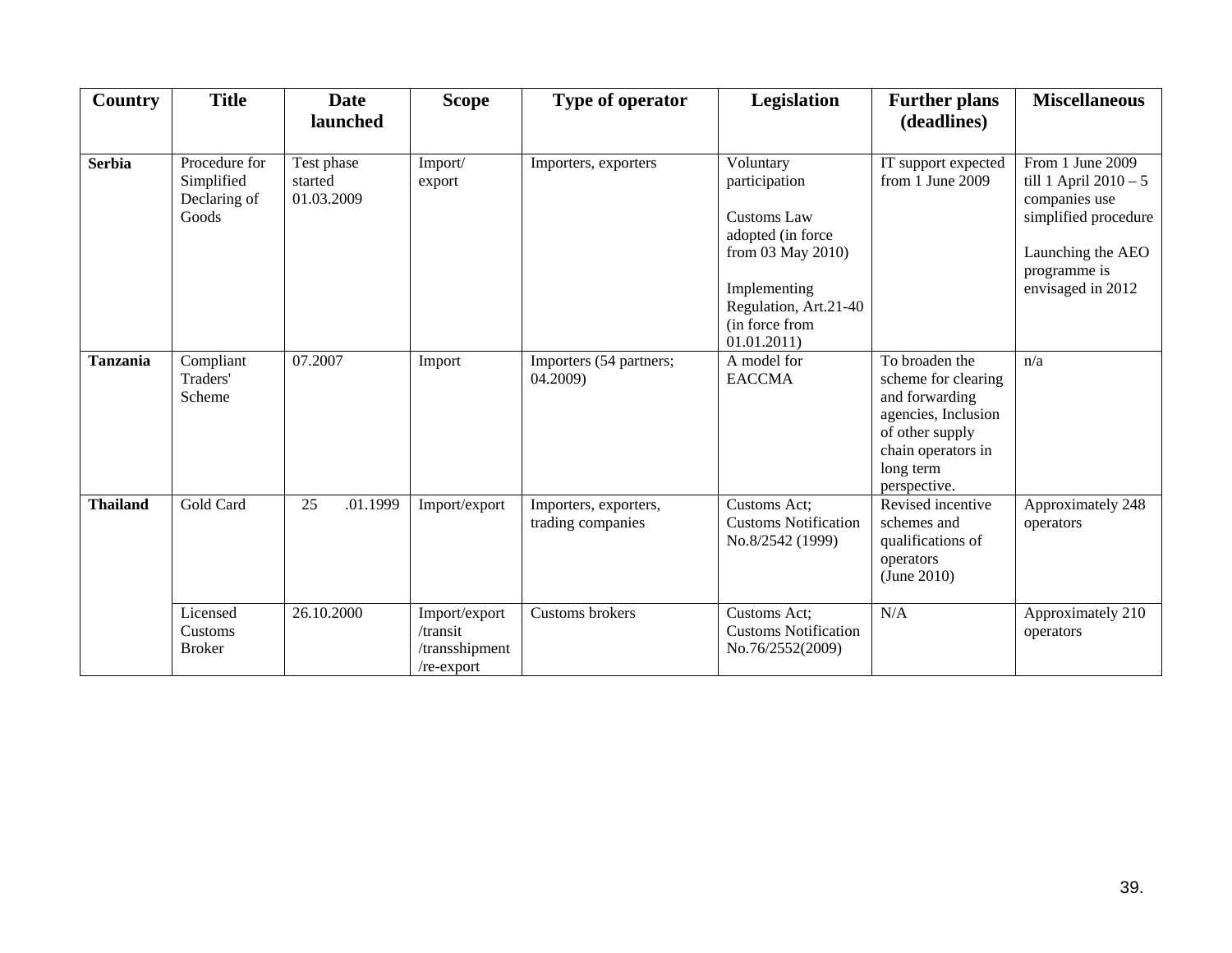# **7. Accreditation and Benefits of Customs Compliance Programmes**

<span id="page-39-0"></span>

| Country       | <b>Accreditation (components, process)</b>                                                                                                                                                                                                                                                                                                                                                                                                                                                                                                                                                                                                                                           | <b>Benefits</b>                                                                                                                                                                                                                                                                                                                                                                                                              |
|---------------|--------------------------------------------------------------------------------------------------------------------------------------------------------------------------------------------------------------------------------------------------------------------------------------------------------------------------------------------------------------------------------------------------------------------------------------------------------------------------------------------------------------------------------------------------------------------------------------------------------------------------------------------------------------------------------------|------------------------------------------------------------------------------------------------------------------------------------------------------------------------------------------------------------------------------------------------------------------------------------------------------------------------------------------------------------------------------------------------------------------------------|
| <b>Brazil</b> | General criteria :<br>1. Be an enterprise with a consolidated social contract;<br>2. Have well established internal audit systems;<br>3. Adhere to the financial criteria;<br>4. Electronic archive of the results of audit and other paperwork.                                                                                                                                                                                                                                                                                                                                                                                                                                     | For importers:<br>1. Preferential storage for cargo;<br>2. Less customs inspections of cargo;<br>3. Preferential treatment of cargo, selected for inspection.<br>For exporters:<br>1. Dispatch of cargo with reduced number of customs inspections<br>involved;<br>2. Preferential treatment for cargo, selected for customs inspections.                                                                                    |
| El Salvador   | General criteria:<br>1. Financial cap for big companies and SMEs (more or less USD 2,000,000<br>of trade volume per year);<br>2. Solvency criteria (incl. ISSS and AFP);<br>3. Not more than 2% of tributary discrepancies per year;<br>4. Conformity of documents (on VAT, rent);<br>5. Transparent accounting etc.<br>Accreditation:<br>1. Assistance to buy goods in conformity with law;<br>2. The process of buying;<br>3. Arrival of goods;<br>4. Calculation of tariffs and identification of obligations;<br>5. Submission of declaration;<br>6. No red/green line decision; no inspection $=$ > payment;<br>7. Goods arrive and are dispatched;<br>8. Post-clearance audit. | 1. Predictability;<br>2. Concrete official to deal with big importers;<br>3. Special benefits for low risk companies;<br>4. Facilitation of processes in ports;<br>5. Cost reductions (no delays, inventory, capital, storage space);<br>6. Lowering the risk of penalties or sanctions;<br>7. Reduction of opportunities for corruption;<br>8. Special lane for PACE members;<br>9. Fast processing during physical checks. |
| Egypt         | Accreditation:<br>1. Select the company based its trade volume;<br>2. Organise a site visit to explain the programme, working mechanisms<br>and its benefits and the compatibility of the systems of the company to<br>be approved as an authorized operator;<br>3. Revise the application form and the attached documents and execute<br>its profiling;<br>4. Evaluate the company through its history record;<br>5. Complete the company profile at the Accounting Management<br>Services Directorate and declare its acceptance or refusal;<br>6. Include the accepted company in the system at customs offices.                                                                  | Release the importers shipments as soon as possible;<br>1.<br>Support the importer by generating trust in his transactions;<br>2.<br>reduce the costs;<br>3.<br>Provide a point of contacts between the importers and customs<br>to solve any obstacles in releasing procedures.                                                                                                                                             |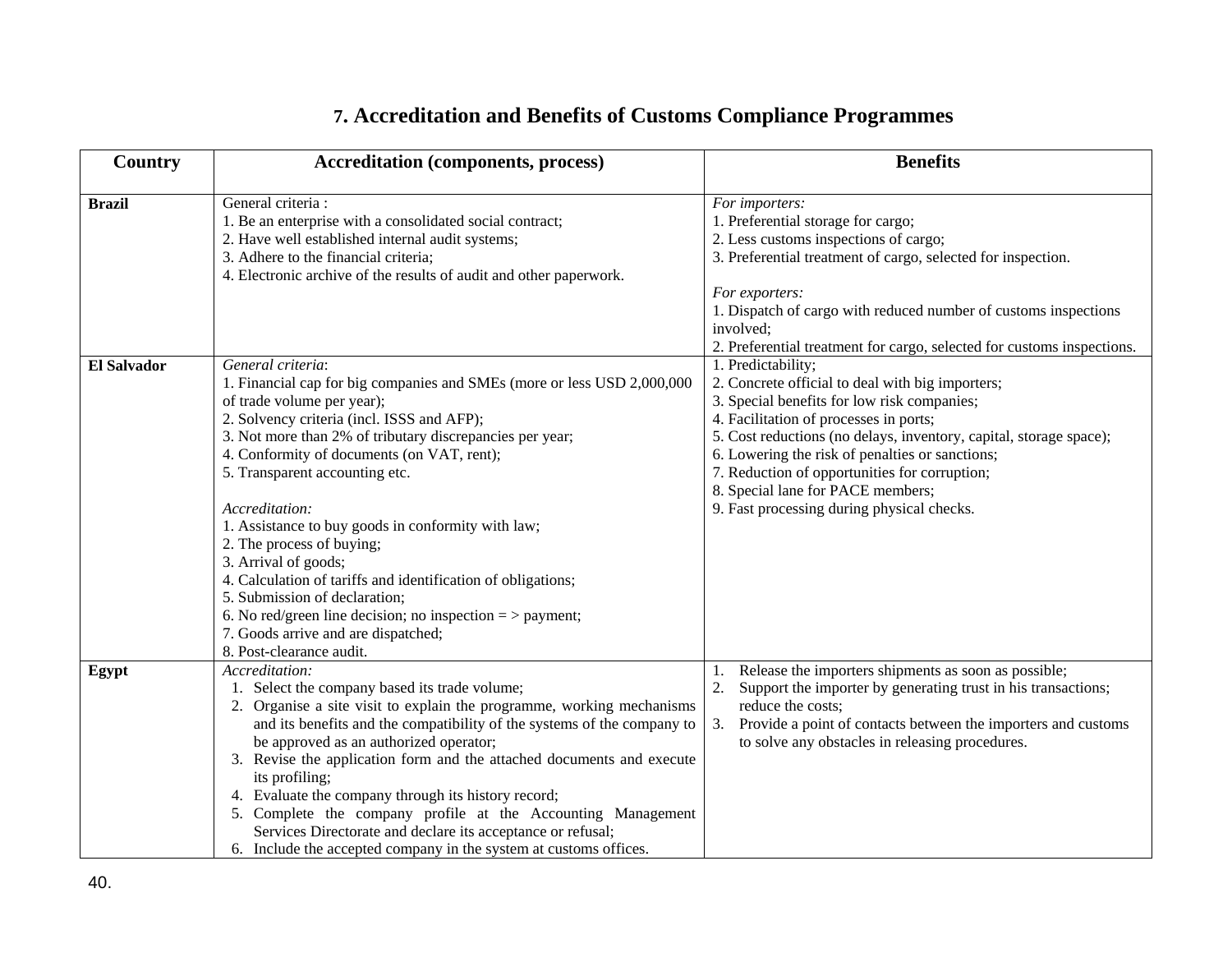| <b>Indonesia</b> | General requirements:<br>1. Importer with verified track record (good record in customs);<br>2. Adequate/ sufficient internal control;<br>3. Clear nature of business.                                                                                                                                                                                                                                                                                                                                                                                                                                                                                                                                                                                                                                                                                                                                                                                                                                                                         | For importers: less costs, faster customs clearance;<br>For Customs: decreased congestion of imported goods and<br>decreased quantity of physical inspection.                                                                                                                                        |
|------------------|------------------------------------------------------------------------------------------------------------------------------------------------------------------------------------------------------------------------------------------------------------------------------------------------------------------------------------------------------------------------------------------------------------------------------------------------------------------------------------------------------------------------------------------------------------------------------------------------------------------------------------------------------------------------------------------------------------------------------------------------------------------------------------------------------------------------------------------------------------------------------------------------------------------------------------------------------------------------------------------------------------------------------------------------|------------------------------------------------------------------------------------------------------------------------------------------------------------------------------------------------------------------------------------------------------------------------------------------------------|
| Kenya            | Accreditation:<br>1. Stakeholder sensitization;<br>2. Fill in and submit the application form;<br>3. Pre-Audit at the company premises;<br>4. Interviews by the accreditation panel;<br>5. Acceptance to the AEO programme & notification of Customs regional<br>offices;<br>6. Issuance of the AEO certificate.                                                                                                                                                                                                                                                                                                                                                                                                                                                                                                                                                                                                                                                                                                                               | 1. Possibility to use the green channel if compliant with regular<br>audits of records:<br>2. Enhanced KRA/Customs information sharing;<br>3. A dedicated unit that liaises with the AEO operator for any<br>queries on real time basis;<br>4. Recognition of AEO status in the region (reciprocal). |
| <b>Serbia</b>    | Two types of authorizations for simplified declaring based on an<br>accounting document, will be issued:<br>1. For simplified declaring of goods in import procedures;<br>2. For simplified declaring of goods in export procedures.<br>Accreditation:<br>1. Economic operator submits a request for simplified declaring (type 1 or<br>type 2) to the responsible Customs House;<br>2. Request is being reviewed by the Customs House and the Headquarters.<br>A special Working Group will examine the documentation submitted;<br>3. The Post-Clearance Audit Department carries out an audit of the<br>company business and submits a written opinion and recommendation<br>based on which the Working Group reaches a final decision;<br>4. The Headquarters sends its opinion to the responsible Customs House<br>which will either issue an authorization for simplified declaring in<br>import/export procedures or reject the request. The Customs House has to<br>respond to the request no later than 60 days after its submission. | 1. "Home" customs clearance;<br>2. Simplified procedure;<br>3. Customs procedure outside working hours;<br>4. Reduced costs;<br>5. Enhanced competitiveness of the authorized company.                                                                                                               |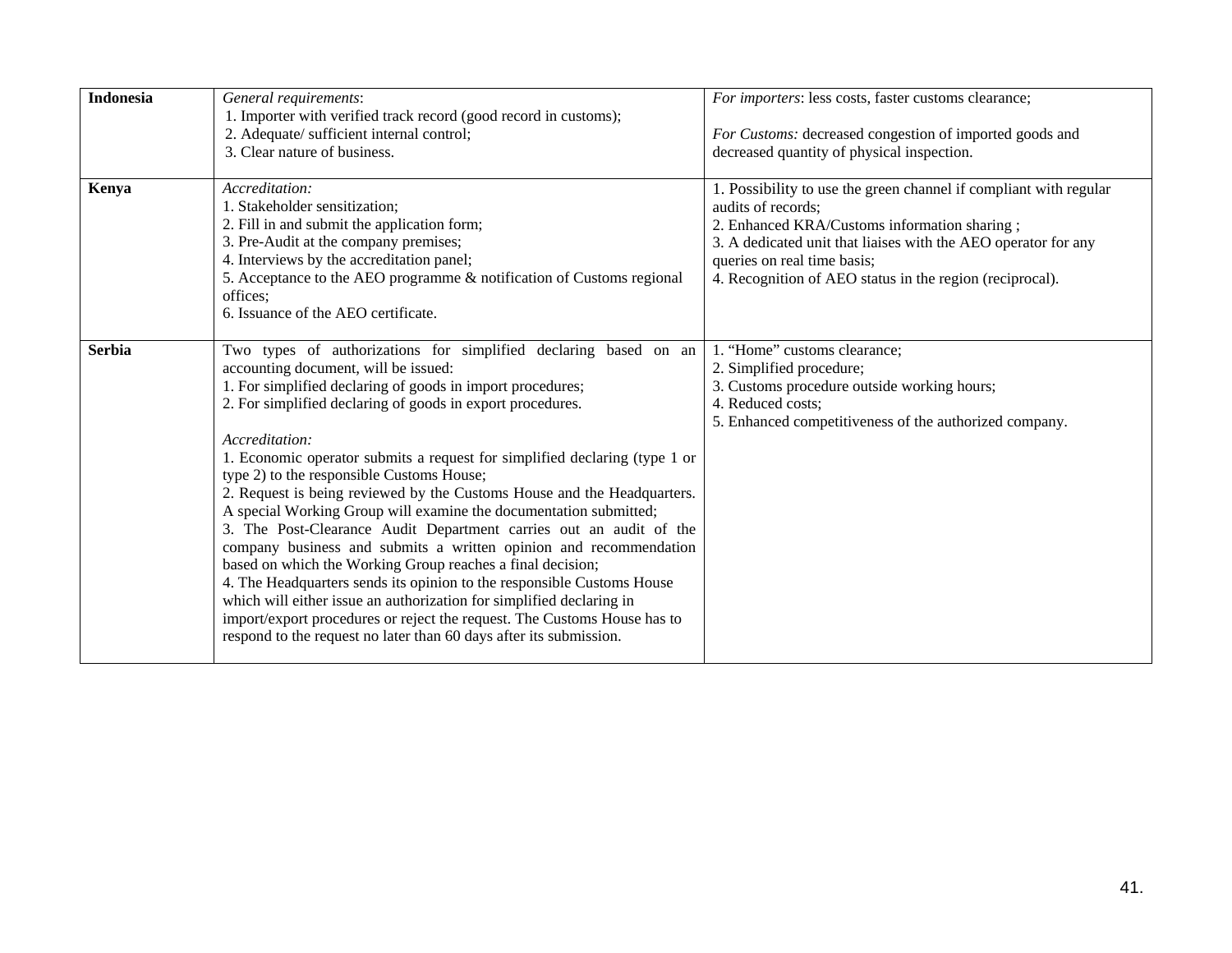### **Bibliography**

<span id="page-41-0"></span>Canada Border Services Agency, *Partners in Protection (PIP) Evaluation Study*, October 2006, available at <http://www.cbsa-asfc.gc.ca/agency-agence/reports-rapports/ae-ve/2006/pip-pepeng.html>

CBP.gov, *C-TPAT: Customs-Trade Partnership Against Terrorism*, <http://www.cbp.gov/xp/cgov/trade/cargo\_security/ctpat/>

CBP.gov, "Japan, U.S. Sign Arrangement to Align Security Standards for Cross-Border Business", available at <http://www.cbp.gov/xp/cgov/newsroom/news\_releases/07012009\_2.xml>

European Commission, Taxation and Customs Union, "Authorized Economic Operator", last update 19.03.2009, available at

<http://ec.europa.eu/taxation\_customs/customs/policy\_issues/customs\_security/aeo/index\_en.htm>

Japan Customs, "AEO Program", available at <http://www.customs.go.jp/english/aeo/index.htm>

Jordan Customs, *Golden List Program*, <http://www.customs.gov.jo/gold\_progrm.shtm>

Ministry of Commerce, the Peoples' Republic of China, "Decree of the General Administration of Customs No.170", available at <http://english.mofcom.gov.cn/aarticle/policyrelease/announcement/200803/20080305419989.html>

Morocco Customs, official website, <http://www.douane.gov.ma/>

New Zealand Customs Service, *Secure Exports Scheme*, <http://www.customs.govt.nz/exporters/Secure+Exports+Scheme.htm>

Southern African Customs Union, <http://www.sacu.int/>

Southern African Development Community official webpage, <http://www.sadc.int/index/browse/page/52>

Singapore Customs*, Handbook on Secure Trade Partnership*, available at <http://www.customs.gov.sg/leftNav/trad/Supply+Chain+Security.htm>

WCO, *SAFE Framework of Standards*, June 2007, available at <http://www.wcoomd.org/files/1.%20Public%20files/PDFandDocuments/SAFE%20Framework\_EN\_2007\_for\_ publication.pdf>

WCO SAFE Framework of Standards, "List of Members", 01.03.2011, available at <http://www.wcoomd.org/home\_pfoverviewboxes\_safepackage.htm> >

WCO, *Revised Kyoto Convention*, General Annex – Chapter 3 Guidelines on Clearance and other Customs formalities – Part 7 – Special procedures for authorized persons, available at <http://www.wcoomd.org/Kyoto\_New/Content/content.html>.

WCO ROCB Asia Pacific, "AEO Best Practice of Korea and New Zealand Customs", *Regional Best Practice Study on Authorized Economic Operator*, No.2, April 2008.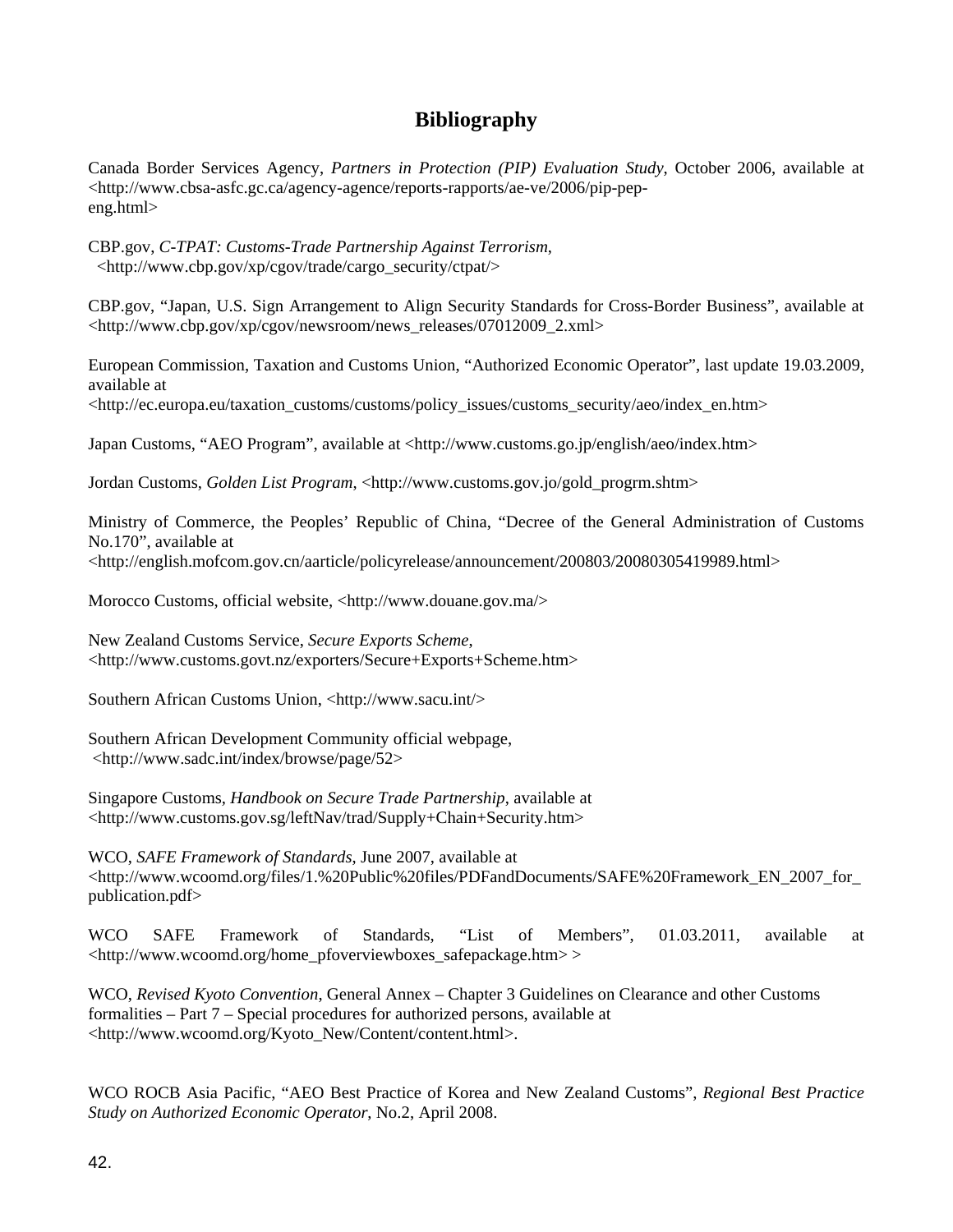WCO ROCB Asia Pacific, "AEO Best Practice of Australia and China Customs", *Regional Best Practice Study on Authorized Economic Operator*, No.3, April 2008.

WCO ROCB Asia Pacific, "AEO Best Practice of Japan", *Regional Best Practice Study on Authorized Economic Operator*, No.4, August 2008.

U.S. CBP, *2008 – A Year in Review*, available at <http://www.cbp.gov/linkhandler/cgov/trade/cargo\_security/ctpat/what\_ctpat/2008\_year\_review.ctt/2008\_year\_r eview.pdf>

\_\_\_\_\_\_\_\_\_\_\_\_\_\_\_\_\_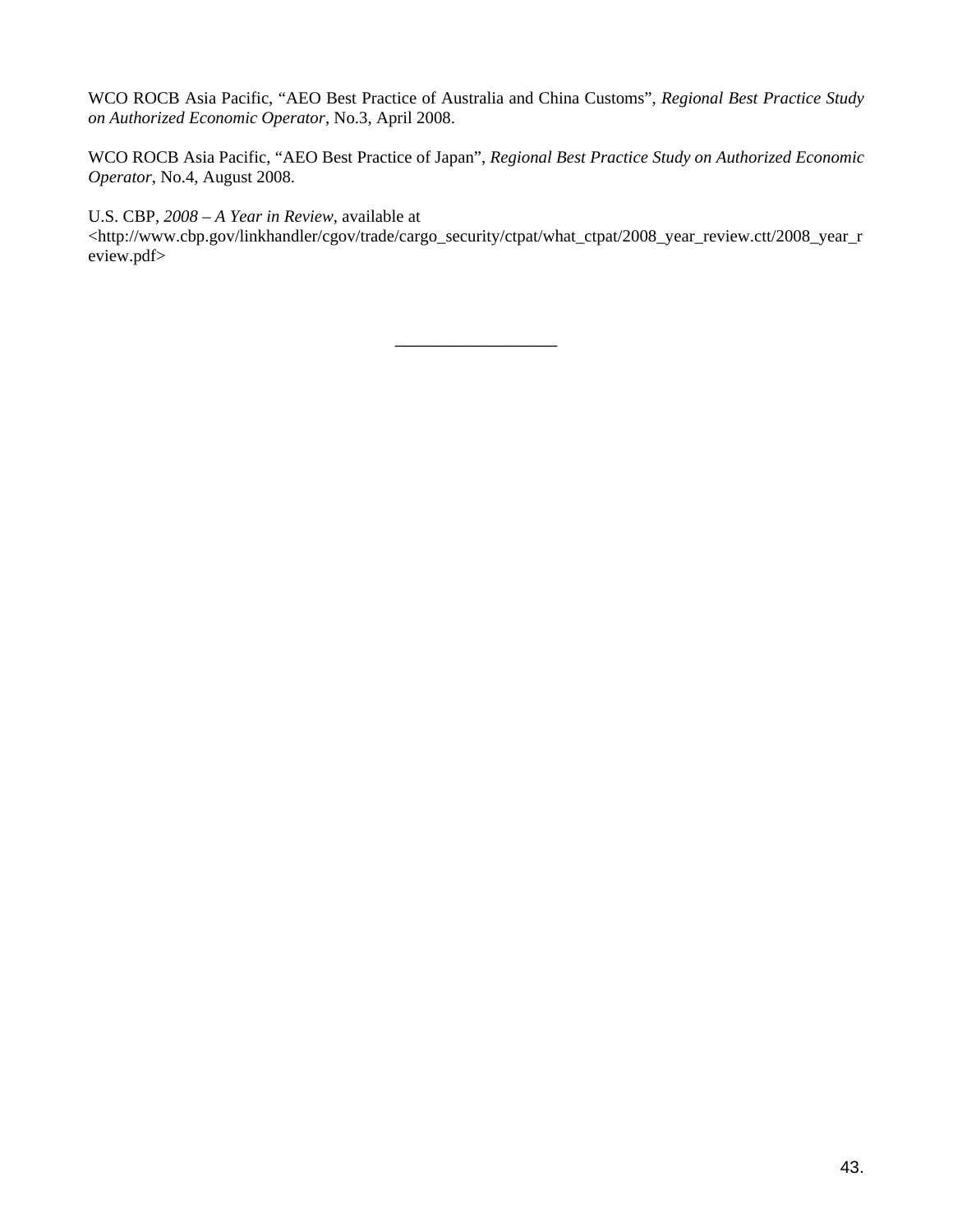## **Appendix 1. Mutual Recognition Status**

### <span id="page-43-0"></span>**Concluded MRAs**

| <b>Date</b>      | Country              |  |
|------------------|----------------------|--|
| June 2007        | New Zealand - USA    |  |
| May 2008         | Japan - New Zealand  |  |
| <b>June 2008</b> | Canada - USA         |  |
| <b>June 2008</b> | Jordan - USA         |  |
| June 2009        | Japan - USA          |  |
| <b>July 2009</b> | $EU - Norway**$      |  |
| <b>July 2009</b> | $EU$ – Switzerland** |  |
| <b>June 2010</b> | Canada - Japan       |  |
| <b>June 2010</b> | Canada - Korea       |  |
| June 2010        | Canada - Singapore   |  |
| June 2010        | $EU$ – Japan         |  |
| June 2010        | Korea - Singapore    |  |
| <b>June 2010</b> | Korea - USA          |  |
| January 2011*    | Andorra - EU**       |  |
| May 2011         | Japan – Korea        |  |
| June 2011        | Korea - New Zealand  |  |
| June 2011        | Japan - Singapore    |  |

\* Andorra – EU MRA: pending approval of the European Parliament

\*\*The agreements between the EU and Switzerland, EU and Norway, and if approved by the European Parliament, EU and Andorra, are not traditional MRAs of AEO. The mutual recognition aspect of those agreements applies only to indirect export cases, as customs security measures in relation to the movement of goods do not exist between them.

#### **MRAs being negotiated**

| $China - EU$            |
|-------------------------|
| China-Japan             |
| China – Singapore       |
| EU - San Marino         |
| $EU - USA$              |
| New Zealand – Singapore |
| Norway - Switzerland    |
| Singapore - USA         |

**Concluded MRAs – 17 MRAs being negotiated – 8**